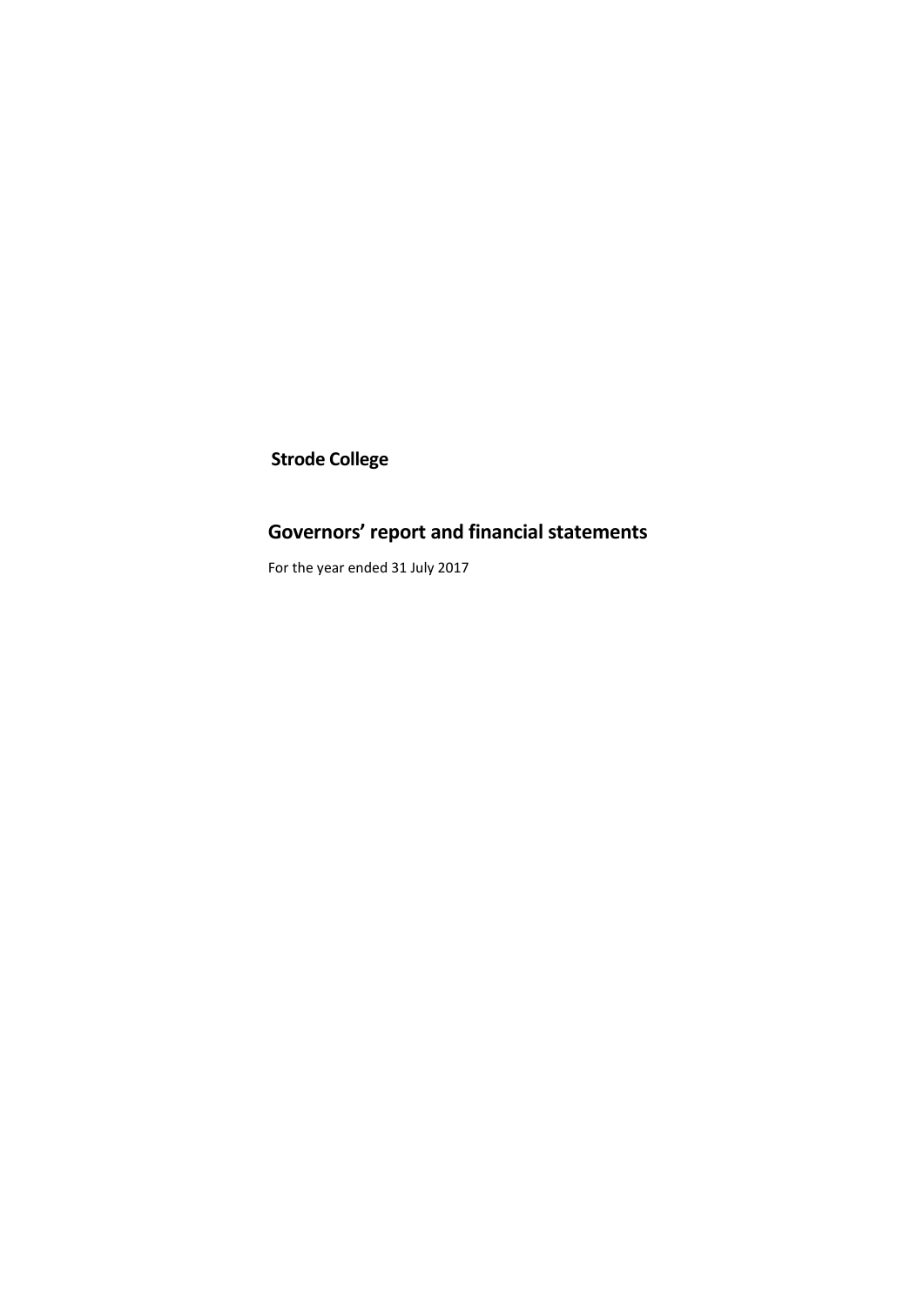# **Key Management Personnel, Board of Governors and Professional advisers**

# **Key management personnel**

Key management personnel are defined as members of the Executive Management Team which comprised the following in 2016-17:

James Staniforth - Principal, CEO and Accounting officer (until 18 April 2017) Katy Quinn - Principal, CEO and Accounting officer (from 5 June 2017) Shirley Theedom - Deputy Principal, (CEO and Accounting officer from 19 April 2017 until June 4 2017) David Healey - Finance Director

# **Board of Governors**

Kate Lovell - Chair Rob Bennett - Vice Chair

A full list of Governors is given on pages 15 and 16 of this Governors' report and financial statements.

# **Clerk to the Corporation**

Tessa Miller

# **Professional advisers**

### **Financial statements auditors and reporting accountants:**

KPMG LLP 66 Queen Square Bristol BS1 4BE

# **Internal auditors:**

TIAA Ltd 53-55 Gosport Business Centre Aerodrome Road Gosport PO13 0FQ

### **Bankers:**

Lloyds Bank plc High Street Street Somerset BA16 0EJ

### **Solicitors:**

Clarke Willmott LLP 1 Georges Square Bath Street Bristol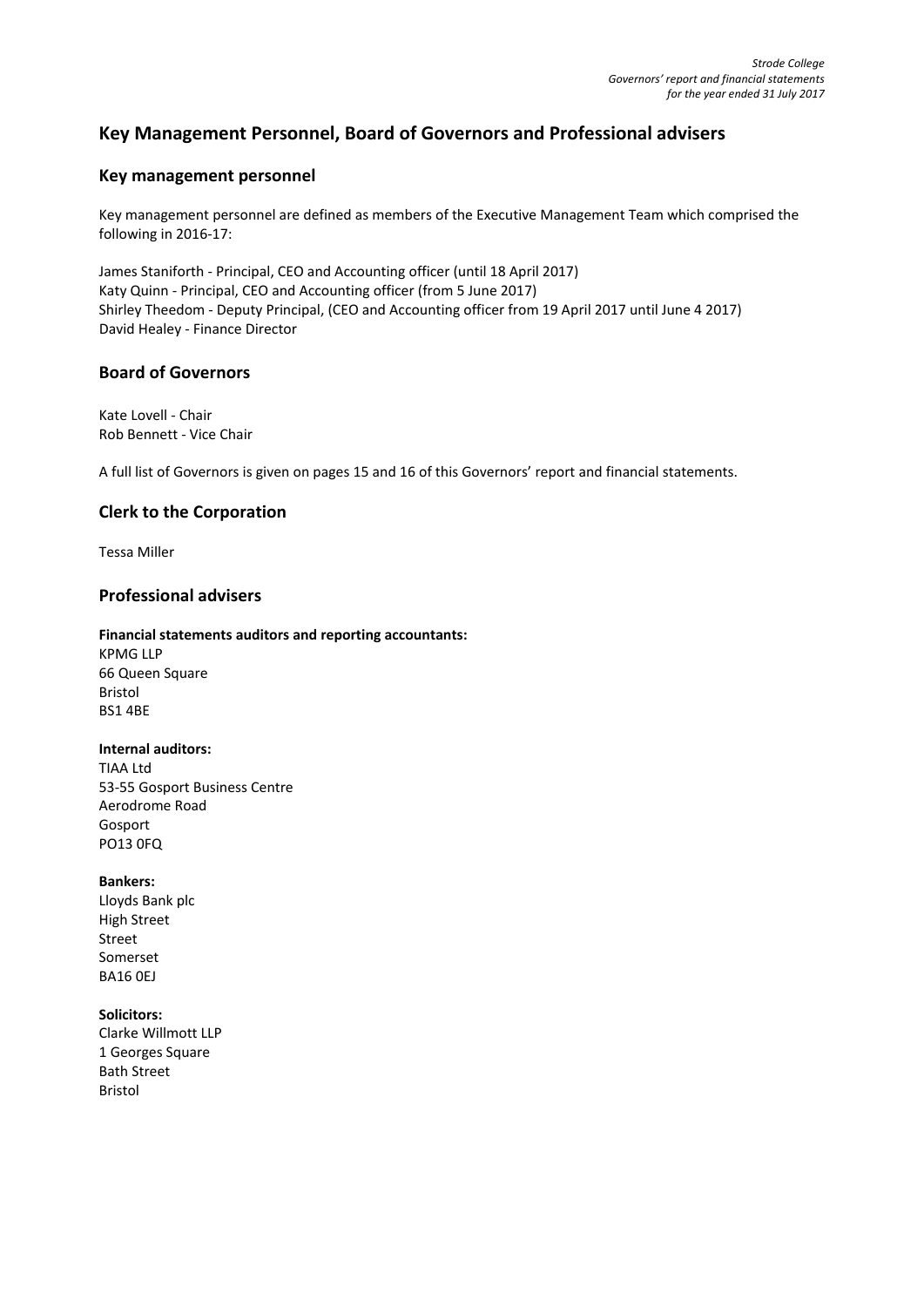# **Governors' report and financial statements**

# **Contents**

| Report of the Board of Governors                                      | 4  |
|-----------------------------------------------------------------------|----|
| Statement of Corporate Governance and Internal Control                | 14 |
| Statement of Regularity, Propriety and Compliance                     | 21 |
| Statement of the responsibilities of the Governors of the Corporation | 22 |
| Reporting Accountant's Assurance on Regularity                        | 25 |
| Statement of comprehensive income                                     | 27 |
| Statement of changes in reserves                                      | 28 |
| Balance sheet as at 31 July                                           | 29 |
| Statement of cash flows                                               | 30 |
| Notes to the financial statements                                     | 31 |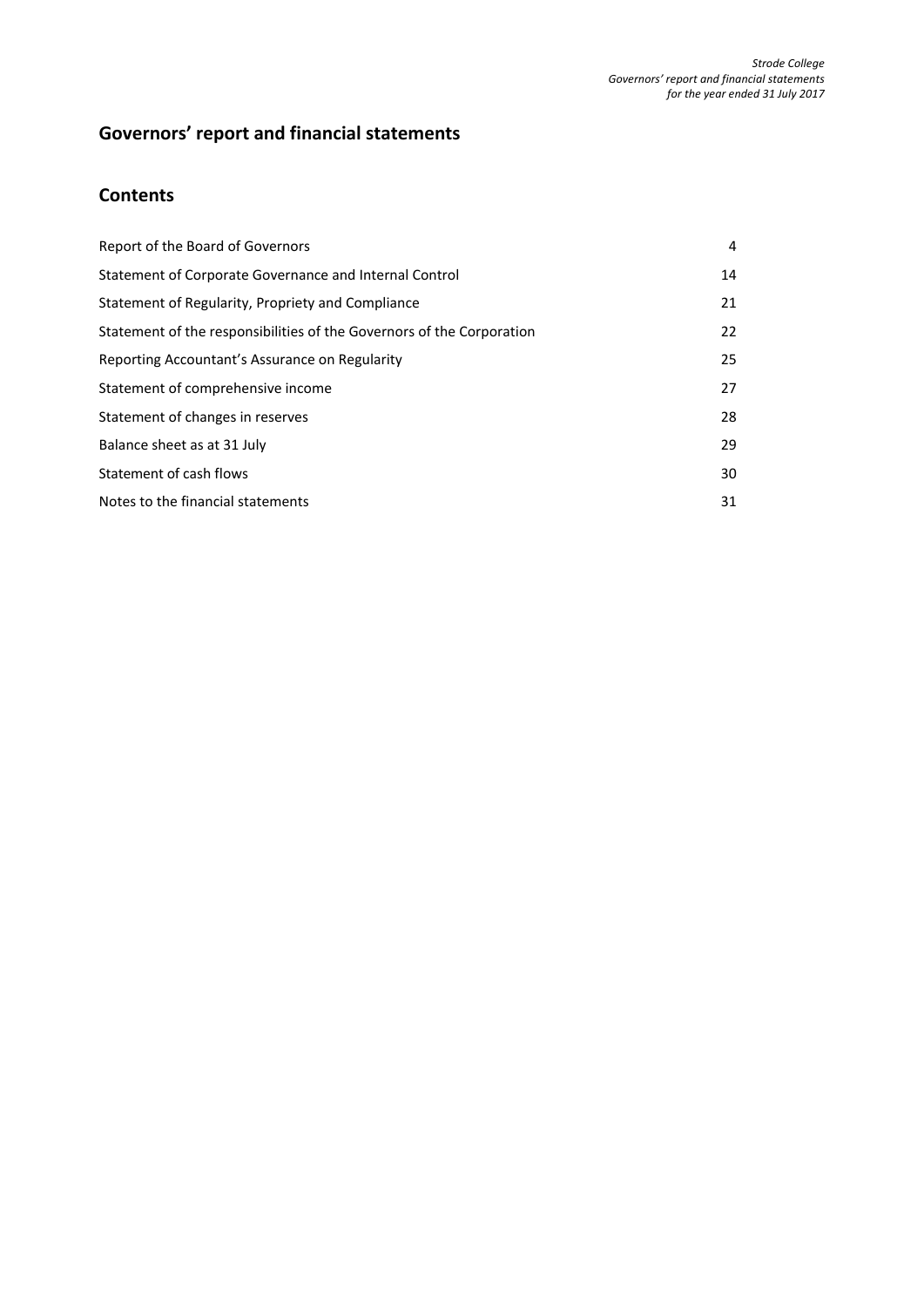# **Report of the Board of Governors**

# **Nature, Objectives and Strategies**

The Governors present their report and the audited financial statements for the year ended 31 July 2017.

### **Legal status**

The Corporation was established under the Further and Higher Education Act 1992 for the purpose of conducting Strode College ("the College"). The College is an exempt charity for the purposes of the Charities Act 2011.

The Corporation is a distinct legal body that comprises all of the members appointed in accordance Corporation's instrument of governance.

The Members' principal role, other than to act as members of the corporation, is to provide governance over the College and they are referred to as governors and collectively the Board of Governors in this Governors' report and financial statements.

### **Mission and vision**

The College's mission, during the year, as approved by the Board of Governors was as follows:

### Vision

• Strode College, where every student will maximise their potential

### Mission

- Provide outstanding education for all 16-19 students
- Offer outstanding further education and training to adults
- Be a local centre of excellence for higher education

### **Public Benefit**

Strode College is an exempt charity under the Part 3 of the Charities Act 2011 and is regulated by the Secretary of State for Education as Principal Regulator for all Further Education (FE) Corporations in England.

In setting and reviewing the College's strategic objectives, the Board of Governors has had due regard for the Charity Commission's guidance on public benefit and particularly upon its supplementary guidance on the advancement of education. The guidance sets out the requirement that all organisations wishing to be recognised as charities must demonstrate, explicitly, that their aims are for the public benefit.

Strode College, as a rural tertiary college with a focus on provision for 16-18 year olds, provides high quality learning opportunities suitable for a wide range of abilities and interests, in an environment where students can develop as individuals. We contribute to the development of a dynamic local, regional and national economy by enhancing the employability of our students and preparing them for higher education. The College aims to promote the economic, social and cultural life of the local community through work with business, the professions, community groups and local government and by encouraging the local community to make use of the College's facilities.

In delivering our mission, the College provides the following identifiable public benefits through the advancement of education:

- High-quality teaching
- Widening participation and tackling social exclusion
- Excellent employment record for students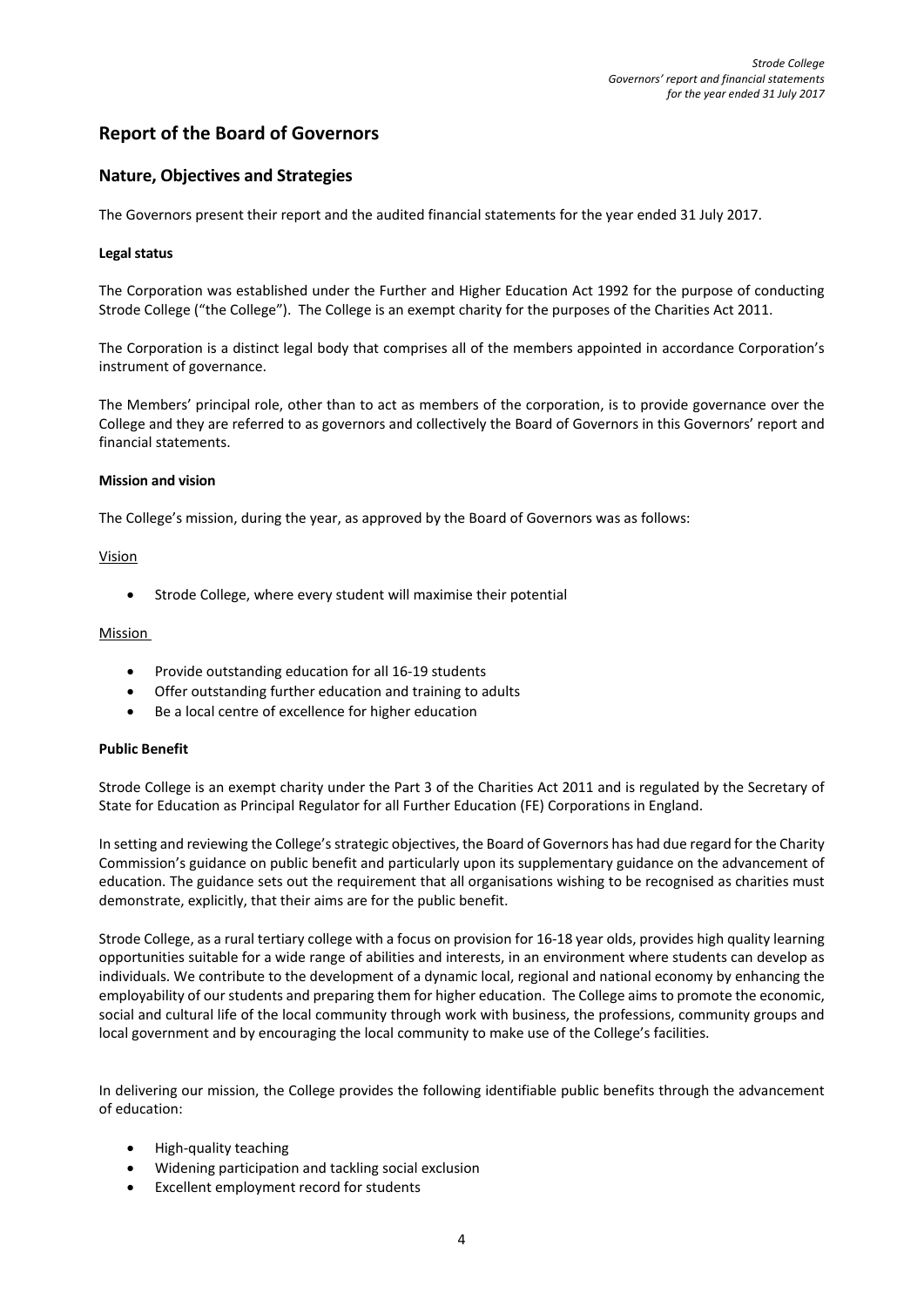- Strong student support systems
- Links with employers, industry and commerce
- Links with Local Enterprise Partnerships (LEPs)

### **Implementation of strategic plan**

In September 2016, the Board of Governors approved the College's strategic plan for the financial years 2017 to 2019. This strategic plan includes an accommodation strategy and financial forecasts. The Board of Governors monitors the performance of the College against these plans. The plans are reviewed and updated each year. The College's continuing strategic objectives are to be:

# **A Outstanding for all our students**

- A1 To stretch and challenge our students so that they make outstanding progress
- A2 To provide a curriculum and enrichment that provides opportunities for all
- A3 To provide outstanding teaching, tutorial and support for students
- A4 To ensure that all our students progress to university or employment
- A5 To provide high quality facilities and resources

### **B Outstanding for all our staff**

- B1 To provide a supportive, rewarding and challenging environment that motivates all staff
- B2 To provide opportunities for training, development, expansion of role or promotion
- B3 To encourage staff to innovate and take risks for the benefit of our students

### **C An outstanding partner for our community**

- C1 To support the educational, social and cultural needs of the local community
- C2 To respond pro-actively to the training and skills needs of employers and the Local Enterprise Partnership (LEP) and to meet national government priorities

### **D Inclusive, healthy and safe**

- D1 To provide an inclusive environment which values individuals, promotes equality and diversity and ensures mutual respect
- D2 To provide a healthy and safe environment for all staff and students

The College is on target to achieve these objectives.

### **Financial objectives**

The College's financial objectives are:

|    | <b>Objective</b>                                                                                                                                                                                              | Outcome in 2016/17                               |
|----|---------------------------------------------------------------------------------------------------------------------------------------------------------------------------------------------------------------|--------------------------------------------------|
| 1. | Maintain a secure financial health grade of "Satisfactory" with the<br>Education and Skills Funding Agency (A secure satisfactory grade would<br>be in the top half of the range for the satisfactory grade). | <b>Achieved</b>                                  |
|    | From 2017-18 onwards this objective has been amended to securing a<br>Good financial health grade with the EFSA.                                                                                              |                                                  |
| 2. | Generate a minimum Earnings Before Interest, Tax, Depreciation and<br>Amortisation (EBITDA) of 5%.                                                                                                            | <b>Achieved</b>                                  |
| 3. | Deliver and maintain a current ratio above 1.0 (excluding FRS102<br>adjustments).                                                                                                                             | Not Achieved - ratio remained<br>the same at 0.9 |
| 4. | Maintain Borrowing to Income ratio below 40%                                                                                                                                                                  | <b>Achieved</b>                                  |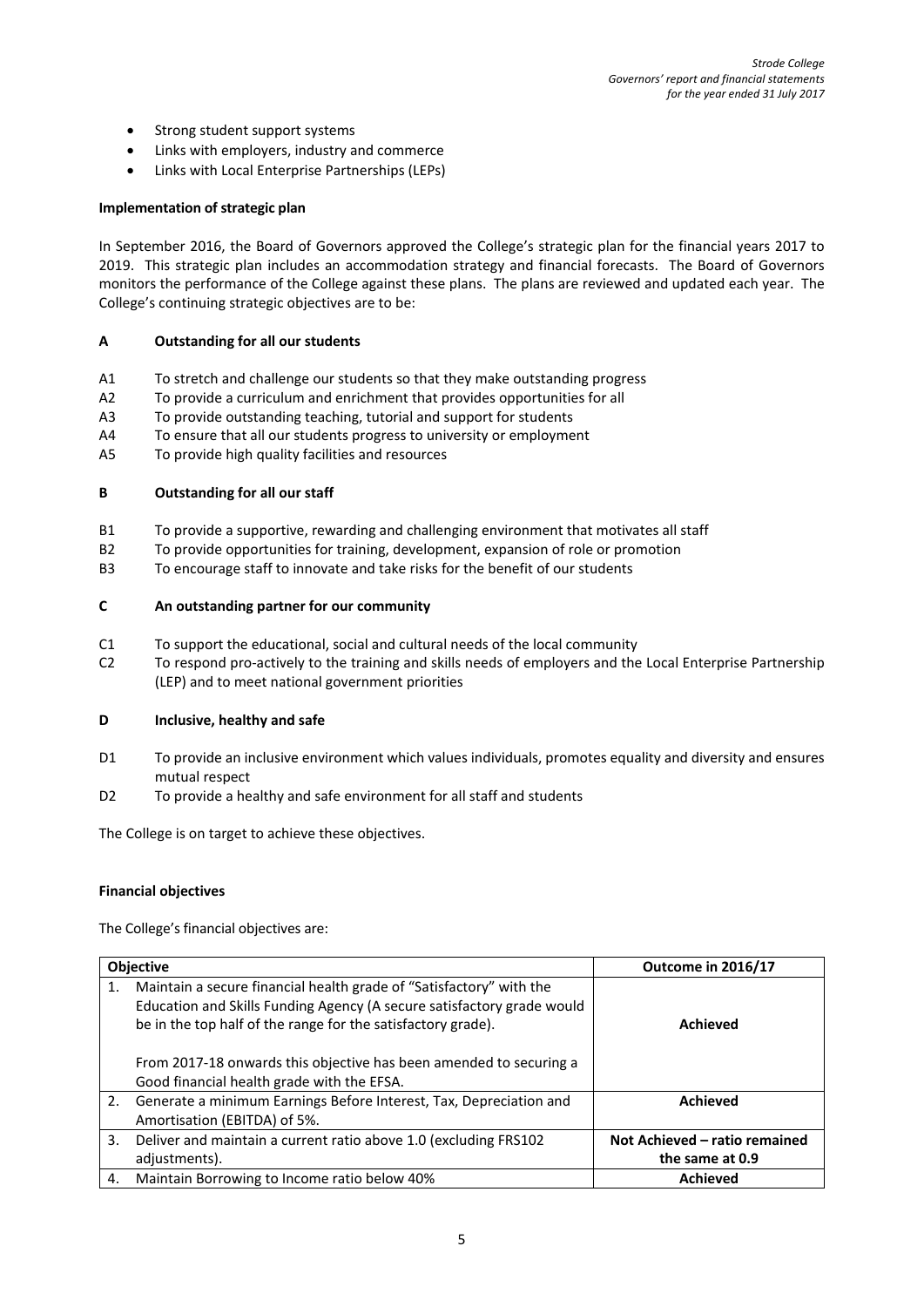|    | <b>Objective</b>                                                                                                                                                                                                                                                                                                           | Outcome in 2016/17                                           |
|----|----------------------------------------------------------------------------------------------------------------------------------------------------------------------------------------------------------------------------------------------------------------------------------------------------------------------------|--------------------------------------------------------------|
| 5. | Generate sufficient additional income to ensure adequate funding is<br>available to:<br>5.1. Recruit and retain staff<br>5.2. Fund premises maintenance and repairs at a sustainable level<br>5.3. Fund IT support and maintenance at a sustainable level<br>5.4. Replace / renew capital assets on a reasonable timescale | <b>Achieved</b>                                              |
| 6. | Use existing reserves to fund capital expenditure                                                                                                                                                                                                                                                                          | Achieved - 50% increase in<br>capital expenditure in 2016/17 |
|    | Comply with banking covenants                                                                                                                                                                                                                                                                                              | <b>Achieved</b>                                              |

Following a significant investment in fixed assets in 2014-15 using College funds, the current ratio reduced below 1.0 and it has taken longer than expected to meet the current ratio target. The Board is satisfied that this does not present a risk to the College finances and is comfortable with extending the time taken to reach a current ratio of 1. During 2016-17 operating cash generated was broadly the same as cash used in acquiring fixed assets and the net reduction in financial obligations resulting in little change in the current ratio by 31 July 2017.

Overall the Board of Governors are pleased with the level of achievement against the 2017-19 strategic plan and the financial objectives.

# **Financial Position**

# **Financial results**

The table below shows the results for the College presented in the format used internally by all levels of management and governance. These results do not include FRS102 adjustments for defined benefit pension obligations or accrued holiday pay.

|                                                                    | 2017         | 2016         |
|--------------------------------------------------------------------|--------------|--------------|
| Income                                                             | £12,263k     | £11,511k     |
| Expenditure                                                        | £11,635k     | £10,862k     |
| Cash operating surplus (FE Sector EBITDA)                          | £628k        | £649k        |
| <b>Cash operating surplus (FE Sector EBITDA)</b>                   | 5.1%         | 5.6%         |
| Pay to income ratio                                                | 62.7%        | 66.2%        |
|                                                                    |              |              |
| <b>Capital Expenditure</b>                                         | £332k        | £210k        |
| Cash at bank and in hand                                           | £1,046k      | £812k        |
| <b>Current Ratio</b>                                               | 0.9          | 0.9          |
| Borrowing as a percentage of income                                | 35.3%        | 37.2%        |
| <b>Education and Skills Funding Agency Financial Health Rating</b> | Satisfactory | Satisfactory |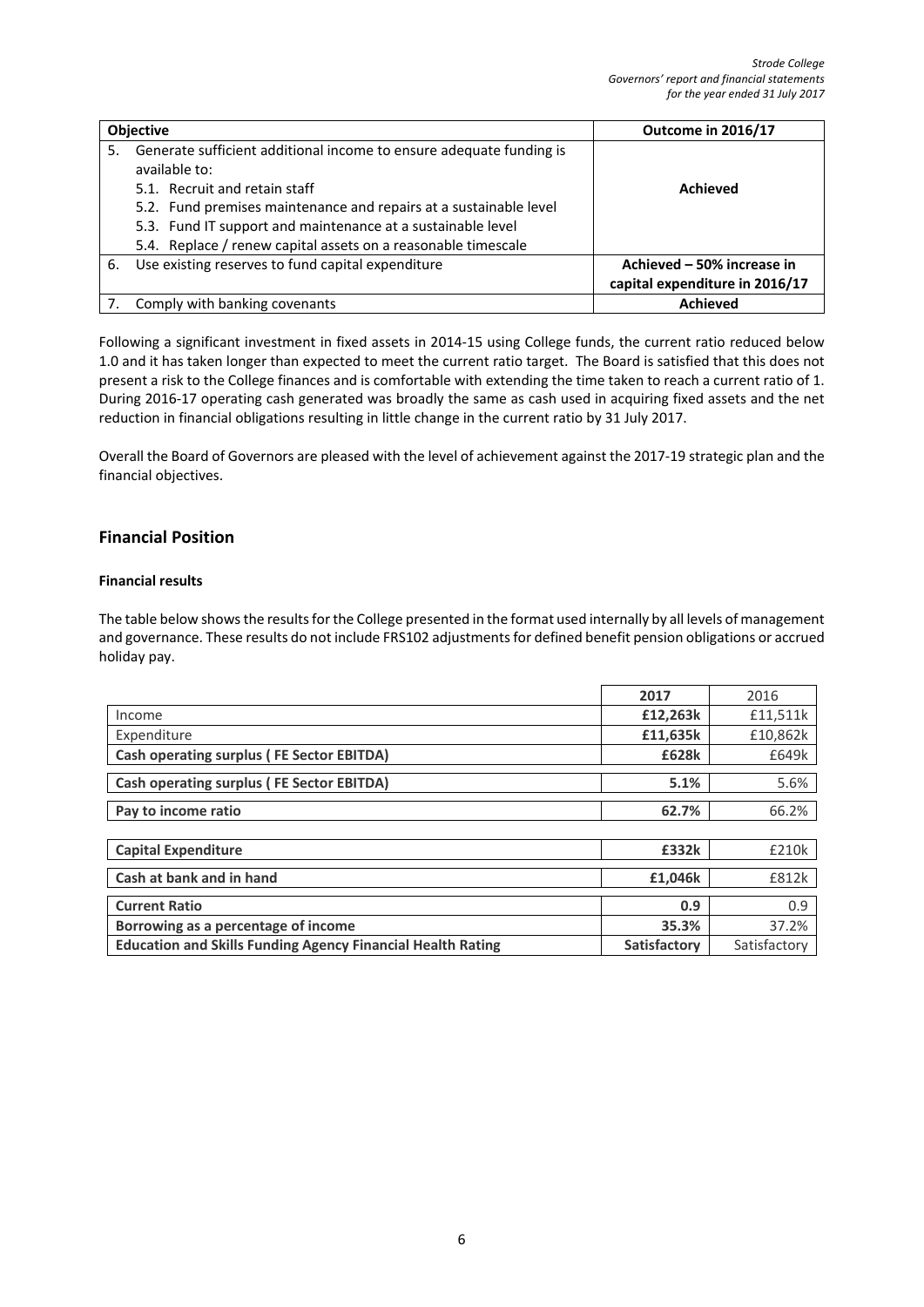Including FRS102 adjustments for defined benefit pension obligations and accrued holiday pay the financial results for the year were as follows:

|                                                              | Income | Expenditure | Total         |
|--------------------------------------------------------------|--------|-------------|---------------|
|                                                              |        |             | comprehensive |
|                                                              |        |             | income        |
|                                                              | £'000  | £'000       | £'000         |
| 2016-17                                                      |        |             |               |
| <b>Cash operating surplus (FE Sector EBITDA)</b>             | 12,263 | 11,635      | 628           |
| Capital grants received                                      | 24     |             | 24            |
| Interest income                                              | 2      |             | 2             |
| Depreciation                                                 |        | 838         | (838)         |
| Loss on disposal of assets                                   |        | 50          | (50)          |
| Interest charges (including FRS102 - Defined benefit pension |        |             |               |
| obligations adjustment of £304k)                             |        | 425         | (425)         |
| FRS102 - Defined benefit pension obligations adjustment      |        | 434         | (434)         |
| FRS102 - Holiday pay accrual movement                        |        | 12          | (12)          |
| (Deficit) on continuing operations                           | 12,289 | 13,395      | (1, 105)      |
| Actuarial gain/(loss) in respect of pensions schemes         |        |             | 3,176         |
| Total comprehensive Income for the year                      |        |             | 2,071         |

| 2015-16                                                                                          |        |        |         |
|--------------------------------------------------------------------------------------------------|--------|--------|---------|
| <b>Cash operating surplus (FE Sector EBITDA)</b>                                                 | 11,511 | 10,862 | 649     |
| Capital grants received                                                                          | 78     |        | 78      |
| Interest income                                                                                  | 6      |        | 6       |
| Depreciation                                                                                     |        | 811    | (811)   |
| Interest charges (including FRS102 - Defined benefit pension<br>obligations adjustment of £325k) |        | 449    | (449)   |
| FRS102 - Defined benefit pension obligations adjustment                                          |        | 302    | (302)   |
| FRS102 - Holiday pay accrual movement                                                            |        | (17)   | 17      |
| (Deficit) on continuing operations                                                               | 11,595 | 12,407 | (812)   |
| Actuarial gain/(loss) in respect of pensions schemes                                             |        |        | (2,834) |
| Total comprehensive Income for the year                                                          |        |        | (3,646) |

The College has significant reliance on the education sector funding bodies for its principal funding source, largely from recurrent grants. In 2017 the FE funding bodies provided 76% (2016 - 74%) of the College's total income.

### **Treasury policies and objectives**

Treasury management is the management of the College's cash flows, banking, money market and capital market transactions; the effective control of the risks associated with those activities; and the pursuit of optimum performance consistent with those risks.

The College has a treasury management policy in place.

Short term borrowing for temporary revenue purposes is authorised by the Accounting Officer**.** All other borrowing requires the authorisation of the Board of Governors and shall comply with the requirements of the Financial Memorandum, which sets out the College's terms of funding with the Education and Skills Funding Agency (ESFA).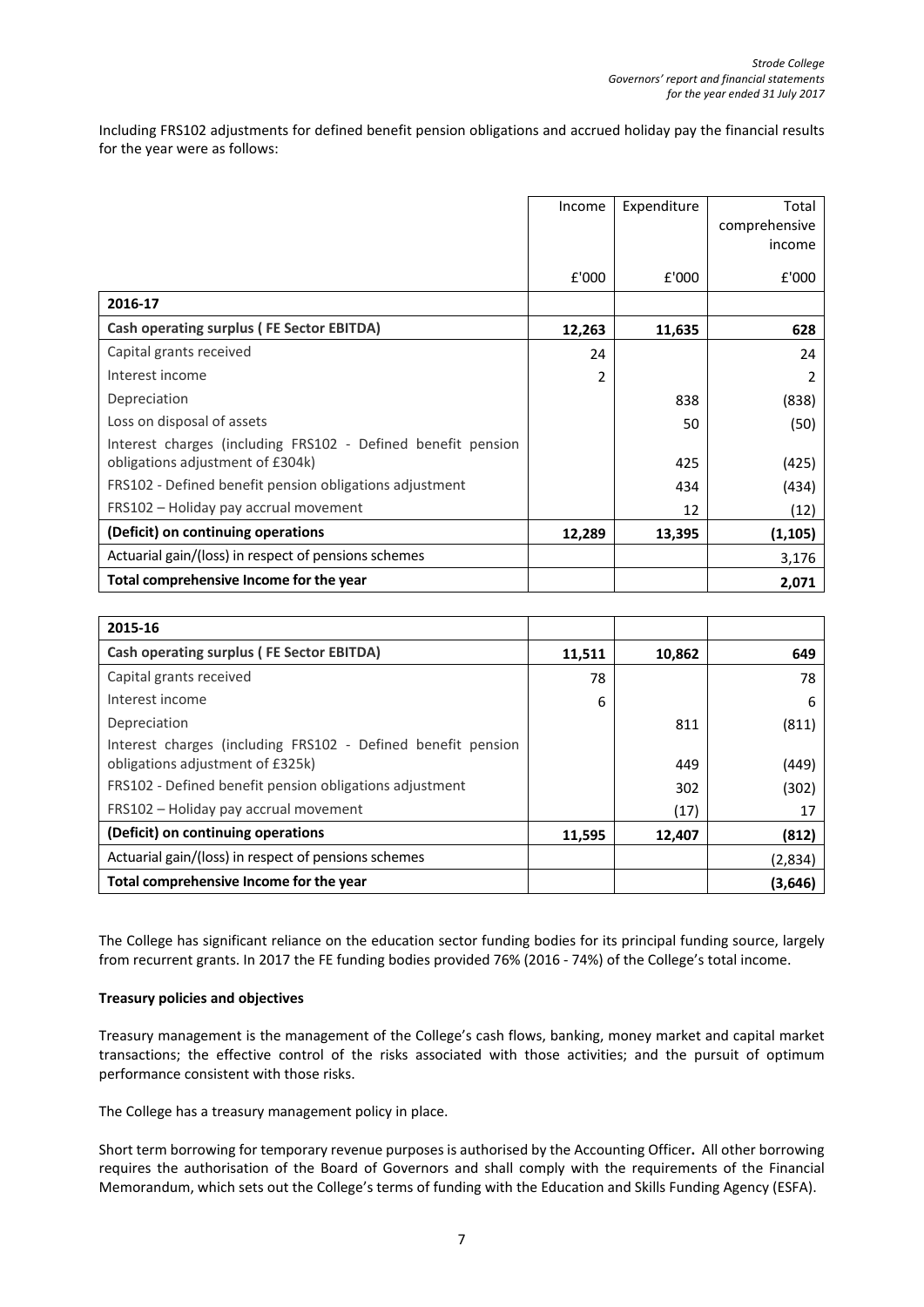### **Cash flows and liquidity**

Operating cash flow was £949,000 (2016 - £678,000). There was a net cash inflow for the year after loan repayments and fixed asset investments of £234,000, (2016 – cash outflow £13,000).

The size of the College's total borrowing and our approach to interest rates has been calculated to ensure a reasonable cushion between the total cost of servicing debt and operating cash flow. During the year this margin was comfortably exceeded.

### **Reserves policy**

The College has adopted a policy of targeting a 5% EBITDA surplus each year. Achievement of this target will contribute to a satisfactory financial health rating with the ESFA and satisfies the College's loan covenants.

In respect of accumulated reserves the College is required to retain £3,000,000 of general reserves, excluding any defined benefit pension obligations, in order to satisfy our loan covenants. The College will seek to utilise additional reserves, as cash levels permit, for the benefit of students.

### **Current and Future Development and Performance**

### **Student numbers**

|                                   | 2017   | 2016   |  |
|-----------------------------------|--------|--------|--|
|                                   | Number | Number |  |
| Government Agency funded students | 3.227  | 2,586  |  |
| Fee paying Students               | 1.134  | 1.110  |  |

### **Student achievements**

Advanced Level students continue to make excellent progress at the College. The College uses Alps, a widely used system for tracking and measuring student progress on post 16 courses. The single year Alps grade for A Level, AS Level and BTEC of grade 3 places the college within the top 25% nationally (2016 - top 25% nationally).

GCSE resit performance was down in line with national performance but is still significantly above the national average of 27%.

|                                               | A Levels |      | Level 3 Vocational |      |      | <b>GCSE</b> resit |
|-----------------------------------------------|----------|------|--------------------|------|------|-------------------|
|                                               | 2017     | 2016 | 2017               | 2016 | 2017 | 2016              |
| Pass Rate                                     | 99%      | 99%  | 99%                | 99%  |      |                   |
| Achieved Minimum Target Grade                 | 76%      | 79%  | 90%                | 88%  |      |                   |
| Grades at A*- B (England average 2017:        | 57%      | 56%  |                    |      |      |                   |
| 52.8%)                                        |          |      |                    |      |      |                   |
| <b>Extended Diplomas - Triple Distinction</b> |          |      | 59%                | 62%  |      |                   |
| Grades at A*- C / High Grades (England        | 82%      | 83%  | 82%                | 78%  | 44%  | 54%               |
| average 2017: 77.5%)                          |          |      |                    |      |      |                   |

### **Teacher qualifications**

Teaching staff are required to hold, or to be working towards, a teaching qualification relevant to their role. During 2017, 99% of full time staff held a full teaching qualification i.e. PGCE, Cert Ed or equivalent (2016 – 99%). 90% of part time staff held a relevant teaching qualification appropriate for their role (2016 – 90%).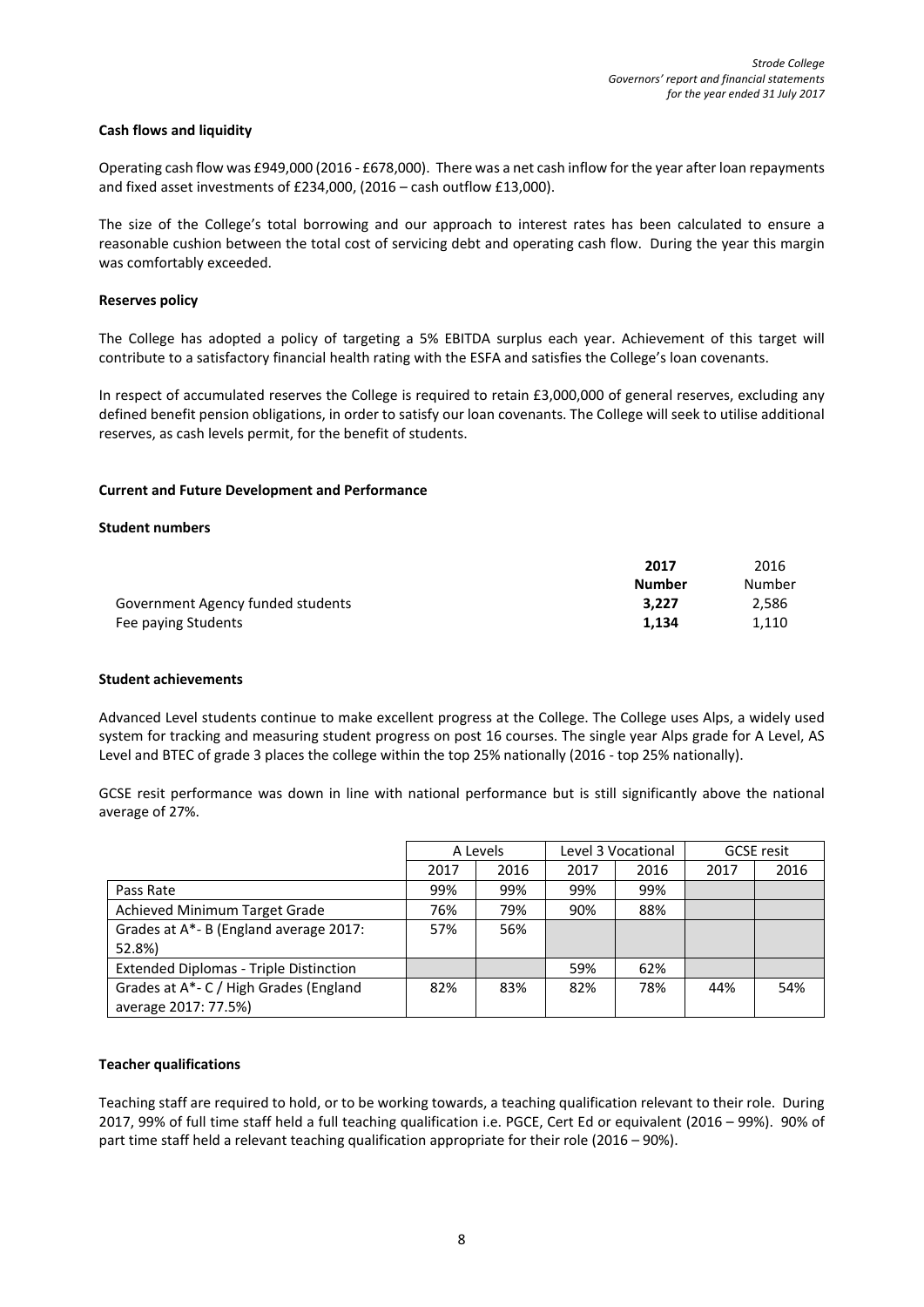### **Future Developments**

The college has appointed a new Director of Employer Engagement to lead on the College's response to the changes in Apprenticeship standards and funding, with a focus on five sector areas.

The college's medium term strategy is to generate cash for co-investment in new facilities to support catering and hospitality apprenticeships and to develop the sports facilities.

We are also a member of the Hinkley Point Training Agency and remain focused on meeting the training needs of companies in the Hinkley supply chain at the lower tiers, as well as focusing on replacement strategy for local employers.

### **Going concern**

The financial statements have been prepared on a Going Concern basis with the balance sheet showing net current liabilities of £639,000.

The activities of the College, together with the factors likely to affect its future development and performance are set out in the Report of the Board of Governors. The financial position of the College, its cash flow, liquidity and borrowings are described in the Financial Statements and accompanying Notes.

The College currently has £4,158,000 of loans outstanding with bankers on terms negotiated in 2013. The terms of the existing agreement are for up to 31 July 2022. The College's forecasts and financial projections indicate that it will be able to operate within this existing facility and covenants for the foreseeable future.

Accordingly, the College has a reasonable expectation that it has adequate resources to continue in operational existence for the foreseeable future, and for this reason will continue to adopt the going concern basis in the preparation of its Financial Statements.

### **Resources**

The College has various resources that we can deploy in pursuit of our strategic objectives.

Tangible resources include:

### **Financial**

The College has net assets of £2,100,000 (after deducting £9,456,000 defined benefit pension obligations) (2016 - £29,000 after deducting £11,894,000 defined benefit pension obligations) and long term debt of £4,158,000 (2016 - £4,404,000).

### **Estates**

The College has a well-managed campus and we have renewed a significant portion of our building stock since 2001. In September 2014, we opened a new Higher Education and Skills Building, which provides a very high standard of accommodation for delivering employer-facing provision, including apprenticeships, traineeships, functional skills and full cost work. Since opening the building, both apprenticeship numbers and the number of students studying Higher Level skills have grown. Students and employers report that it is a valuable resource for the area.

### **People**

The College employs 339 people (222 Full Time Equivalents (FTE)), (2016 – 351 (226 FTE)), of whom 207 (135 FTE) (2016 – 225 (141 FTE)) are teaching staff or teaching and student support staff.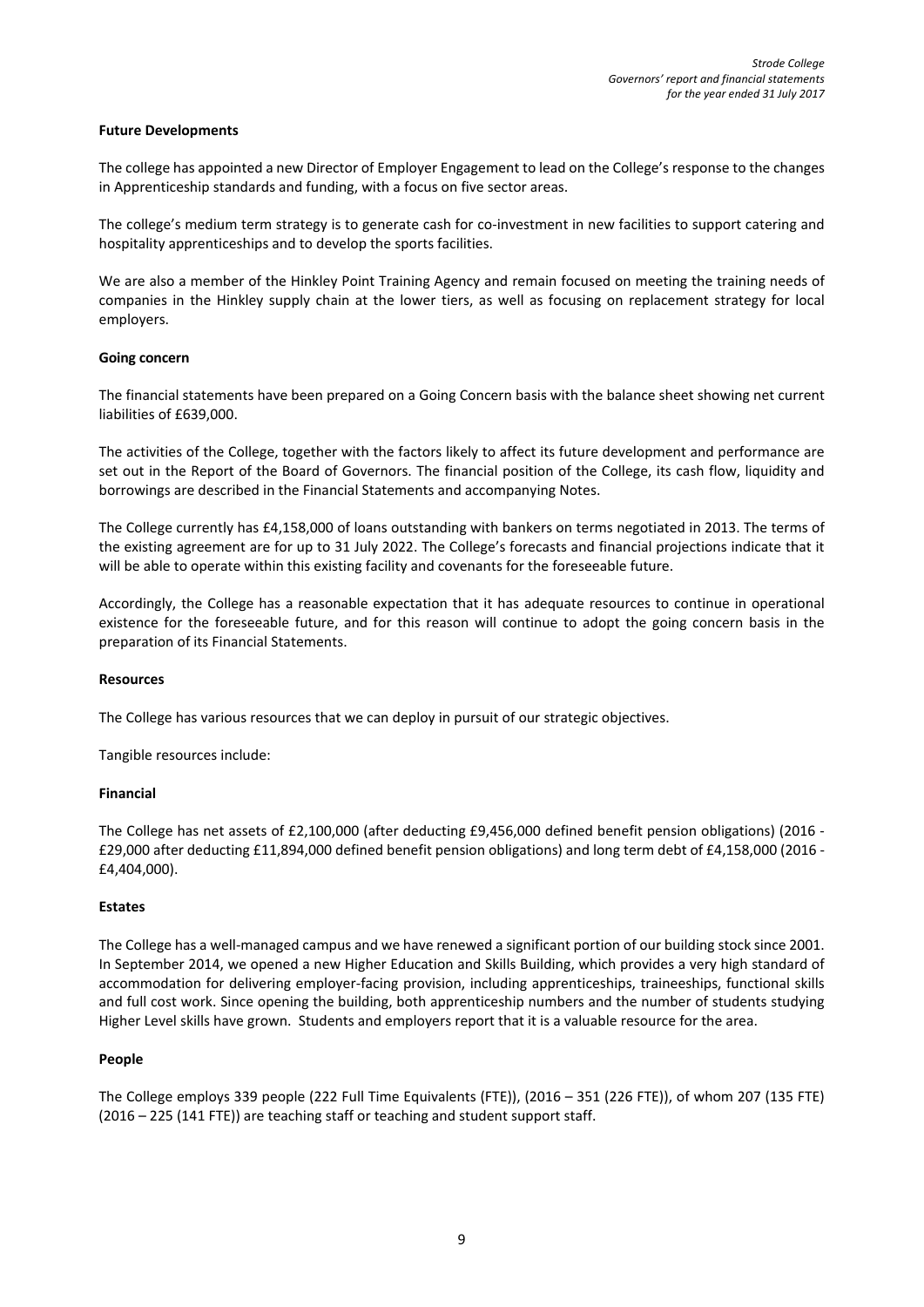### **Reputation**

The College has a good reputation locally and nationally. Maintaining a quality brand is essential for the College's success in attracting students and external relationships.

In September 2014, the College was subject to a full Ofsted inspection. The grades awarded by Ofsted were as follows:

| Outcomes for students                        | Outstanding, Grade 1 |
|----------------------------------------------|----------------------|
| Quality of teaching, learning and assessment | Outstanding, Grade 1 |
| Effectiveness of leadership and management   | Outstanding, Grade 1 |
| Overall effectiveness                        | Outstanding, Grade 1 |

### **Principal Risks and Uncertainties**

The College has undertaken further work during the year to develop and embed the system of internal control, including financial, operational and risk management which is designed to protect the College's assets and reputation.

Based on the strategic plan, the Senior Management Team undertakes a comprehensive review of the risks to which the College is exposed. They identify systems and procedures, including specific preventative actions which should mitigate any potential impact on the College. The internal controls are then implemented and the subsequent year's appraisal will review their effectiveness and progress against risk mitigation actions. In addition to the annual review, the Senior Management Team will also consider any risks which may arise as a result of a new area of work being undertaken by the College.

A risk register is maintained at the College level which is updated regularly and reviewed at least termly by the Audit Committee and more frequently where necessary. The risk register identifies the key risks, the likelihood of those risks occurring, their potential impact on the College and the actions being taken to reduce and mitigate the risks. In addition, in the event that the risk materialises despite preventative actions, the register identifies further actions to mitigate the impact of the materialising risk. Risks are then mapped against a "heat map" which shows movement in risks on a size/impact matrix following risk treatment.

Outlined below is a description of the principal risk factors that may affect the College. Not all the factors are within the College's control. Other factors besides those listed below may also adversely affect the College.

### • **Government funding**

The College has considerable reliance on continued government funding through the further education sector funding bodies. In 2017, 76% of the College's revenue was funded by these bodies and this level of requirement is expected to continue. There are can be no assurance that government policy or practice will remain the same or that public funding will continue at the same levels or on the same terms.

The College is aware of three specific issues which may impact on future income of the College:

- Apprenticeship funding changed in May 2017, with some funding now routed directly through employers, rather than being paid directly to the College. Employers will be free to choose any provider for apprenticeship training provision, which could result in reduced income for the College.
- The College delivers 60% of its Adult Skills Budget funded training outside of the local area. When this budget is devolved to local control, starting from April 2017, there is a risk that the College will not secure the same level of income
- Current government funding is set at a flat cash level, with no allowance for increasing costs. There is a risk that the College will be unable to continue to find efficiencies and/or additional sources of income to meet the reduction in real terms funding.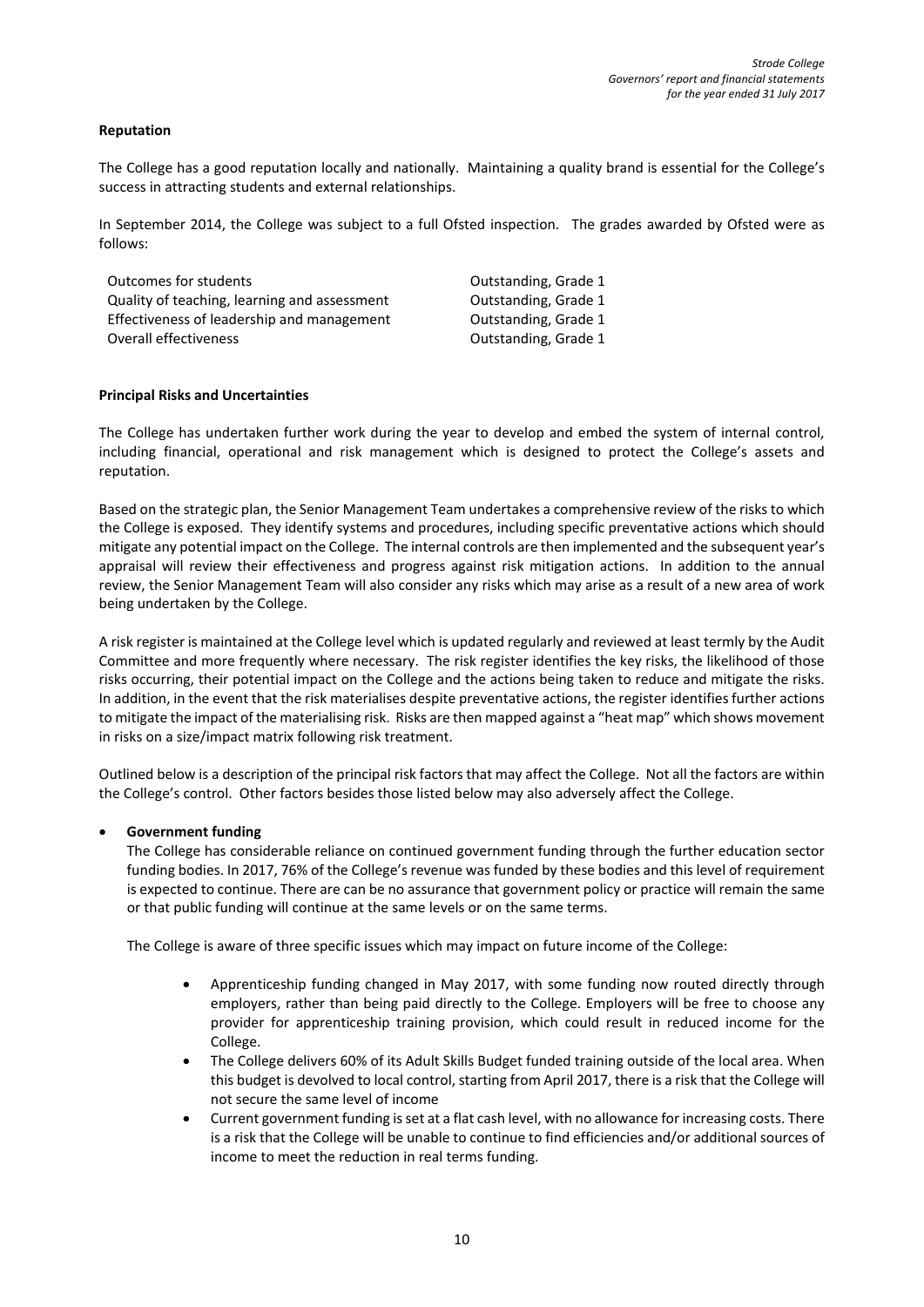These specific risks are mitigated by the following:

- ensuring the College is rigorous in delivering high quality education and training;
- focusing on maintaining and managing key relationships with the various employers, local authorities and funding bodies; and
- continually reviewing costs and seeking alternative sources of income.

### • **Maintain adequate funding of pension liabilities**

The College has a significant deficit on its Local Government Pension Scheme (LGPS). The LGPS currently treats the College as a government backed organisation and as a consequence accepts a long term deficit reduction plan from the College and does not require any security.

There is a risk that changes proposed by the government to the insolvency regime for colleges or the levels of funding the government directs towards colleges could result in a change to the LGPS's approach to college pension scheme deficits. If this happens the College may struggle to either afford increased deficit reduction contributions or provide any security.

To mitigate this risk the College will continue to lobby key stakeholders and support the efforts of other groups lobbying to ensure college funding is prioritised and any changes to the insolvency regime or college funding generally do not have an adverse impact on current LGPS deficit funding plans.

### • **Student numbers**

The local demography over the next three years is very likely to result in a steady decrease in the number of 16 and 17 year olds moving into further education. This is likely to be the case until 2019/20. There is a risk that the College recruits fewer students and suffers a loss of income as a result.

To mitigate this risk the College will use its excellent reputation to target an increased market share over this period. We will also continue to develop our curriculum to strengthen the competitive advantage of the quality and variety of curriculum that we offer.

### • **Building Repairs**

Two of the College's seven main buildings were built in the 1960s and 1970s. These buildings are in a reasonable state of repair; however, given their age, there is a risk that substantial repairs or refurbishment will be required. If this risk materialises in the short term the College may not have sufficient funds to undertake the works.

In the long term the College aims to mitigate this risk by bidding for capital funding to replace these building as and when opportunities arise.

### **Stakeholder Relationships**

In line with other colleges and with universities, Strode College has many stakeholders. These include:

- **Students**
- **Education sector funding bodies**
- **s** Staff
- Local employers
- Local schools, particularly partner schools
- Local authorities
- Government offices/ Local Enterprise Partnerships
- **Local community**
- Other colleges and universities
- Trade unions
- **Professional bodies**

The College recognises the importance of these relationships and engages in regular communication with them.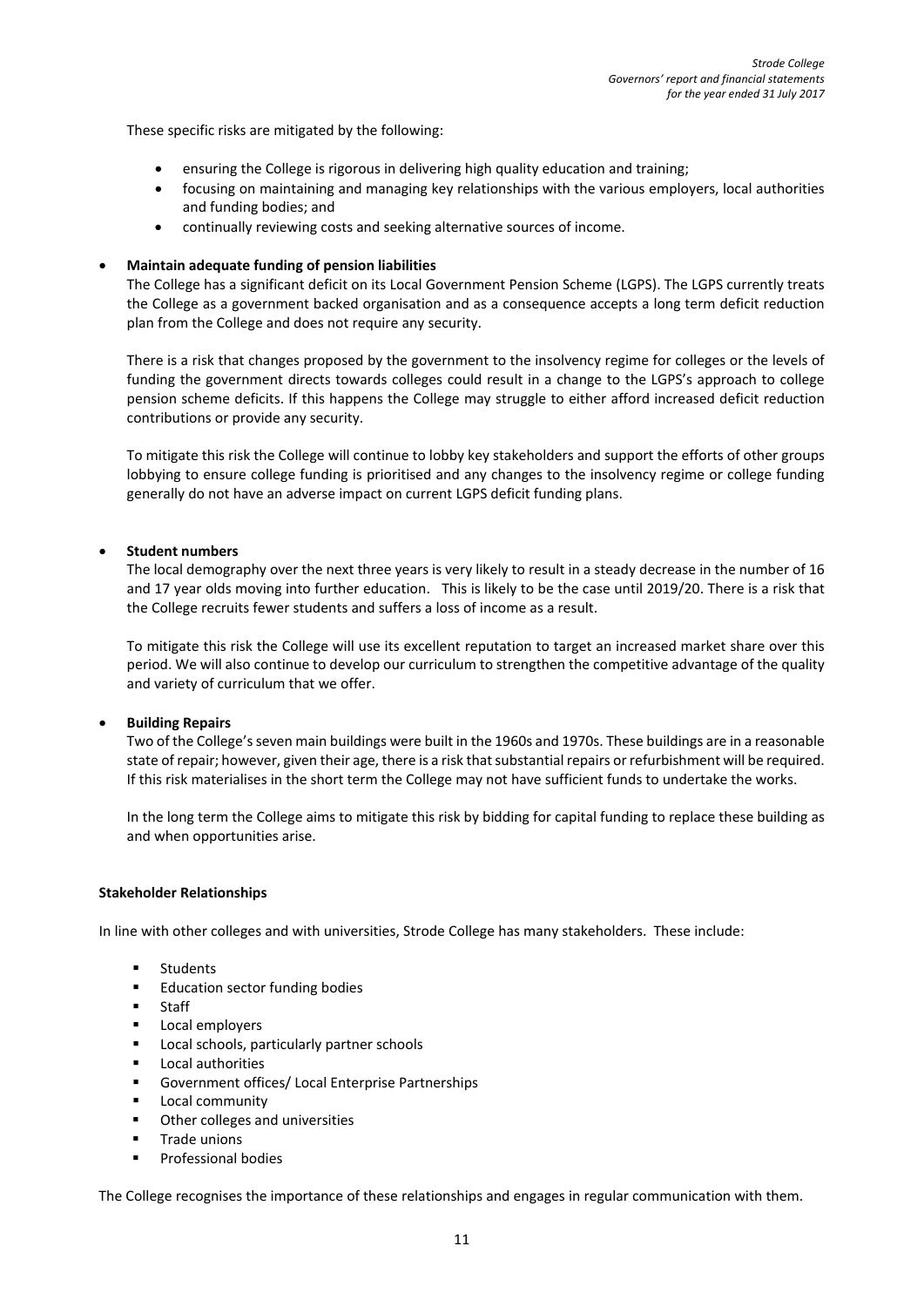### **Equal opportunities**

The College is committed to ensuring equality of opportunity for all who learn and work with us. The College respects and values differences and strives to remove barriers which place people at a disadvantage. The College will challenge bigotry, discrimination, bullying, harassment and victimisation.

The College has an Equality Scheme which is reviewed on a planned cycle and actions are implemented as appropriate. This scheme is published on the College's intranet and website. The College publishes an Annual Equality Report and an action plan to comply with the Equality Act 2010. The College undertakes equality impact assessments on all new and existing policies and procedures and records the results.

The College is a 'Positive about Disabled' employer and has committed to the principles and objectives of the Positive about Disabled standard. The College considers all employment applications from disabled persons, bearing in mind the aptitudes of the individuals concerned, and guarantees an interview to any disabled applicant who meets the essential criteria for the post. Where an existing employee becomes disabled, every effort is made to ensure that employment with the College continues. The College's policy is to provide training, career development and opportunities for promotion which, as far as possible, provide identical opportunities to those of non-disabled employees.

The College has a cycle of training to update staff on Equality and Diversity related issues. All staff as part of their probation period must attend Equality and Diversity training to complete their probation. To support this, equality and diversity is also part of the staff Review and Development Process.

# **Disability statement**

The College seeks to achieve the objectives set down in the Equality Act 2010 and the Children's and Families Act 2016.

As part of our accommodation strategy the College has ensured that all our buildings are accessible.

The College has a Head of Equality and Diversity who performs the role of Access Co-ordinator providing information, advice and arranging support for students with learning difficulties and/or physical disabilities. Support is provided prior to coming to the College, during their time at the College and when making the transition to the next stage of education, training or employment.

There is a list of specialist equipment, such as radio aids, personal care equipment and minicoms, which the College can make available for use by students. Other adaptive equipment can be acquired depending on each individual student's needs. A range of assistive technology is available in the learning centre, computer centre and with the additional support team.

The admissions policy for all students is described in the College charter and in the Accessibility Statement. Appeals against a decision not to offer a place are dealt with under the complaints policy.

The College has made a significant investment in the appointment of specialist lecturers and training of existing lecturers to support students with learning difficulties and/or disabilities. There are a number of student learning support assistants who can provide a variety of support for learning. There is a continuing programme of staff development to ensure the provision of a high level of appropriate support for students who have learning difficulties and/or disabilities.

Specialist programmes are described in College prospectuses, and achievements and destinations are recorded and published in the standard College format.

Counselling and welfare services are described in the College Student Guide, which is issued to students together with the Complaints and Disciplinary Procedure leaflets at induction.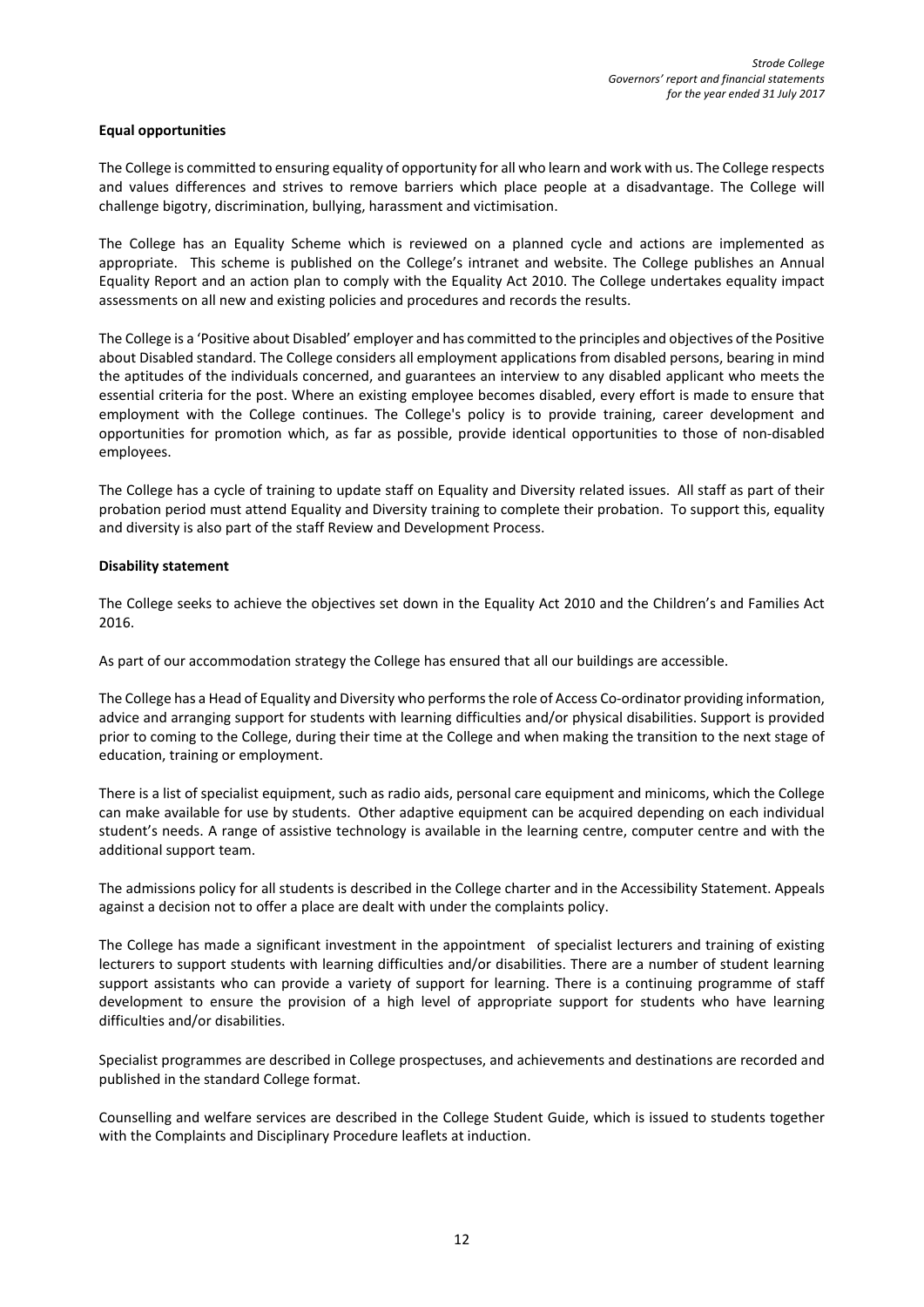### **Disclosure of Information to Auditors**

The Governors who held office at the date of approval of this report confirm that, so far as they are each aware, there is no relevant audit information of which the College's auditor is unaware; and each governor has taken all the steps that he or she ought to have taken to be aware of any relevant audit information and to establish that the College's auditors are aware of that information.

Approved by order of the Board of Governors on 13 December 2017 and signed on its behalf by:

Kate Lovell *Chair*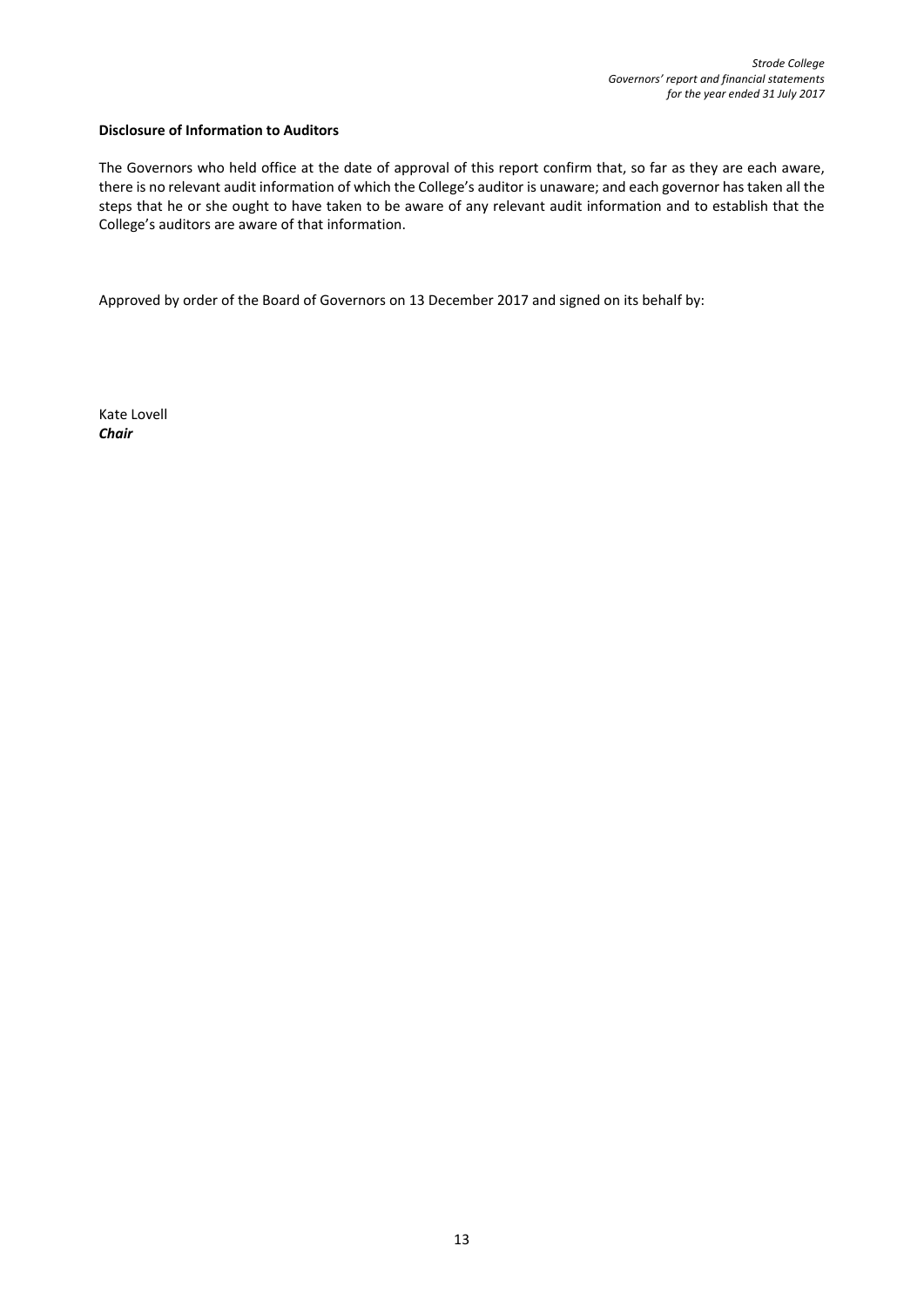# **Statement of Corporate Governance and Internal Control**

The following statement is provided to enable readers of this Board of Governors' report and financial statements for the College to obtain a better understanding of the College's governance and legal structure. This statement covers the period from 1st August 2016 to 31st July 2017 and up to the date of approval of the Board of Governor's report and financial statements.

The College endeavours to conduct its business:

- i. in accordance with the seven principles identified by the Committee on Standards in Public Life (selflessness, integrity, objectivity, accountability, openness, honesty and leadership);
- ii. in full accordance with the guidance to colleges from the Association of Colleges in The Code of Good Governance for English Colleges (the Code); and
- iii. having due regard to the UK Corporate Governance Code 2016 insofar as it is applicable to the further education sector.

The College is committed to exhibiting best practice in all aspects of corporate governance and in particular the College and Board of Governors has adopted and complied with the Code. We have not adopted and therefore do not apply the UK Corporate Governance Code. However, we have established our corporate governance arrangements by drawing upon best practice available, including those aspects of the UK Corporate Governance Code we consider to be relevant to the further education sector.

In the opinion of the Governors, the College complies with all the provisions of the Code, and it has complied throughout the year ended 31 July 2017. The Board of Governors recognises that, as a body entrusted with both public and private funds, it has a particular duty to observe the highest standards of corporate governance at all times. In carrying out its responsibilities, it takes full account of The Code of Good Governance for English Colleges issued by the Association of Colleges in March 2015.

The College is an exempt charity within the meaning of Part 3 of the Charities Act 2011. The Governors, who are also the Trustees for the purposes of the Charities Act 2011, confirm that they have had due regard for the Charity Commission's guidance on public benefit and that the required statements appear elsewhere in these financial statements.

### **Board of Governors**

It is the Board of governor's responsibility to bring independent judgement to bear on issues of strategy, performance, resources and standards of conduct.

The Board of Governors conducts its business through a number of committees. Each committee has terms of reference, which have been approved by the Board of Governors.

The Board of Governors has a strong and independent non-executive element and no individual or group dominates its decision making process. The Board of Governors considers that each of its non-executive Governors is independent of management and free from any business or other relationship which could materially interfere with the exercise of their independent judgement.

There is a clear division of responsibility in that the roles of the Chair of the Board of Governors and Accounting Officer of the College are separate. The roles and responsibilities of the Accounting Officer and the Board of Governors, and the committee structure, are clearly laid out in the Scheme of Delegation, which is reviewed annually by the Board of Governors

Formal agendas, papers and reports are supplied to Governors in a timely manner, prior to Board meetings. Briefings are also provided on an ad-hoc basis.

All Governors are able to take independent professional advice in furtherance of their duties at the College's expense and have access to the Clerk to the Corporation, who is responsible to the Board for ensuring that all applicable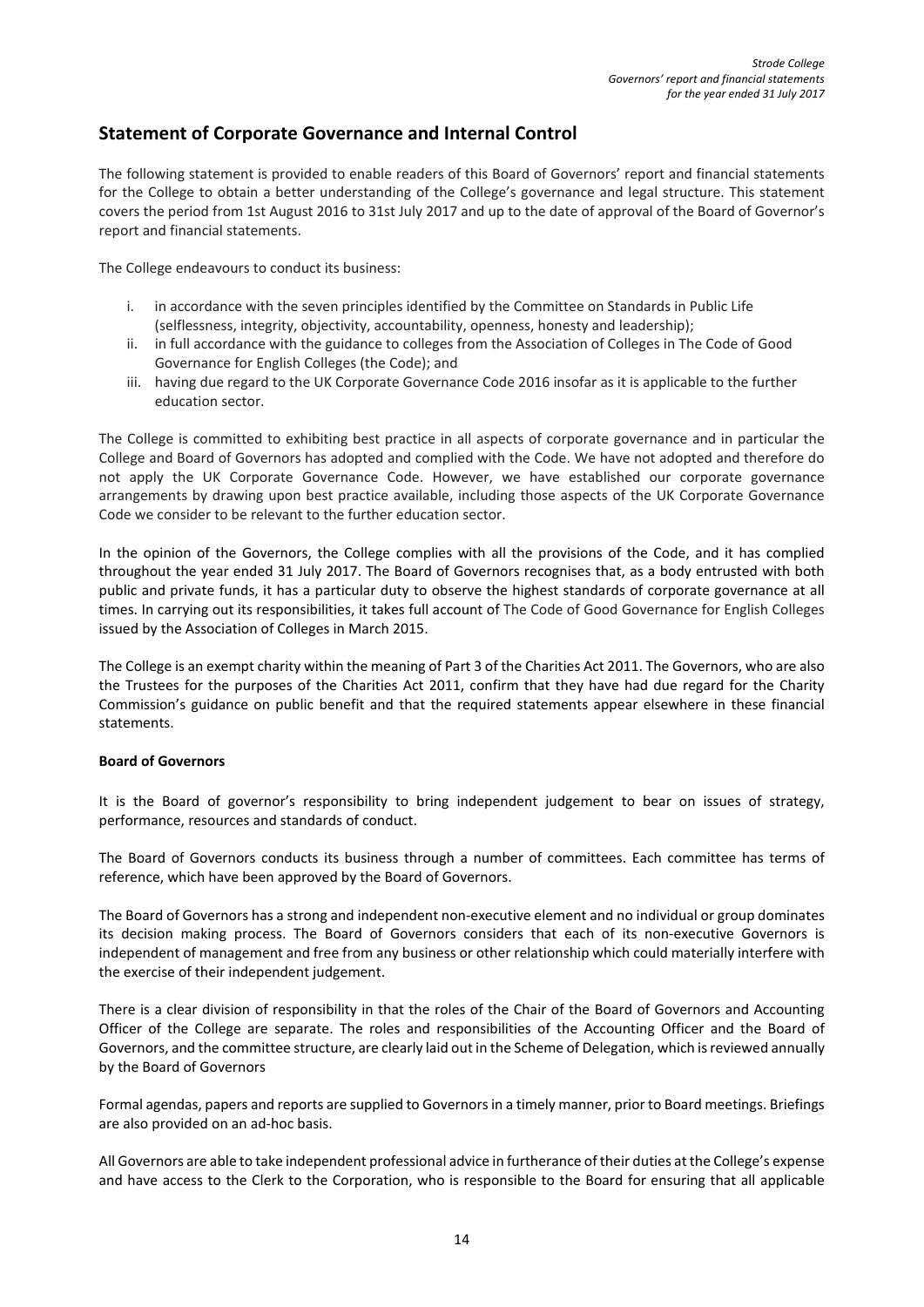procedures and regulations are complied with. The appointment, evaluation and removal of the Clerk are matters for the Board of Governors as a whole.

Full approved minutes of all meetings, except those deemed to be confidential by the Board of Governors, are available on the Governance area of the College website at [www.strode-college.ac.uk](http://www.strode-college.ac.uk/) and from the Clerk to the Corporation at:

Strode College Church Road Street Somerset BA16 0AB

The Clerk to the Corporation maintains a register of financial and personal interests of the Governors, which is updated annually. The register is available for inspection at the above address.

### **Appointments to the Board of Governors**

Under the College's Instrument of Governance the Board of Governors can comprise:

- up to sixteen independent governors;
- not more than two governors, who are parents of students under the age of 19 years;
- the Principal;
- at least one and not more than three governors who College staff; and
- at least two and not more than three governors who are students at the College.

Any new appointments to the Board of Governors are a matter for the consideration of the Board of Governors as a whole. The Board of Governors has a Search and Governance Committee comprising five Governors (including the Chair, Vice Chair and the Principal) which is responsible for the selection and nomination of any new member for the Board of Governor's consideration. The Board of Governors is responsible for ensuring that appropriate training is provided as required.

Governors of the College are appointed for a term of office not exceeding 4 years.

### **Board of Governors performance**

At its annual self-assessment in July 2017, the Board of Governors considered that it was working effectively through the current Board and Committee structure to set the College's strategic targets and to monitor and scrutinise progress against financial and quality targets in accordance with its responsibilities. This was borne out by the October 2014 'Outstanding' Ofsted report. The College's financial health and management is very effectively monitored through the key committees of Finance & Personnel and Audit; suitably qualified Governors and external members are appointed to ensure that appropriate scrutiny takes place.

### **Remuneration Committee**

Throughout the year ending 31 July 2017, the College's Remuneration Committee comprised five Governors including the Chair and Vice Chair, but excluding the Principal. The Committee's responsibilities are to determine the remuneration and benefits of the Principal (Accounting Officer), the Deputy Principal and the Clerk and to report their decisions to the Board.

Details of remuneration for the year ended 31 July 2017 are set out in not[e 6](#page-36-0) to the financial statements.

### **Audit Committee**

The Audit Committee comprises four Governors (excluding the Accounting Officer and Chair) and one external member. The Committee operates in accordance with written terms of reference approved by the Board of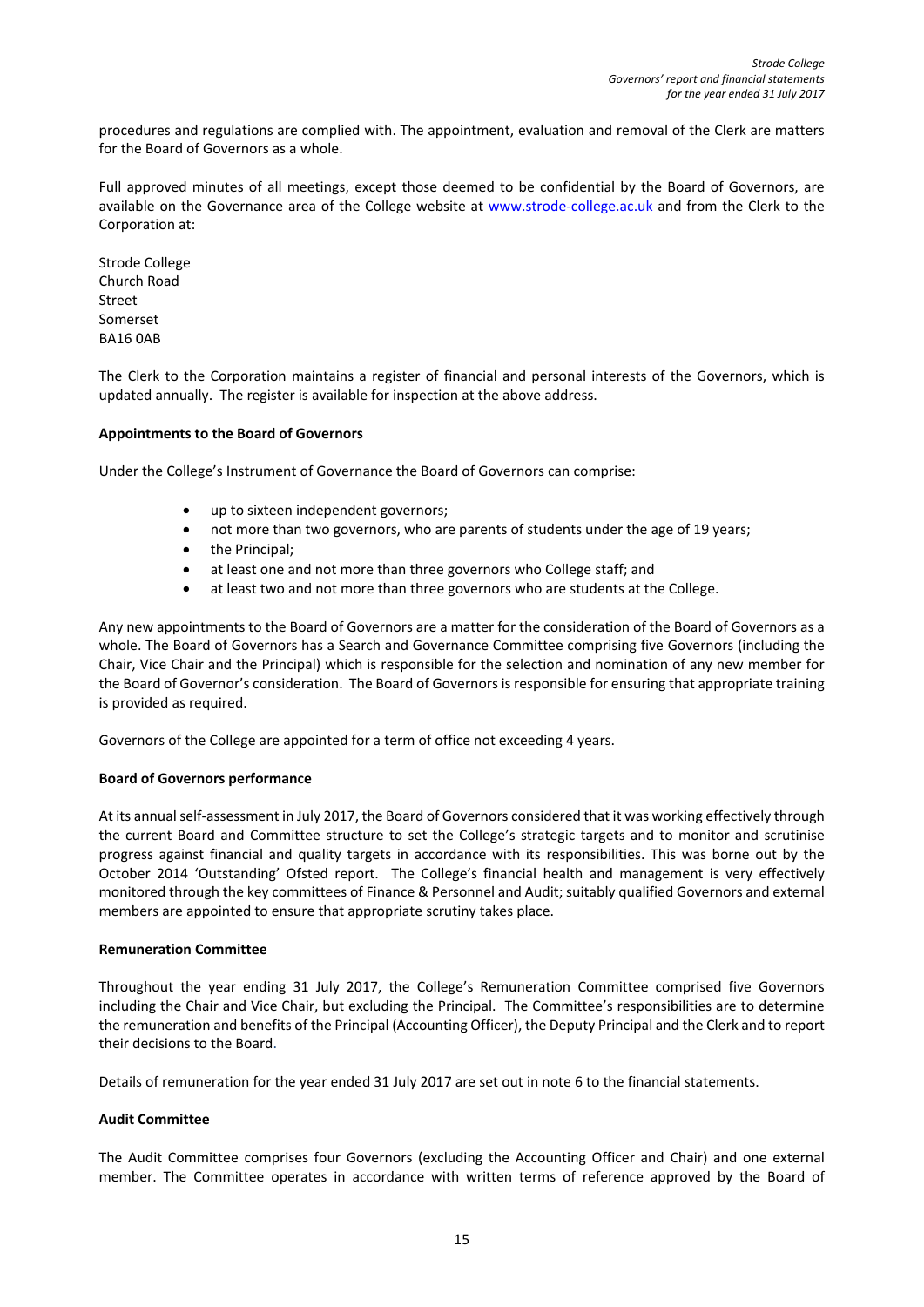Governors. Its purpose is to advise the Board of Governors on the adequacy and effectiveness of the College's system of internal control and its arrangements for risk management, control and governance processes.

The Audit Committee meets on a termly basis and provides a forum for reporting by the College's internal and financial statement auditors, who have access to the Committee for independent discussion, without the presence of College management. The Committee also receives and considers reports from the main FE funding bodies, as they affect the College's business.

The College's internal auditors review the systems of internal control, risk management controls and governance processes in accordance with an agreed plan and report their findings to management and the Audit Committee.

Management is responsible for the implementation of agreed recommendations.

The Audit Committee also advises the Board of Governors on the appointment of internal and financial statements auditors and their remuneration for audit and non-audit work as well as reporting annually to the Board of Governors.

### **Governors**

The Governors who served the Corporation during the year and up to the date of signature of this report were as follows:

| <b>Name</b>          | Date of            | <b>End of Term of</b> | Date of     | <b>Status of</b> | <b>Committees served</b>            |
|----------------------|--------------------|-----------------------|-------------|------------------|-------------------------------------|
|                      | appointment        | office                | resignation | appointment      |                                     |
| <b>Rob Bennett</b>   | 11 December        | 31 August             |             | Independent      | Audit (Chair)                       |
| (Vice Chair)         | 2002               | 2018                  |             |                  | <b>Community Education</b>          |
|                      | Re-Appointed       |                       |             |                  | Advisory                            |
|                      | 28 September       |                       |             |                  | Remuneration                        |
|                      | 2016               |                       |             |                  | Search & Governance                 |
| <b>Emily Bowhill</b> | 1 February         | 31 January            |             | Staff            | Audit                               |
|                      | 2014               | 2018                  |             |                  | Academic Standards &                |
|                      |                    |                       |             |                  | Quality                             |
| <b>Richard Clark</b> | 8 December         | 31 March 2018         |             | Independent      | Finance & Personnel                 |
|                      | 1999               |                       |             |                  | Remuneration                        |
|                      | Re-Appointed       |                       |             |                  | <b>Theatre Board</b>                |
|                      | 1 April 2014       |                       |             |                  |                                     |
| <b>Ben Davis</b>     | 4 October          | 31 July 2018          |             | Student          | Academic Standards &                |
|                      | 2017               |                       |             |                  | Quality                             |
| Lesley Gagg          | 1 September        | 31 August             |             | Independent      | Academic Standards &                |
|                      | 2004               | 2018                  |             |                  | <b>Quality Community</b>            |
|                      | Re-Appointed       |                       |             |                  | <b>Education Advisory (Chair)</b>   |
|                      | 1 September        |                       |             |                  | Finance & Personnel                 |
|                      | 2014               |                       |             |                  | Remuneration                        |
|                      |                    | 31 March 2017         | 31 March    |                  | Search & Governance                 |
| Geoff Hepworth       | 8 December<br>1999 |                       | 2017        | Independent      | Finance & Personnel<br>Remuneration |
|                      | Re-Appointed       |                       |             |                  | Search & Governance                 |
|                      | 1 April 2016       |                       |             |                  |                                     |
| Lloyd Hughes         | 22 December        | 31 December           |             | Independent      | <b>Community Education</b>          |
|                      | 2010               | 2017                  |             |                  | Advisory                            |
|                      | Re-Appointed       |                       |             |                  |                                     |
|                      | 1 January 2013     |                       |             |                  |                                     |
|                      |                    |                       |             |                  |                                     |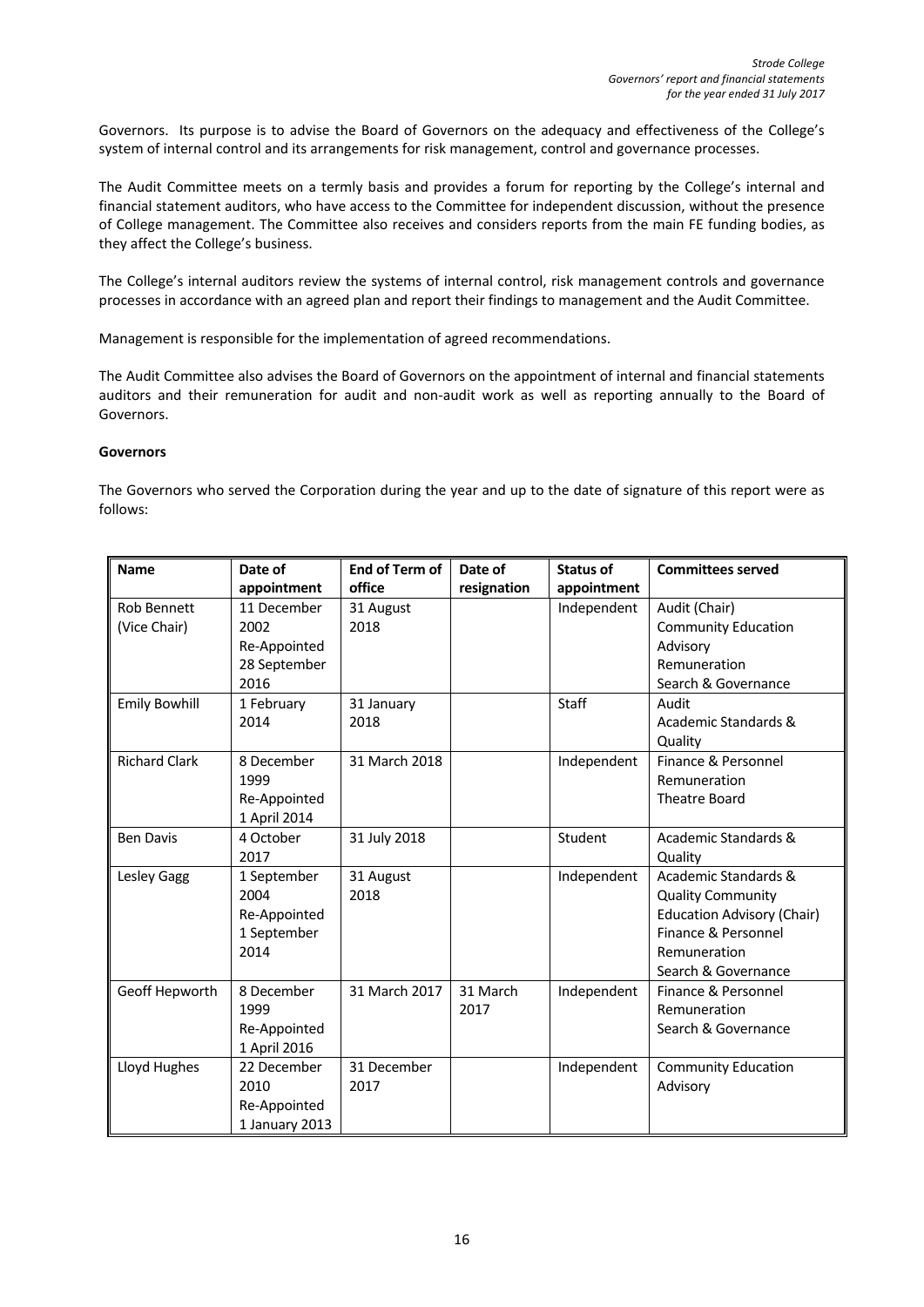| <b>Name</b>         | Date of              | <b>End of Term of</b> | Date of       | <b>Status of</b> | <b>Committees served</b>            |
|---------------------|----------------------|-----------------------|---------------|------------------|-------------------------------------|
|                     | appointment          | office                | resignation   | appointment      |                                     |
| Anthony King        | 1 October            | 30 September          |               | Independent      | Audit                               |
|                     | 2014                 | 2020                  |               |                  | <b>Community Education</b>          |
|                     | Re-Appointed         |                       |               |                  | Advisory                            |
|                     | 28 September         |                       |               |                  |                                     |
|                     | 2016                 |                       |               |                  |                                     |
| Kate Lovell         | 8 December           | 31 March 2018         |               | Independent      | Academic Standards &                |
| (Chair)             | 1999                 |                       |               |                  | Quality                             |
|                     | Re-Appointed         |                       |               |                  | Finance & Personnel (Chair)         |
|                     | 1 April 2014         |                       |               |                  | Search & Governance                 |
|                     |                      |                       |               |                  | Remuneration (Chair)                |
| Mark Moran          | 1 September          | 31 August             |               | Independent      | Finance & Personnel,                |
|                     | 2001                 | 2019                  |               |                  | Theatre Board of                    |
|                     | Re-Appointed         |                       |               |                  | Management (Chair)                  |
|                     | 1 September          |                       |               |                  |                                     |
|                     | 2015                 |                       |               |                  |                                     |
| David Mozley        | 1 October            | 30 September          |               | Independent      | Audit                               |
|                     | 2010                 | 2020                  |               |                  | Academic Standards &                |
|                     | Re-Appointed         |                       |               |                  | Quality (Chair)<br>Theatre Board of |
|                     | 28 September<br>2016 |                       |               |                  | Management                          |
| Katy Quinn          | 5 June 2017          | Ongoing               |               | Principal        | Finance & Personnel                 |
|                     |                      |                       |               |                  | Search & Governance                 |
| <b>Paul Reddick</b> | 26 April 2017        | 25 April 2021         |               | Independent      | Academic Standards &                |
|                     |                      |                       |               |                  | Quality                             |
|                     |                      |                       |               |                  |                                     |
| Kevin Sherrard      | 30 November          | 31 December           |               | Independent      | Finance & Personnel                 |
|                     | 2005                 | 2019                  |               |                  |                                     |
|                     | Re-Appointed         |                       |               |                  |                                     |
|                     | 1 January 2016       |                       |               |                  |                                     |
| Gary Smith          | 1 September          | 31 August             |               | Staff            | Theatre Board of                    |
|                     | 2015                 | 2021                  |               |                  | Management                          |
|                     | Re-Appointed         |                       |               |                  |                                     |
|                     | 1 September          |                       |               |                  |                                     |
|                     | 2017                 |                       |               |                  |                                     |
| James Staniforth    | 1 September          | 18 April 2017         | 18 April 2017 | Principal        | Finance & Personnel                 |
|                     | 2010                 |                       |               |                  | Search & Governance                 |

Tessa Miller acted as the Clerk to the Corporation throughout the year.

### **Attendance at Board and committee meetings**

Overall attendance at Full Board meetings in 2017 was 79% (2016 – 79%). Overall attendance at Board and committee meetings taken together was 70% (2016 – 70%). A report detailing the attendance of individual Governors is presented to the Board of Governors annually in July.

In addition to this high level of attendance several Governors also regularly attend key committee meetings and presentations as non-member observers. All Governors participate in training and other events throughout the year.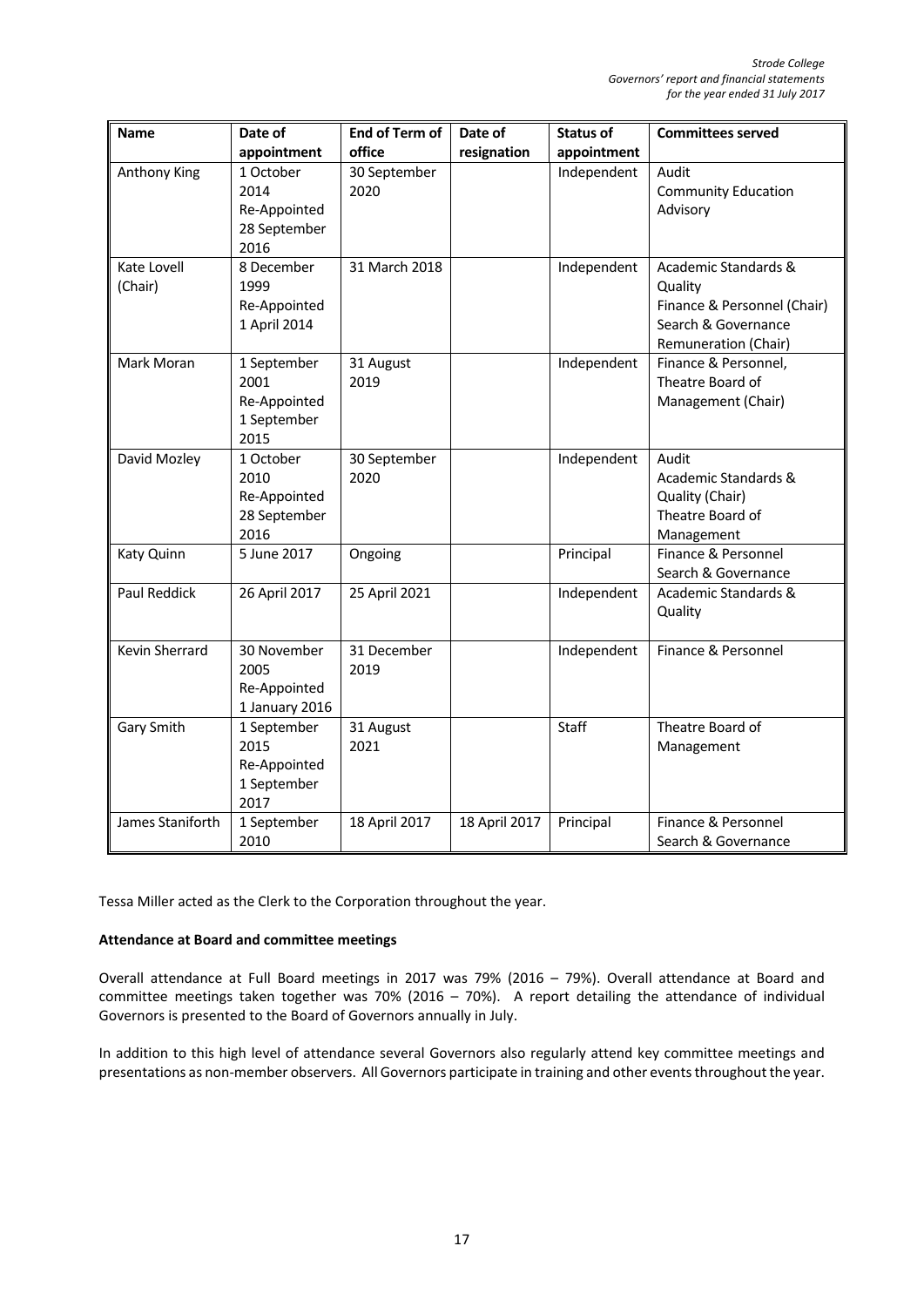| Name                      | Full Board | Finance &<br>Personnel | Academic<br>Standards<br>& Quality | Search &<br>Governance | Community<br>Education<br>Advisory | Remuneration | Audit | Theatre<br>Board |
|---------------------------|------------|------------------------|------------------------------------|------------------------|------------------------------------|--------------|-------|------------------|
| <b>Number or Meetings</b> | 6          | 6                      | $\overline{3}$                     | $\mathfrak{Z}$         | 2                                  | 1            | 3     | $\overline{3}$   |
| Rob Bennett               | 6          | $6*$                   | $3*$                               | 3                      | 1                                  | $\mathbf{1}$ | 3     |                  |
| <b>Emily Bowhill</b>      | 5          |                        | 0                                  |                        |                                    |              | 3     |                  |
| <b>Richard Clark</b>      | 3          | 4                      |                                    |                        |                                    |              |       | 3                |
| <b>Ben Davis</b>          | 5          | $1*$                   | $\overline{2}$                     |                        |                                    |              |       |                  |
| Lesley Gagg               | 3          | 3                      | 3                                  | 3                      | $\overline{2}$                     | $\mathbf{1}$ |       |                  |
| Geoff Hepworth            | 5          |                        |                                    | $\mathbf{1}$           |                                    | $\mathbf{1}$ |       |                  |
| Lloyd Hughes              | 5          |                        |                                    |                        | 2                                  |              |       |                  |
| Anthony King              | 5          | $1*$                   |                                    |                        | 1                                  |              | 3     |                  |
| Kate Lovell               | 6          | 6                      | 1                                  | 3                      |                                    | 1            |       |                  |
| Mark Moran                | 3          | 3                      |                                    |                        |                                    |              |       | $\overline{2}$   |
| David Mozley              | 6          | $2*$                   | 3                                  |                        |                                    |              | 1     | 3                |
| Katy Quinn                | 3/3        | 1                      |                                    |                        |                                    |              | $1*$  |                  |
| Paul Reddick              | 1          |                        | $\mathbf{1}$                       |                        |                                    |              |       |                  |
| Kevin Sherrard            | 6          | 3                      |                                    |                        |                                    |              | $1*$  |                  |
| Gary Smith                | 3          |                        |                                    |                        |                                    |              |       | 1                |
| James Staniforth          | 5/5        | 5                      |                                    | 3                      |                                    |              |       |                  |

The table below details the attendance by Governors at full Board meetings and committees.

*\*in attendance*

### **Internal Control**

### **Scope of responsibility**

The Board of Governors is ultimately responsible for the College's system of internal control and for reviewing its effectiveness. However, such a system is designed to manage rather than eliminate the risk of failure to achieve business objectives, and can provide only reasonable and not absolute assurance against material misstatement or loss.

The Board of Governors has delegated the day-to-day responsibility to the Principal, as Accounting Officer, for maintaining a sound system of internal control. The system supports the achievement of the College's policies, aims and objectives whilst safeguarding the public funds and assets for which the Principal is personally responsible. All of this is undertaken in accordance with the responsibilities assigned to the Principal in the Financial Memorandum between the College and the funding bodies. The Principal is also responsible for reporting to the Board of Governors any material weaknesses or break-downs in internal control.

### **The purpose of the system of internal control**

The system of internal control is designed to manage risk to a reasonable level rather than to eliminate all risk of failure to achieve policies, aims and objectives; it can therefore only provide reasonable and not absolute assurance of effectiveness. The system of internal control is based on an ongoing process designed to identify and prioritise the risks to the achievement of College policies, aims and objectives. It evaluates the likelihood of those risks being realised, the impact should they be realised, and endeavours to manage them efficiently, effectively and economically. The system of internal control has been in place in Strode College for the year ended 31 July 2017 and up to the date of approval of the annual report and financial statements.

### **Capacity to handle risk**

The Board of Governors has reviewed the key risks to which the College is exposed together with the operating, financial and compliance controls that have been implemented to mitigate those risks. The Board of Governors is of the view that there is a formal on-going process for identifying, evaluating and managing the College's significant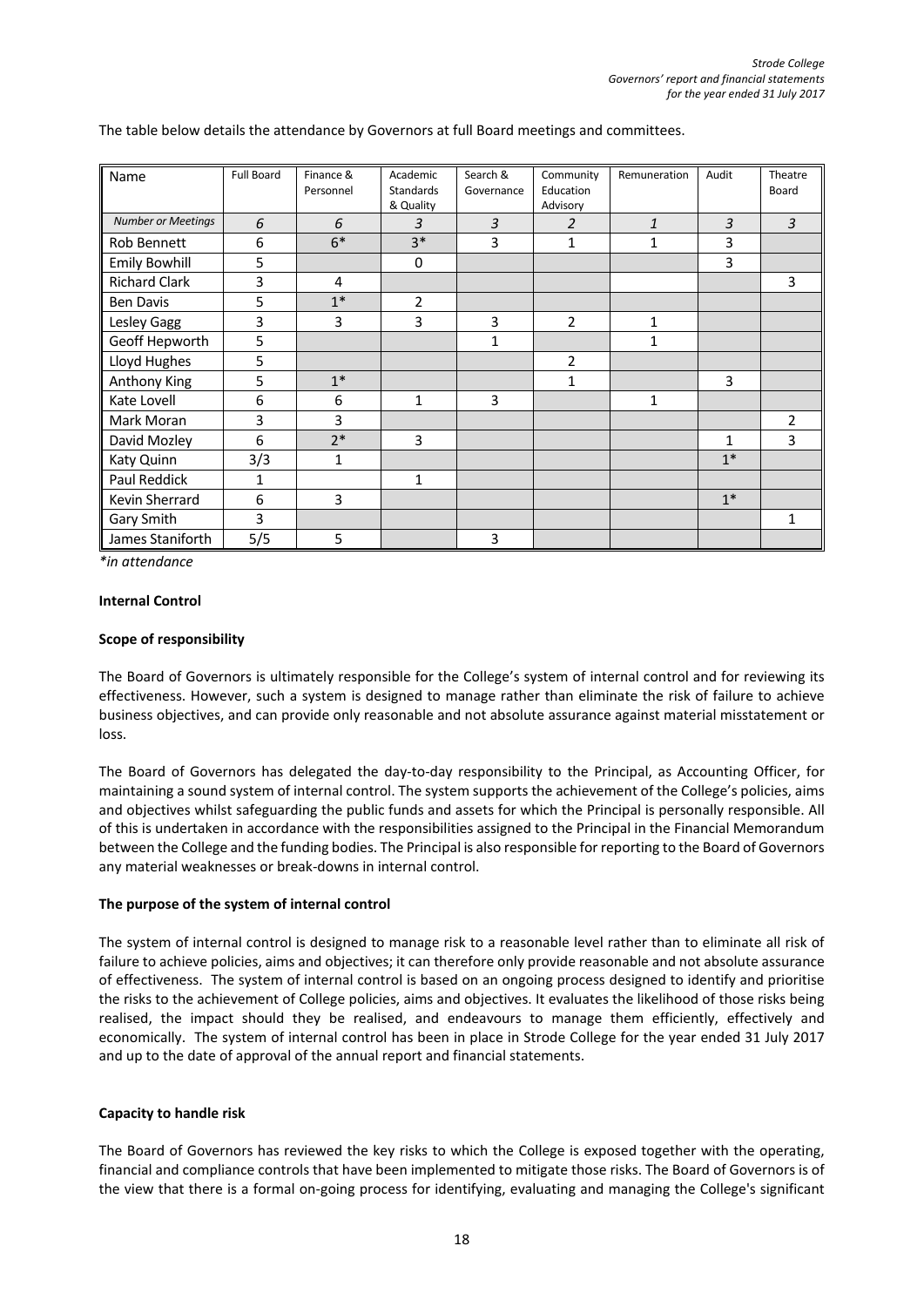risks that has been in place for the period ending 31 July 2017 and up to the date of approval of the annual report and accounts. This process is regularly reviewed by the Board of Governors.

### **The risk and control framework**

The system of internal control is based on a framework of regular management information, administration procedures including the segregation of duties, and a system of delegation and accountability. In particular, it includes:

- Comprehensive budgeting systems with an annual budget, which is reviewed and agreed by the Board of Governors
- Regular reviews by the Board of Governors of periodic and annual financial reports which indicate actual and forecast financial performance against budgets
- Setting targets to measure financial and other performance
- Clearly defined capital investment control guidelines
- The adoption of formal project management disciplines, where appropriate

The College uses an internal audit service, which operates in accordance with the requirements of the ESFA's Audit Code of Practice. The work of the internal audit service is informed by an analysis of the risks to which the College is exposed, and annual internal audit plans are based on this analysis. The analysis of risks and the internal audit plans are endorsed by the Board of Governors on the recommendation of the Audit Committee.

### **Review of effectiveness**

As Accounting Officer, the Principal has responsibility for reviewing the effectiveness of the system of internal control. The Accounting Officer's review of the effectiveness of the system of internal control is informed by:

- The work of the internal auditors
- The work of the executive managers within the College who have responsibility for the development and maintenance of the internal control framework
- Comments made by the College's financial statements and regularity auditors, and the appointed funding auditors in their management letters and other reports.

The Accounting Officer has been advised on the implications of the result of his review of the effectiveness of the system of internal control by the Audit Committee which oversees the work of the internal auditor, and other sources of assurance, and a plan to address weaknesses and ensure continuous improvement of the system is in place.

The senior management team receives reports setting out key performance and risk indicators and considers possible control issues brought to their attention by early warning mechanisms, which are embedded within the departments and reinforced by risk awareness training. The Senior Management Team and Audit Committee also receive regular reports from internal audit and other sources of assurance, which include recommendations for improvement. The Audit Committee's role in this area is confined to a high-level review of the arrangements for internal control. The Board of Governor's agenda includes a regular item for consideration of risk and control and receives reports thereon from the senior management team and the Audit Committee. The emphasis is on obtaining the relevant degree of assurance and not merely reporting by exception.

Based on the advice of the Audit Committee and the Accounting Officer, the Board of Governors is of the opinion that the College has an adequate and effective framework for governance, risk management and control, and has fulfilled its statutory responsibility for "*the effective and efficient use of resources, the solvency of the institution and the body and the safeguarding of their assets*".

### **Going Concern**

The financial statements have been prepared on a Going Concern basis with the balance sheet showing net current liabilities of £639,000.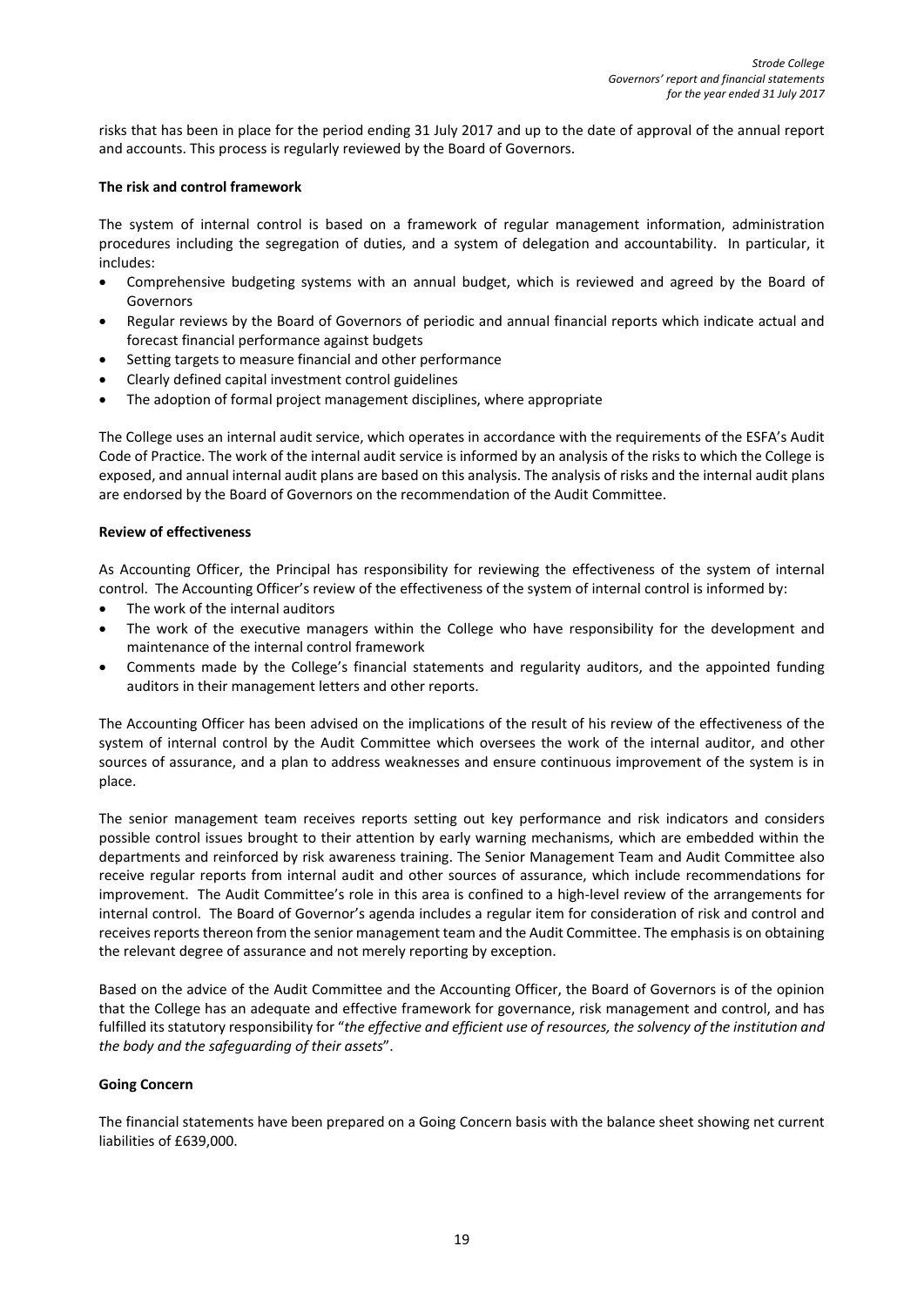The activities of the College, together with the factors likely to affect its future development and performance are set out in the Report of the Board of Governors. The financial position of the College, its cash flow, liquidity and borrowings are described in the Financial Statements and accompanying Notes.

The College currently has £4,158,000 of loans outstanding with bankers on terms negotiated in 2013. The terms of the existing agreement are for up to 31 July 2022. The College's forecasts and financial projections indicate that it will be able to operate within this existing facility and covenants for the foreseeable future.

Accordingly, the College has a reasonable expectation that it has adequate resources to continue in operational existence for the foreseeable future, and for this reason will continue to adopt the going concern basis in the preparation of its Financial Statements.

Approved by order of the Board of Governors on 13 December 2017 and signed on its behalf by:

**Kate Lovell Katy Quinn Chair Accounting Officer**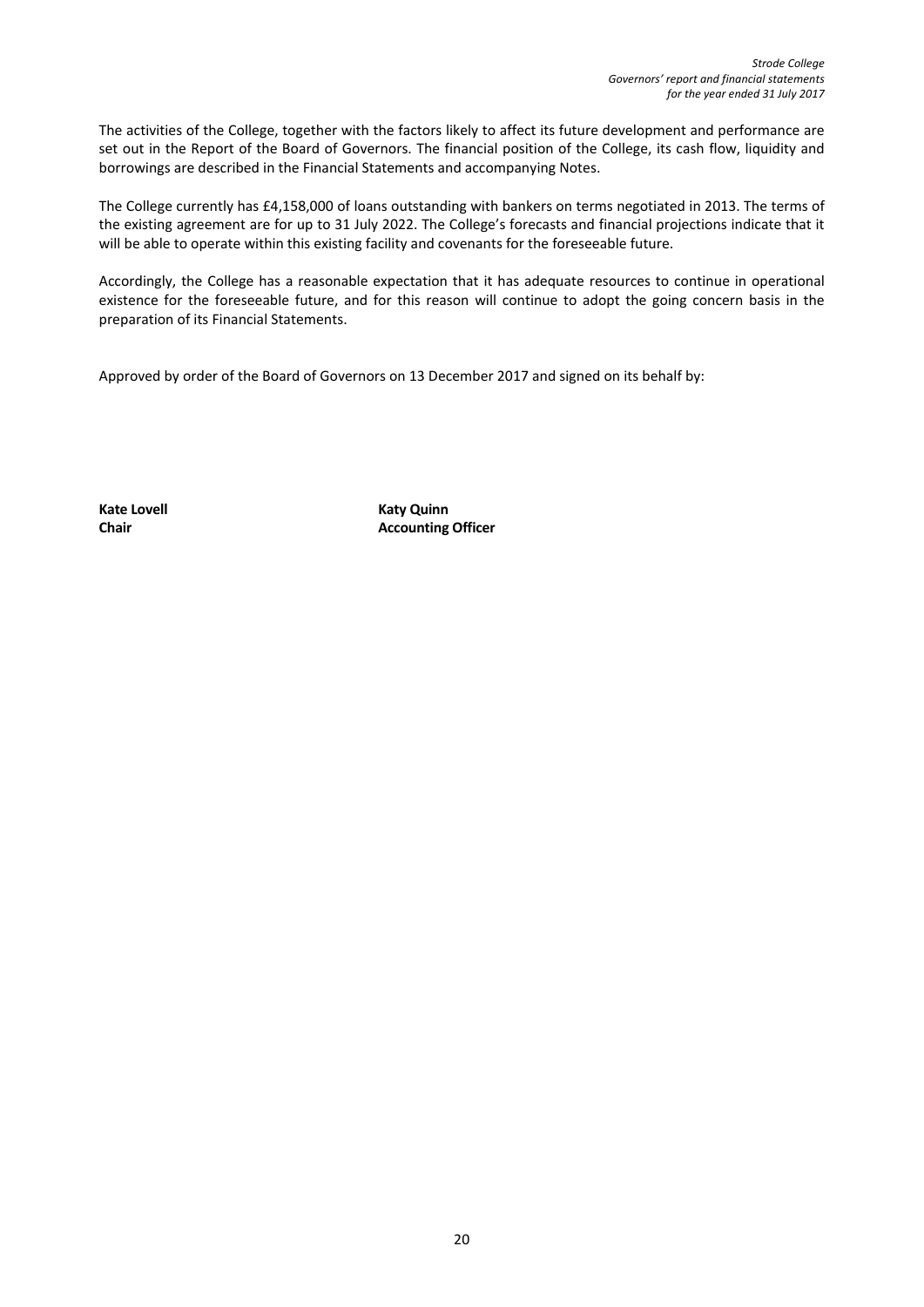# **Statement of Regularity, Propriety and Compliance**

The Board of Governors has considered its responsibility to notify the Education and Skills Funding Agency (ESFA) of material irregularity, impropriety and non-compliance with ESFA terms and conditions of funding, under the financial memorandum in place between the College and the ESFA. As part of our consideration we have had due regard to the requirements of the financial memorandum.

We confirm, on behalf of the Board of Governors, that after due enquiry, and to the best of our knowledge, we are able to identify any material irregular or improper use of funds by the College, or material non-compliance with the ESFA's terms and conditions of funding under the College's financial memorandum.

We confirm that no instances of material irregularity, impropriety or funding non-compliance have been discovered to date. If any instances are identified after the date of this statement, these will be notified to the ESFA.

**Kate Lovell Katy Quinn Chair Chair Accounting Officer** 

**13 December 2017 13 December 2017**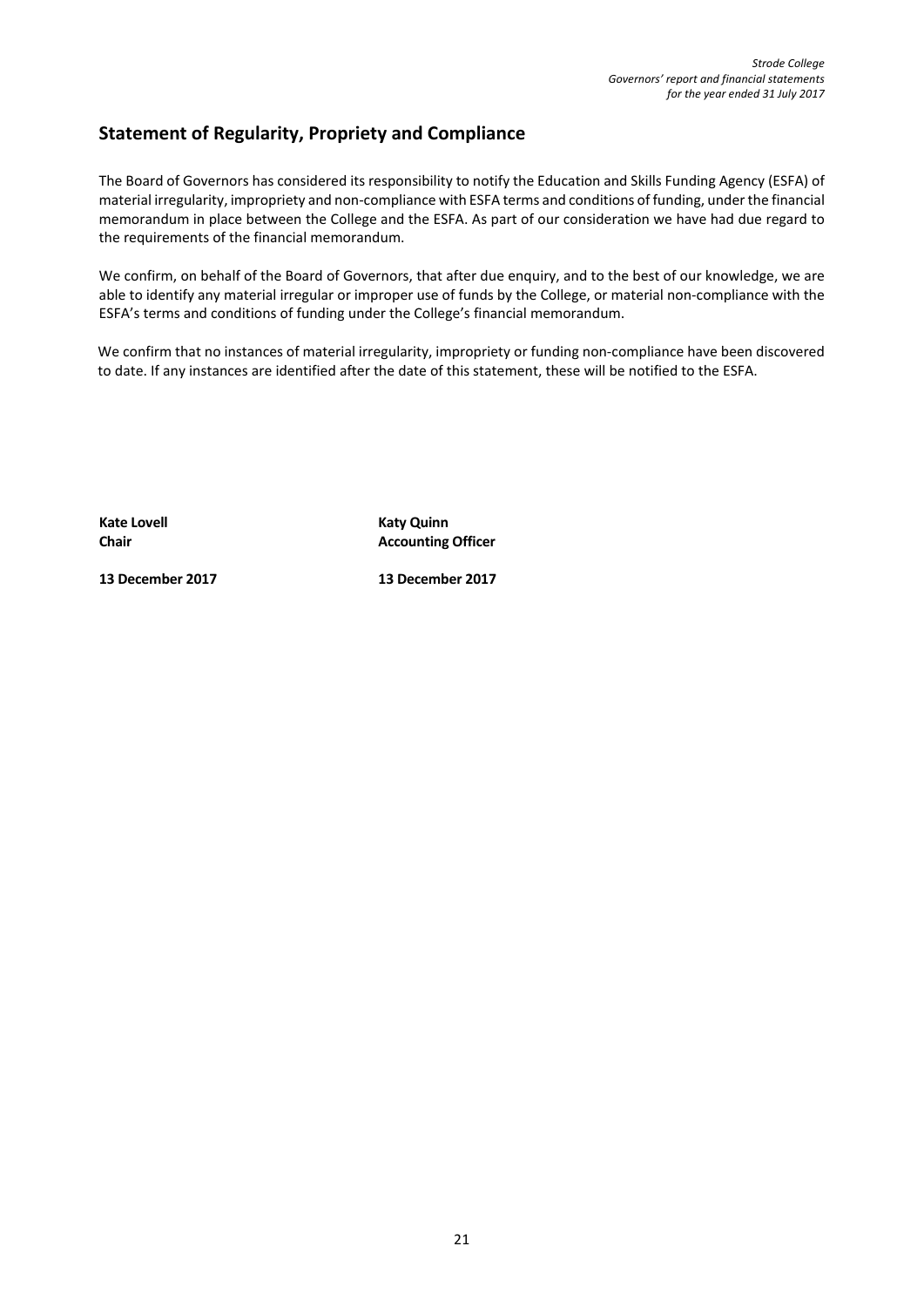# **Statement of the responsibilities of the Governors of the Corporation**

The Governors of the Corporation of the College are required to present audited financial statements for each financial year.

Within the terms and conditions of the Financial Memorandum agreed between the Education and Skills Funding Agency (EFSA) and the Corporation of the College, the Board of Governors, through its Accounting Officer, is required to prepare financial statements for each financial year in accordance with the *2015 Statement of Recommended Practice – Accounting for Further and Higher Education* and with the *College Accounts Direction for 2016 to 2017* issued by the EFSA, and which give a true and fair view of the state of affairs of the College and the result for that year.

In preparing the financial statements, the Board of Governors is required to:

- select suitable accounting policies and apply them consistently;
- make judgements and estimates that are reasonable and prudent;
- state whether applicable accounting standards have been followed, subject to any material departures disclosed and explained in the financial statements; and
- **P** prepare financial statements on the going concern basis unless it is inappropriate to assume that the College will continue in operation.

The Board of Governors is also required to prepare a Governors' Report which describes what it is trying to do and how it is going about it, including the legal and administrative status of the College.

The Board of Governors is responsible for keeping proper accounting records which disclose with reasonable accuracy at any time the financial position of the College and to enable it to ensure that the financial statements are prepared in accordance with the relevant legislation of incorporation and other relevant accounting standards. It is responsible for taking steps that are reasonably open to it to safeguard assets of the College and to prevent and detect fraud and other irregularities.

The maintenance and integrity of Strode College website is the responsibility of the Board of Governors of the College; the work carried out by the auditors does not involve consideration of these matters and, accordingly, the auditors accept no responsibility for any changes that may have occurred to the financial statements since they were initially presented on the website. Legislation in the United Kingdom governing the preparation and dissemination of financial statements may differ from legislation in other jurisdictions.

Governors are responsible for ensuring that expenditure and income are applied for the purposes intended by Parliament and that the financial transactions conform to the authorities that govern them. In addition they are responsible for ensuring that funds from the Education and Skills Funding Agency are used only in accordance with the Financial Memorandum from the Education and Skills Funding Agency and any other conditions may be prescribed from time to time. Governors must ensure that there are appropriate financial and management controls in place to safeguard public and other funds and ensure they are used properly. In addition, Governors are responsible for securing economical, efficient and effective management of the College's resources and expenditure so that the benefits that should be derived from the application of public funds from the ESFA are not put at risk.

Approved by order of the Board of Governors on 13 December 2017 and signed on its behalf by:

**Kate Lovell**  *Chair*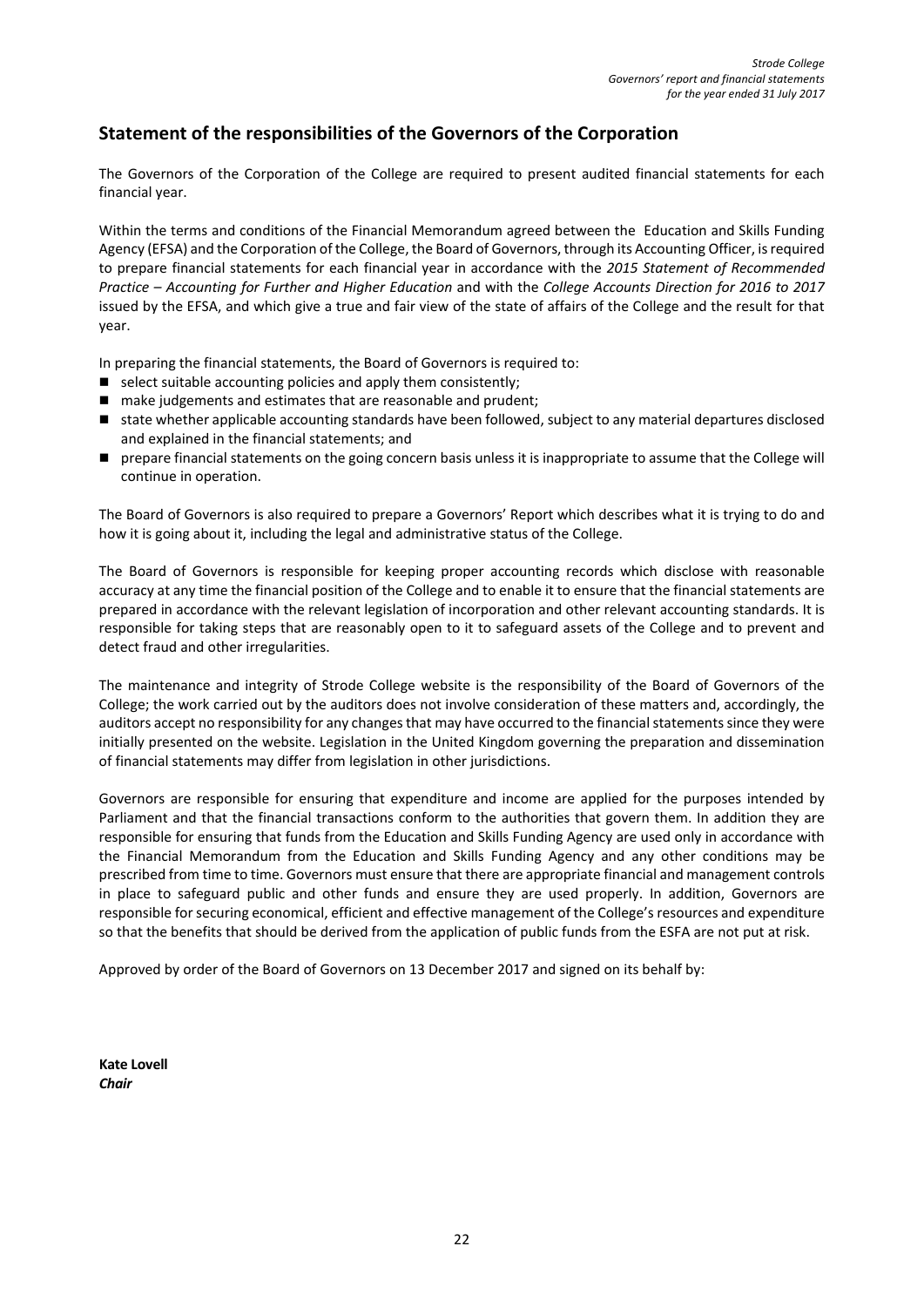KPMG LLP 66 Queen Square Bristol BS1 4BE

### **Independent auditor's report to the Corporation of Strode College**

### **Opinion**

We have audited the financial statements of Strode College ("the College") for the year ended 31 July 2017 which comprise the Statement of Comprehensive Income, Statement of Changes in Reserves, Balance Sheet, Statement of Cash Flows and related notes, including the accounting policies in note 1.

In our opinion the financial statements:

- give a true and fair view of the state of the College's affairs as at 31 July 2017, and of the College's income and expenditure, gains and losses, changes in reserves, and cash flows, for the year then ended; and
- have been properly prepared in accordance with UK accounting standards, including FRS 102 *The Financial Reporting Standard applicable in the UK and Republic of Ireland,* and with the 2015 *Statement of Recommended Practice – Accounting for Further and Higher Education*.

### **Basis for opinion**

We conducted our audit in accordance with International Standards on Auditing (UK) ("ISAs (UK)") and applicable law. Our responsibilities are described below. We have fulfilled our ethical responsibilities under, and are independent of the College in accordance with, UK ethical requirements including the FRC Ethical Standard. We believe that the audit evidence we have obtained is a sufficient and appropriate basis for our opinion.

### **Going concern**

We are required to report to you if we have concluded that the use of the going concern basis of accounting is inappropriate or there is an undisclosed material uncertainty that may cast significant doubt over the use of that basis for a period of at least twelve months from the date of approval of the financial statements. We have nothing to report in these respects.

### **Other information**

The Corporation is responsible for the other information, which comprises the Report of the Board of Governors and the Corporation's statement of corporate governance and internal control. Our opinion on the financial statements does not cover the other information and, accordingly, we do not express an audit opinion or any form of assurance conclusion thereon.

Our responsibility is to read the other information and, in doing so, consider whether, based on our financial statements audit work, the information therein is materially misstated or inconsistent with the financial statements or our audit knowledge. Based solely on that work, we have not identified material misstatements in the other information.

### **Matters on which we are required to report by exception**

Under the Post-16 Audit Code of Practice 2016 to 2017 (March 2017) issued jointly by the Skills Funding Agency and the Education Funding Agency we are required to report to you if, in our opinion:

- adequate accounting records have not been kept by the College; or
- the College's financial statements are not in agreement with the accounting records; or
- we have not received all the information and explanations we require for our audit.

We have nothing to report in these respects.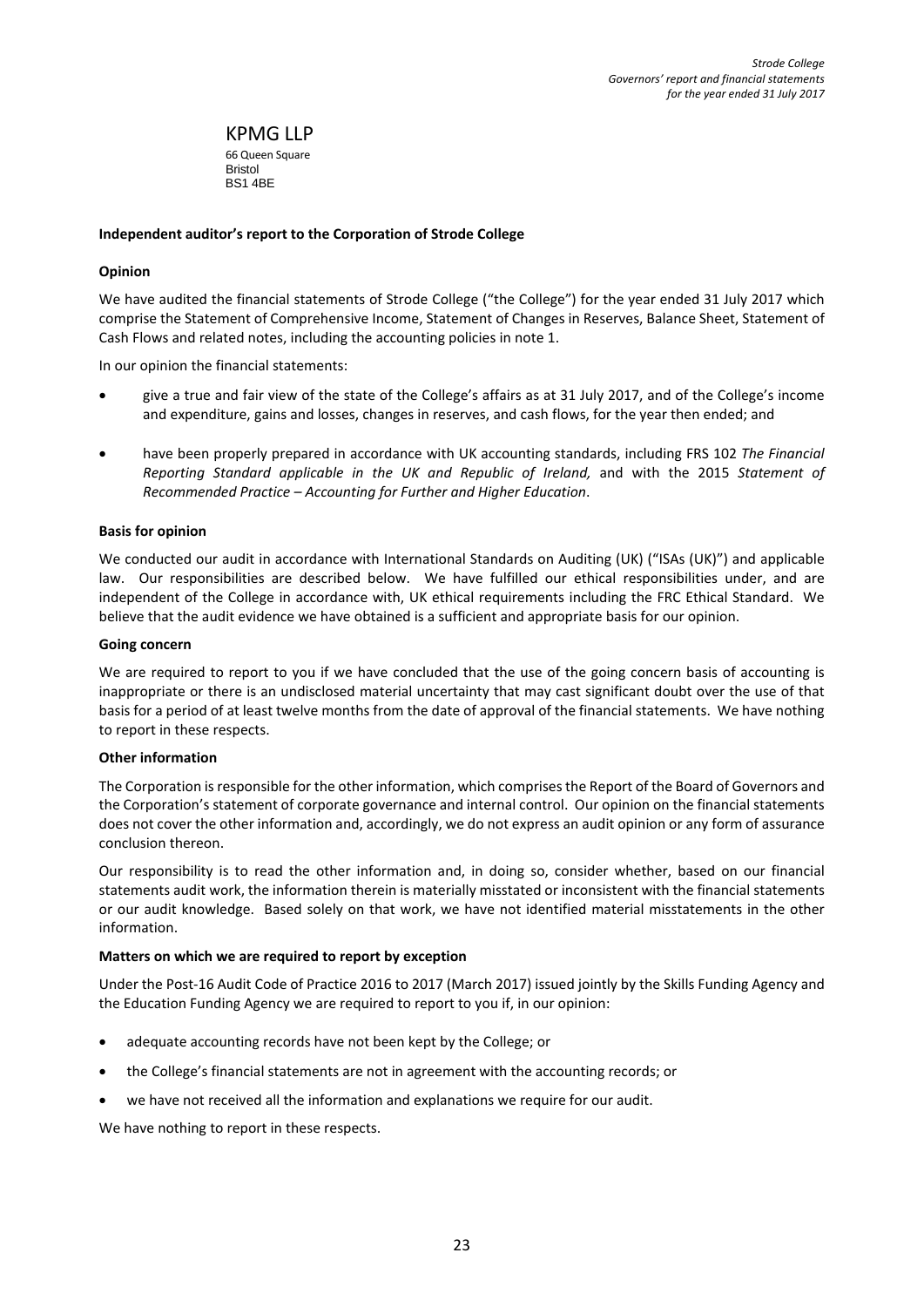### **Corporation's responsibilities**

As explained more fully in their statement set out on page 21, the Corporation is responsible for: the preparation of the financial statements and for being satisfied that they give a true and fair view; such internal control as it determines is necessary to enable the preparation of financial statements that are free from material misstatement, whether due to fraud or error; assessing the College's ability to continue as a going concern, disclosing, as applicable, matters related to going concern; and using the going concern basis of accounting unless it either intends to liquidate the College or to cease operations, or has no realistic alternative but to do so.

### **Auditor's responsibilities**

Our objectives are to obtain reasonable assurance about whether the financial statements as a whole are free from material misstatement, whether due to fraud or error, and to issue our opinion in an auditor's report. Reasonable assurance is a high level of assurance, but does not guarantee that an audit conducted in accordance with ISAs (UK) will always detect a material misstatement when it exists. Misstatements can arise from fraud or error and are considered material if, individually or in aggregate, they could reasonably be expected to influence the economic decisions of users taken on the basis of the financial statements.

A fuller description of our responsibilities is provided on the FRC's website at [www.frc.org.uk/auditorsresponsibilities.](http://www.frc.org.uk/auditorsresponsibilities)

### **The purpose of our audit work and to whom we owe our responsibilities**

This report is made solely to the Corporation, in accordance with Article 22 of the College's Articles of Government. Our audit work has been undertaken so that we might state to the Corporation those matters we are required to state to them in an auditor's report and for no other purpose. To the fullest extent permitted by law, we do not accept or assume responsibility to anyone other than the College and the Corporation for our audit work, for this report, or for the opinions we have formed.

**Jonathan Brown for and on behalf of KPMG LLP, Statutory Auditor**  *Chartered Accountants*  66 Queen Square Bristol BS1 4BE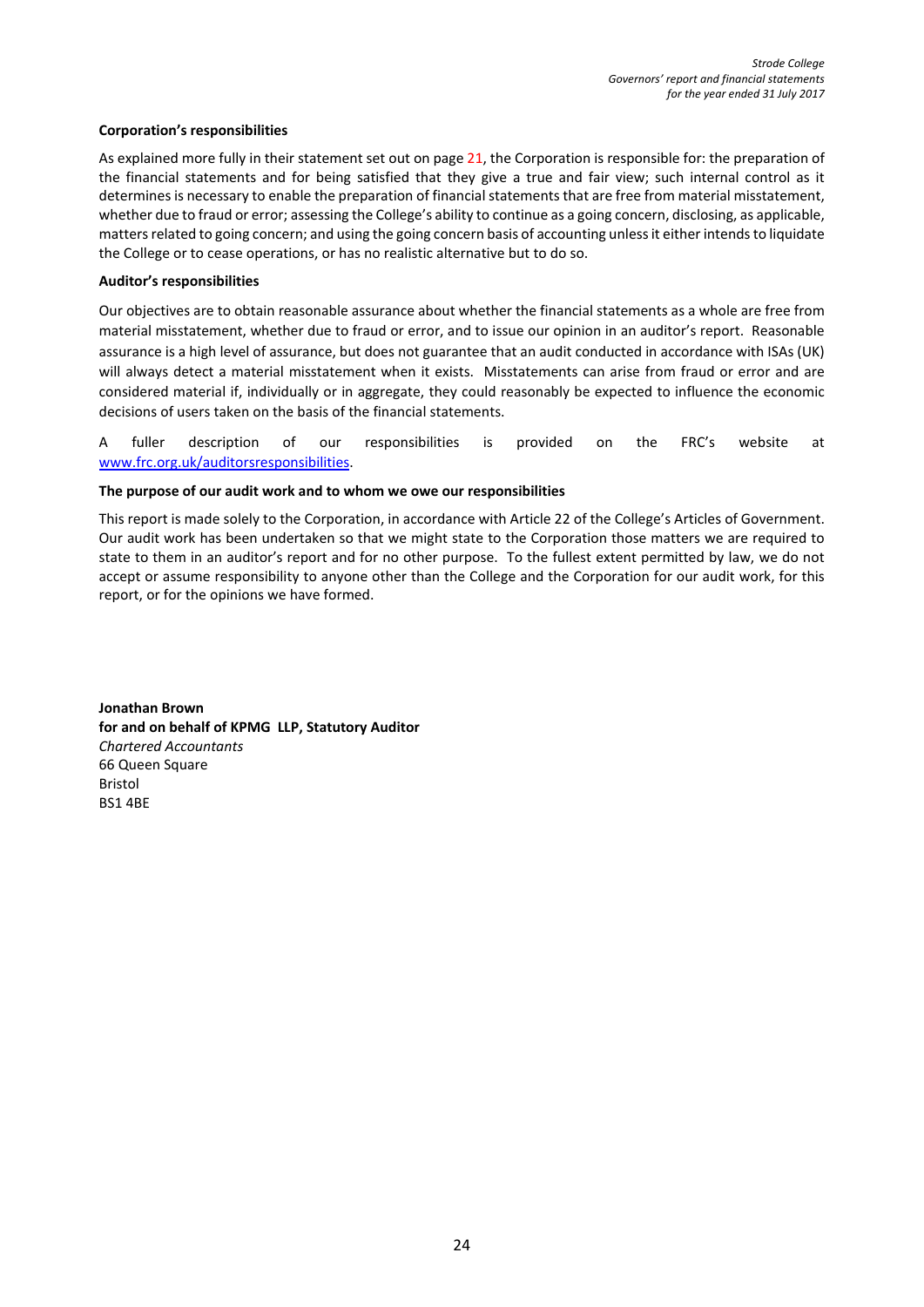KPMG LLP 66 Queen Square Bristol BS1 4BE

# **Reporting Accountant's Assurance on Regularity**

# **Reporting Accountant's Report on Regularity to the Corporation of Strode College and the Secretary of State for Education acting through the Education and Skills Funding Agency**

In accordance with the terms of our engagement letter dated 2 October 2015 and further to the requirements of the financial memorandum with Skills Funding Agency we have carried out an engagement to obtain limited assurance about whether anything has come to our attention that would suggest that in all material respects the expenditure disbursed and income received by Strode College during the period 1 August 2016 to 31 July 2017 have not been applied to the purposes identified by Parliament and the financial transactions do not conform to the authorities which govern them.

The framework that has been applied is set out in the Post-16 Audit Code of Practice issued jointly by the Skills Funding Agency and the Education Funding Agency. In line with this framework, our work has specifically not considered income received from the main funding grants generated through the Individualised Learner Record (ILR) returns, for which the Education and Skills Funding Agency has other assurance arrangements in place.

This report is made solely to the corporation of Strode College and the Education and Skills Funding Agency in accordance with the terms of our engagement letter. Our work has been undertaken so that we might state to the corporation of Strode College and Education and Skills Funding Agency those matters we are required to state in a report and for no other purpose. To the fullest extent permitted by law, we do not accept or assume responsibility to anyone other than the corporation of Strode College and the Education and Skills Funding Agency for our work, for this report, or for the conclusion we have formed.

### **Respective responsibilities of Strode College and the reporting accountant**

The corporation of Strode College is responsible, under the requirements of the Further & Higher Education Act 1992, subsequent legislation and related regulations and guidance, for ensuring that expenditure disbursed and income received is applied for the purposes intended by Parliament and the financial transactions conform to the authorities which govern them.

Our responsibilities for this engagement are to obtain limited assurance and report in accordance with our engagement letter and the requirements of the Post-16 Audit Code of Practice. We report to you whether anything has come to our attention in carrying out our work which suggests that in all material respects, expenditure disbursed and income received during the period 1 August 2016 to 31 July 2017 have not been applied to purposes intended by Parliament or that the financial transactions do not conform to the authorities which govern them.

# **Approach**

We conducted our engagement in accordance with the Post-16 Audit Code of Practice issued jointly by the Skills Funding Agency and the Education Funding Agency. We performed a limited assurance engagement as defined in that framework.

The objective of a limited assurance engagement is to perform such procedures as to obtain information and explanations in order to provide us with sufficient appropriate evidence to express a negative conclusion on regularity.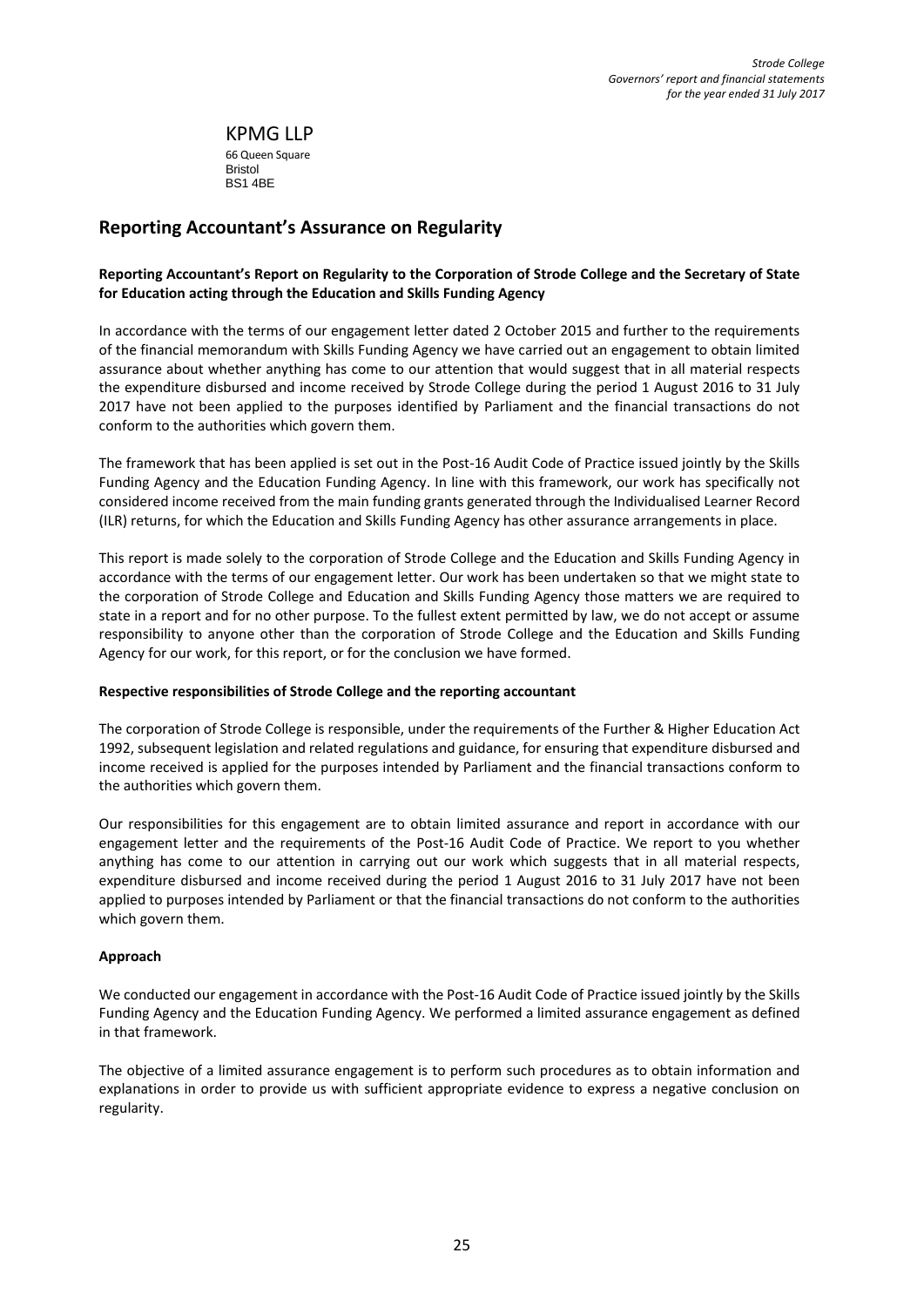A limited assurance engagement is more limited in scope than a reasonable assurance engagement and consequently does not enable us to obtain assurance that we would become aware of all significant matters that might be identified in a reasonable assurance engagement. Accordingly, we do not express a positive opinion.

Our engagement includes examination, on a test basis, of evidence relevant to the regularity of the college's income and expenditure.

The work undertaken to draw our conclusion included:

- Documenting the framework of authorities which govern the activities of the College;
- Undertaking a risk assessment based on our understanding of the general control environment and any weaknesses in internal controls identified by our audit of the financial statements;
- Reviewing the self-assessment questionnaire which supports the representations included in the Chair of Governors and Accounting Officer's statement on regularity, propriety and compliance with the framework of authorities;
- Testing transactions with related parties;
- Confirming through enquiry and sample testing that the College has complied with its procurement policies and that these policies comply with delegated authorities; and
- Reviewing any evidence of impropriety resulting from our work and determining whether it was significant enough to be referred to in our regularity report.

This list is not exhaustive and we performed additional procedures designed to provide us with sufficient appropriate evidence to express a limited assurance conclusion on regularity consistent with the requirements of the Post-16 Audit Code of Practice.

# **Conclusion**

In the course of our work, nothing has come to our attention which suggests that in all material respects the expenditure disbursed and income received during the period 1 August 2016 to 31 July 2017 has not been applied to purposes intended by Parliament and the financial transactions do not conform to the authorities which govern them.

Jonathan Brown **For and on behalf of KPMG LLP, Reporting Accountant**  66 Queen Square Bristol BS1 4BE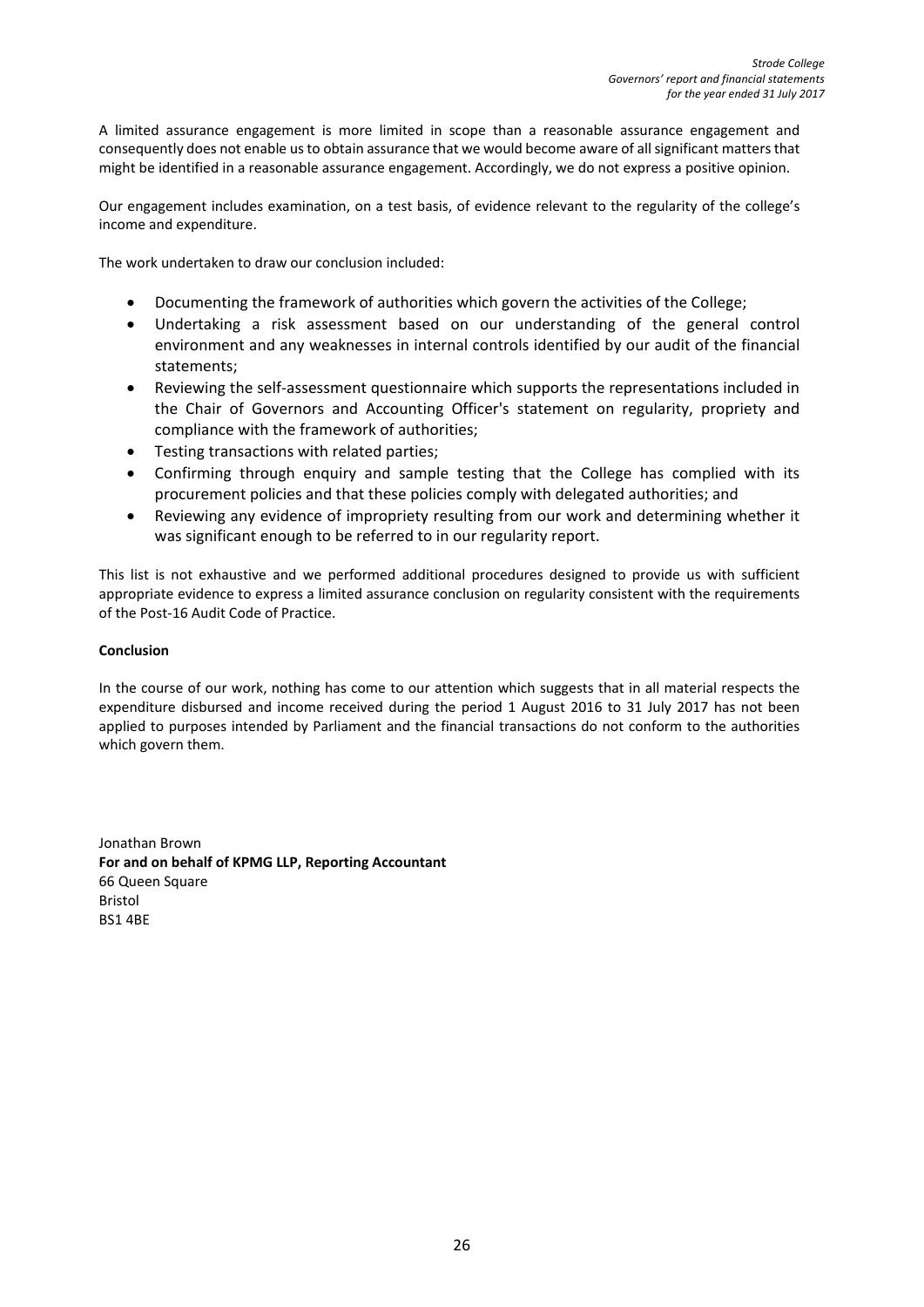# **Statement of comprehensive income**

*for the year ended 31 July 2017*

|                                                             |                     | 2017                    | 2016    |
|-------------------------------------------------------------|---------------------|-------------------------|---------|
|                                                             | Note                |                         |         |
|                                                             |                     | £'000                   | f'000   |
| Income                                                      |                     |                         |         |
| Funding body grants<br>Tuition fees and education contracts | $\overline{2}$<br>3 | 9,439                   | 8,759   |
| Other income                                                |                     | 1,364                   | 1,366   |
|                                                             | 4<br>5              | 1,484<br>$\overline{2}$ | 1,464   |
| Investment income                                           |                     |                         | 6       |
| <b>Total income</b>                                         |                     | 12,289                  | 11,595  |
|                                                             |                     |                         |         |
| <b>Expenditure</b>                                          |                     |                         |         |
| Staff costs                                                 | 6.2                 | 8,119                   | 7,899   |
| Other operating expenses                                    | $\overline{7}$      | 4,151                   | 3,248   |
| Depreciation                                                | 10                  | 699                     | 811     |
| Interest and other finance costs                            | 8                   | 425                     | 449     |
| <b>Total expenditure</b>                                    |                     | 13,394                  | 12,407  |
| (Deficit) on continuing operations before tax               |                     | (1, 105)                | (812)   |
| Taxation                                                    | 9                   |                         |         |
| (Deficit) on continuing operations after tax                |                     | (1, 105)                | (812)   |
| Actuarial gain/(loss) in respect of pensions schemes        | 18.3.5              | 3,176                   | (2,834) |
| Total comprehensive income/(loss) for the year              |                     | 2,071                   | (3,646) |
|                                                             |                     |                         |         |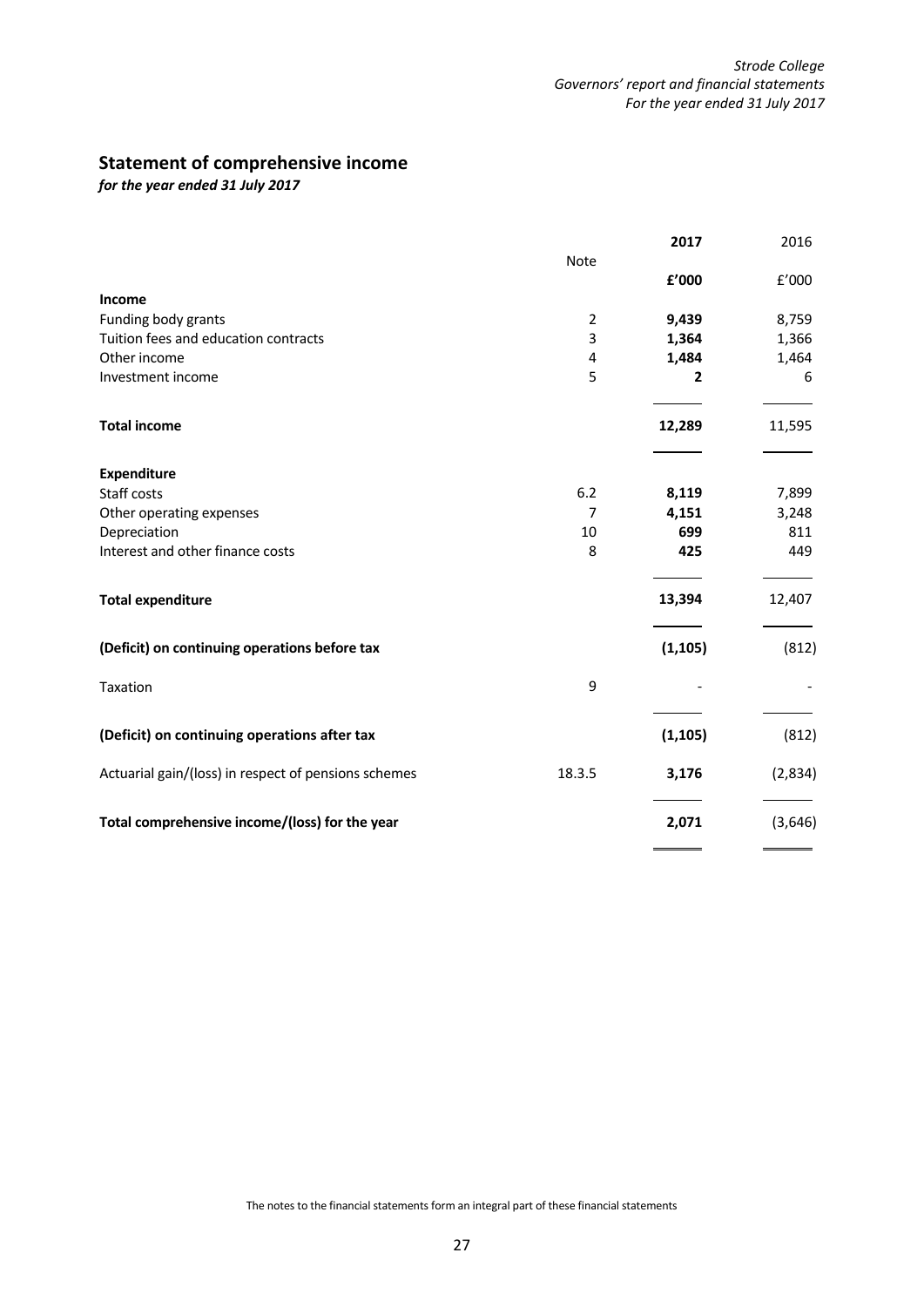# **Statement of changes in reserves**

|                                                                                                                        | General reserve<br>f'000 | Pension<br>reserve<br>f'000 | Revaluation<br>reserve<br>£'000 | <b>Total</b><br>£'000 |
|------------------------------------------------------------------------------------------------------------------------|--------------------------|-----------------------------|---------------------------------|-----------------------|
| <b>Balance as at 1 August 2015</b>                                                                                     | 11,228                   | (8, 444)                    | 891                             | 3,675                 |
| (Deficit) on continuing operations after tax<br>Other comprehensive income<br>Transfers between revaluation and income | (196)                    | (616)<br>(2,834)            |                                 | (812)<br>(2,834)      |
| and expenditure reserves                                                                                               | 16                       |                             | (16)                            |                       |
|                                                                                                                        | (180)                    | (3, 450)                    | (16)                            | (3,646)               |
| Balance at 31 July 2016                                                                                                | 11,048                   | (11,894)                    | 875                             | 29                    |
| (Deficit) on continuing operations after tax<br>Other comprehensive income<br>Transfers between revaluation and income | (367)                    | (738)<br>3,176              |                                 | (1, 105)<br>3,176     |
| and expenditure reserves                                                                                               | 17                       |                             | (17)                            |                       |
|                                                                                                                        | (350)                    | 2,438                       | (17)                            | 2,071                 |
| Balance at 31 July 2017                                                                                                | 10,698                   | (9, 456)                    | 858                             | 2,100                 |

The notes to the financial statements form an integral part of these financial statements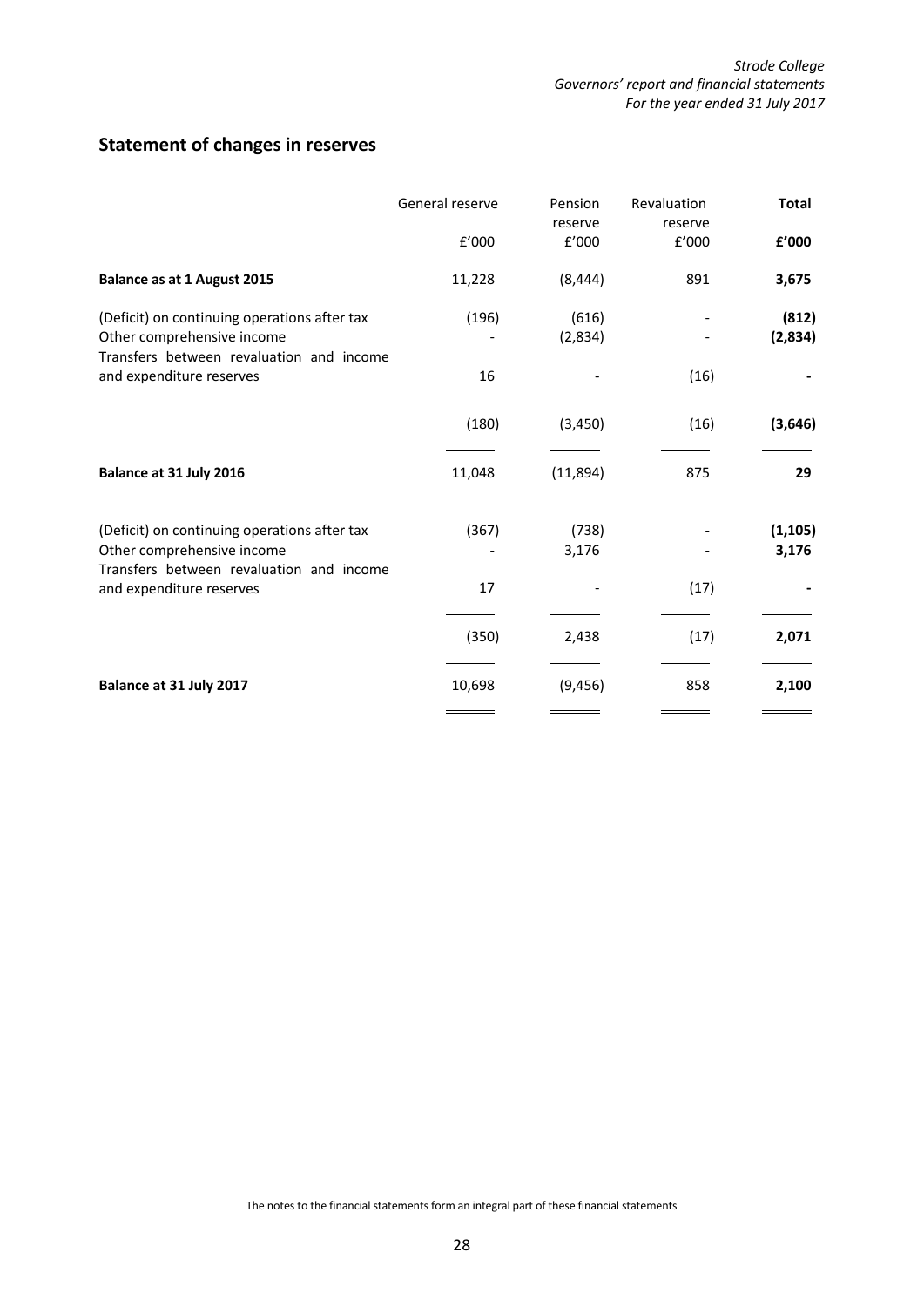# **Balance sheet as at 31 July**

|                                                               |        | 2017     | 2016     |
|---------------------------------------------------------------|--------|----------|----------|
|                                                               | Note   | £'000    | E'000    |
| <b>Non-current assets</b>                                     |        |          |          |
| Tangible assets                                               | 10     | 16,182   | 16,738   |
| <b>Current assets</b>                                         |        |          |          |
| Inventory                                                     |        | 18       | 22       |
| Trade and other receivables                                   | 11     | 258      | 331      |
| Cash and cash equivalents                                     | 12     | 1,046    | 812      |
|                                                               |        | 1,322    | 1,165    |
| Less: Creditors - amounts falling due within one year         | 13     | (1,961)  | (1,710)  |
| <b>Net current (liabilities)</b>                              |        | (639)    | (545)    |
| <b>Total assets less current liabilities</b>                  |        | 15,543   | 16,193   |
| Creditors - amounts falling due after more than one year      | 14     | (3,987)  | (4, 270) |
| Net assets excluding defined benefit pension obligations      |        | 11,556   | 11,923   |
| Defined benefit pension obligations                           | 18.3.6 | (9, 456) | (11,894) |
| <b>Total net assets</b>                                       |        | 2,100    | 29       |
| <b>Unrestricted reserves</b>                                  |        |          |          |
| Revaluation reserve                                           |        | 858      | 875      |
| General reserve excluding defined benefit pension obligations |        | 10,698   | 11,048   |
| Defined benefit pension obligations reserve                   |        | (9, 456) | (11,894) |
| <b>Total unrestricted reserves</b>                            |        | 2,100    | 29       |
|                                                               |        |          |          |

The financial statements on pages 26 to 49 were approved by the Board of Governors on 13 December 2017 and were signed on its behalf by:

**Kate Lovell Katy Quinn Chair Accounting Officer** 

The notes to the financial statements form an integral part of these financial statements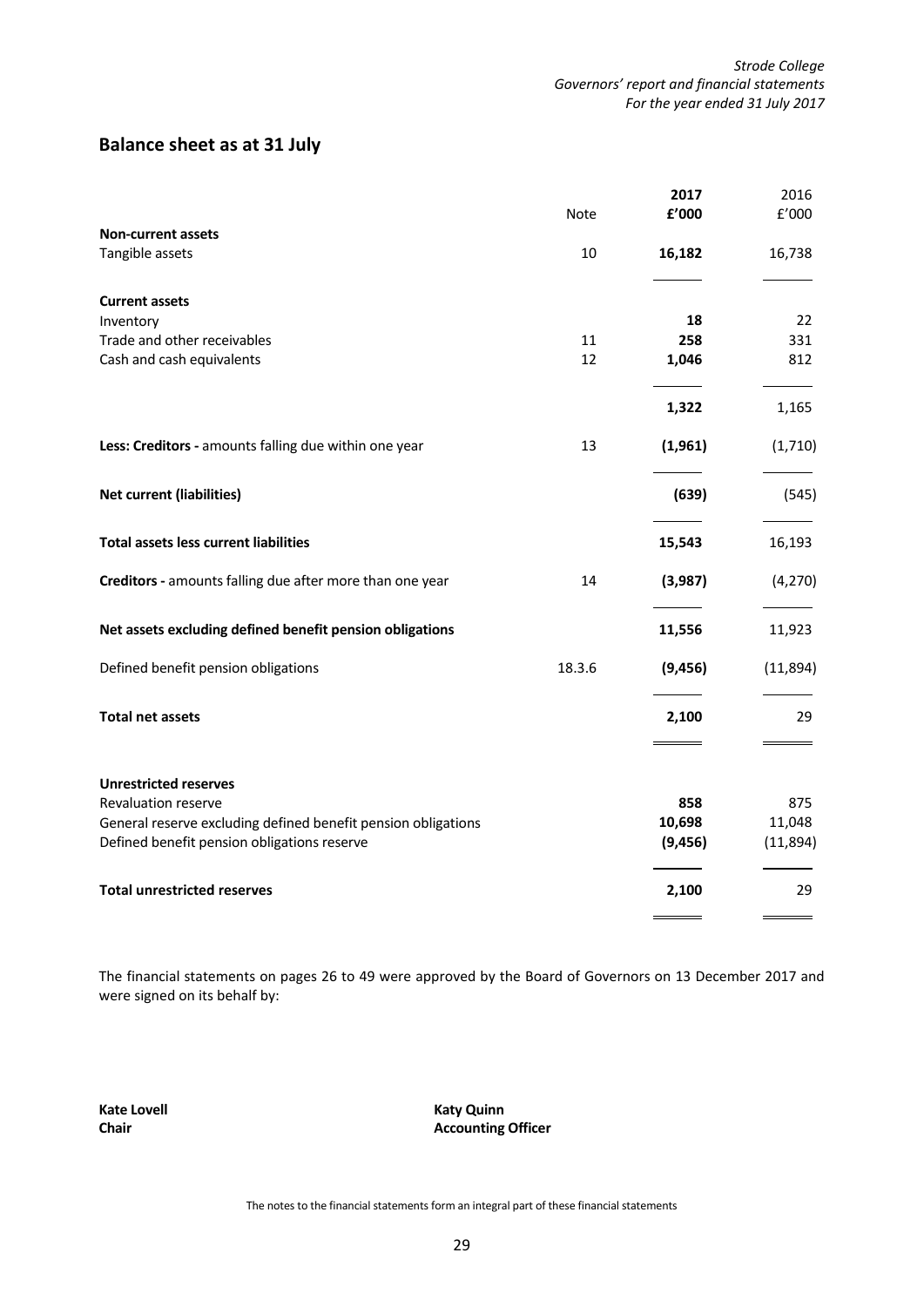# **Statement of cash flows**

|                                                                | <b>Notes</b> | 2017       | 2016           |
|----------------------------------------------------------------|--------------|------------|----------------|
| Cash flow from operating activities                            |              | £'000      | f'000          |
| (Deficit) for the year                                         |              | (1, 105)   | (812)          |
| Adjustment for non-cash items                                  |              |            |                |
| Depreciation                                                   |              | 838        | 811            |
| Loss on disposal of assets                                     |              | 50         |                |
| Decrease in inventory                                          |              | 4          | $\overline{2}$ |
| Decrease in debtors                                            |              | 73         | 76             |
| Increase/(decrease) in creditors due within one year           |              | 210        | (53)           |
| (Decrease) in creditors due after one year                     |              |            | (28)           |
| (Decrease)/increase in provisions                              |              |            | (81)           |
| Pensions costs less contributions payable                      |              | 738        | 616            |
| Adjustment for investing or financing activities               |              |            |                |
| Investment income                                              |              | (2)        | (6)            |
|                                                                |              |            |                |
| Interest payable                                               |              | 143        | 153            |
| Net cash flow from operating activities                        |              | 949        | 678            |
| Cash flows from investing activities                           |              |            |                |
| Investment income                                              |              | 2          | 6              |
| Payments made to acquire fixed assets                          |              | (313)      | (298)          |
|                                                                |              |            |                |
|                                                                |              | (311)      | (292)          |
| Cash flows from financing activities                           |              |            |                |
| Interest paid                                                  |              | (133)      | (144)          |
| Interest element of finance lease rental payments              |              | (10)       | (9)            |
| New Finance Leases                                             |              | 97         | 57             |
| Repayments of amounts borrowed                                 |              | (246)      | (234)          |
| Capital element of finance lease rental payments               |              | (112)      | (69)           |
|                                                                |              |            |                |
|                                                                |              | (404)      | (399)          |
| Increase / (decrease) in cash and cash equivalents in the year |              | 234        | (13)           |
|                                                                |              |            |                |
| Cash and cash equivalents at beginning of the year             | 12           | <u>812</u> | 825            |
| Cash and cash equivalents at the end of the year               | 12           | 1,046      | 812            |

The notes to the financial statements form an integral part of these financial statements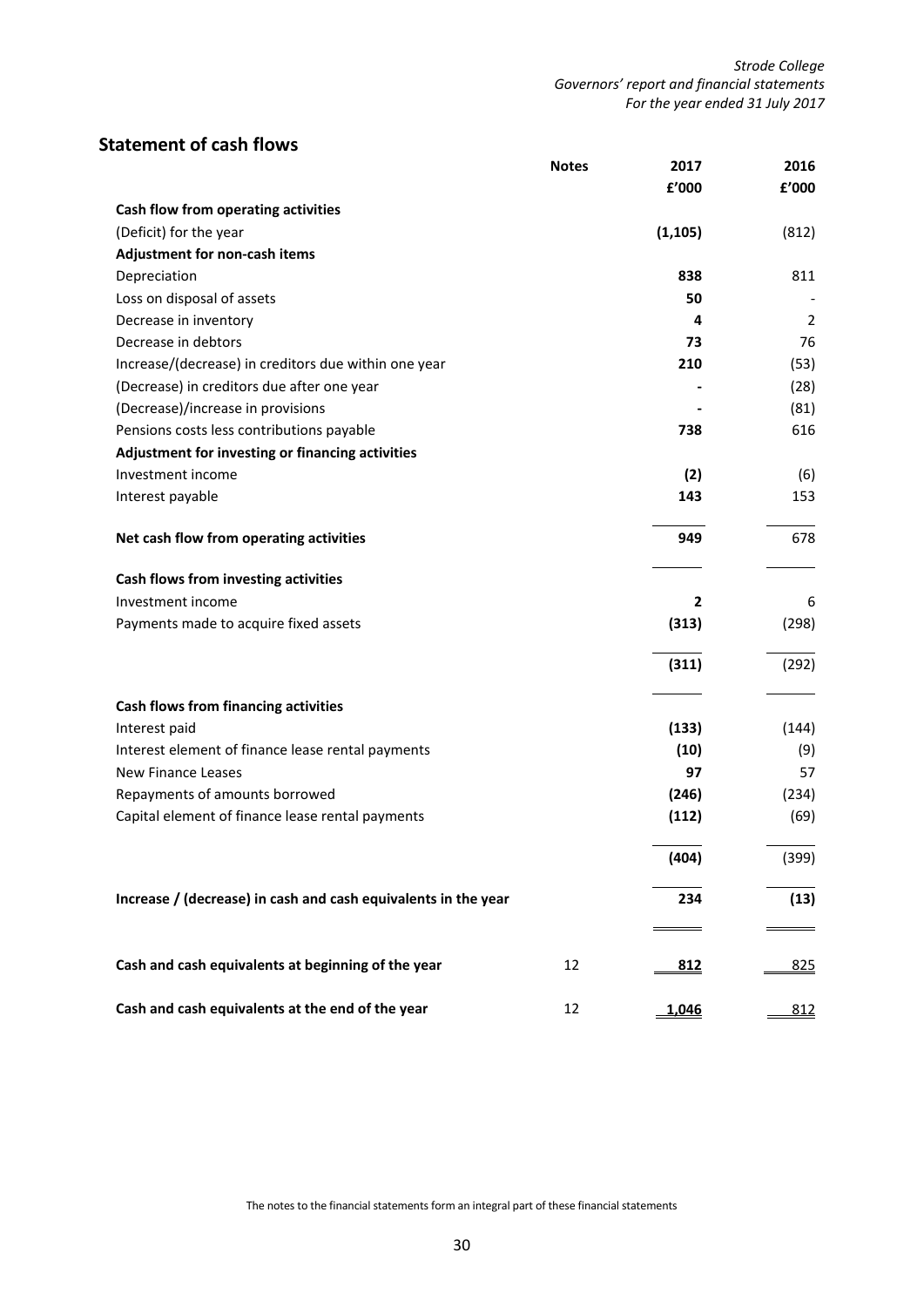# **Notes to the financial statements**

### **1. Statement of accounting policies and estimation techniques**

The following accounting policies have been applied consistently in dealing with items which are considered material in relation to these financial statements.

### **Basis of preparation**

These financial statements have been prepared in accordance with the Statement of Recommended Practice: Accounting for Further and Higher Education 2015 (the 2015 FE HE SORP), the College Accounts Direction for 2016 to 2017 and in accordance with Financial Reporting Standard 102 – "The Financial Reporting Standard applicable in the United Kingdom and Republic of Ireland" (FRS 102). The College is a public benefit entity and has therefore applied the relevant public benefit requirements of FRS 102.

The preparation of financial statements in compliance with FRS 102 requires the use of certain critical accounting estimates. It also requires management to exercise judgement in applying the College's accounting policies

### **Basis of accounting**

The financial statements are prepared in accordance with the historical cost convention as modified by the use of previous valuations as deemed cost at transition for certain non-current assets.

### **Going concern**

The financial statements have been prepared on a Going Concern basis with the balance sheet showing net current liabilities of £639,000.

The activities of the College, together with the factors likely to affect its future development and performance are set out in the Report of the Board of Governors. The financial position of the College, its cash flow, liquidity and borrowings are described in the Financial Statements and accompanying Notes.

The College currently has £4,158,000 of loans outstanding with bankers on terms negotiated in 2013. The terms of the existing agreement are for up to 31 July 2022. The College's forecasts and financial projections indicate that it will be able to operate within this existing facility and covenants for the foreseeable future.

Accordingly, the College has a reasonable expectation that it has adequate resources to continue in operational existence for the foreseeable future, and for this reason will continue to adopt the going concern basis in the preparation of its Financial Statements.

### **Recognition of income**

### *Funding body grants*

Funding body grants are accounted for under the accrual model as permitted by FRS 102. ESFA grants in respect of adult education and apprenticeships are recognised in the Statement of Comprehensive Income in line with best estimates of what is receivable for the period. The final grant income is normally determined with the conclusion of a year end reconciliation process with the ESFA following the year end, and the results of any funding audits.

The grant from the ESFA for 16-18 education and the Higher Education Funding Council represents the funding allocations attributable to the current financial year and is credited direct to the Statement of Comprehensive Income.

Grants (including research grants and capital grants) from government sources are recognised in income when the College is entitled to the income and performance related conditions have been met. Income received in advance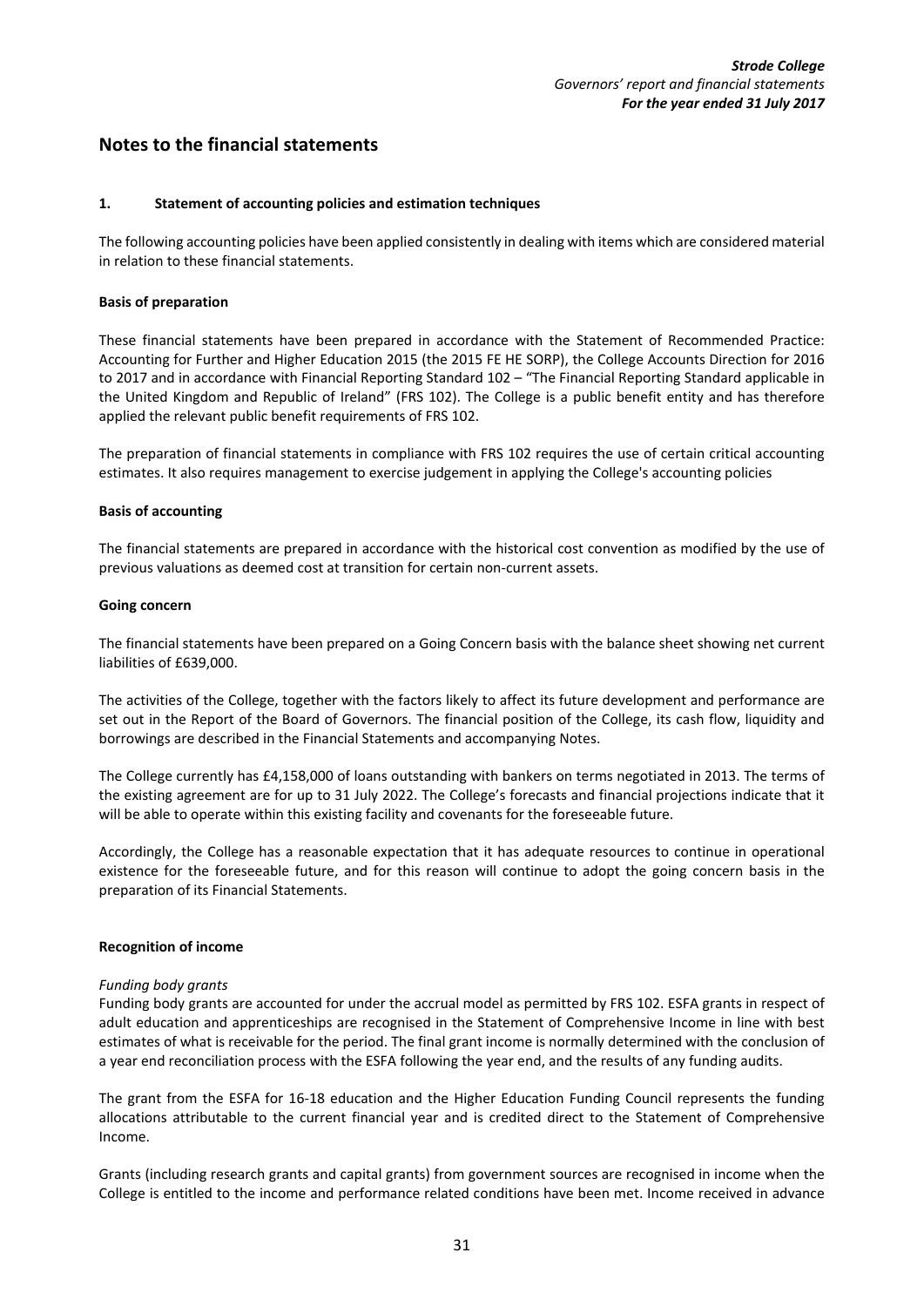of performance related conditions being met is recognised as deferred income within creditors on the balance sheet and released to income as the conditions are met.

### *Tuition fees and education contracts*

Income from tuition fees, grants, contracts and other services rendered is recognised to the extent the conditions of the funding have been met or to the extent of the completion of the contract or service concerned.

### *Capital grants*

Capital grants from non-government sources are recognised as income when the College is entitled to the funds subject to any performance related conditions being met.

### *Other income*

Other income is recognised to the extent the conditions of the funding have been met or to the extent of the completion of the contract or service concerned.

### *Investment income*

All income from short-term deposits is credited to the income and expenditure account in the period in which it is earned on a receivable basis.

### *Agency arrangements*

Where the College receives and disburses funds in which it has no direct beneficial interest, such funds are excluded from the income and expenditure account on the grounds that the College does not have direct control over the future economic benefits derived from these funds. The College has applied this policy to certain funds received during the year from the Education and Skills Funding Agency (see not[e 20\)](#page-47-0).

### **Accounting for pension benefits**

Pension benefits for employees of the College are principally provided by the Teachers' Pension Scheme (TPS) and the Local Government Pension Scheme (LGPS). These are defined benefit plans, which are externally funded and until 1 April 2016 were contracted out of the State Second Pension.

### *Teachers' Pension Scheme (TPS)*

The TPS is an unfunded scheme. Contributions to the TPS are calculated so as to spread the cost of pensions over employees' working lives with the College in such a way that the pension cost is a substantially level percentage of current and future pensionable payroll. The contributions are determined by qualified actuaries on the basis of valuations using a prospective benefit method.

The TPS is a multi-employer scheme and the College is unable to identify its share of the underlying assets and liabilities of the scheme on a consistent and reasonable basis. The TPS is therefore treated as a defined contribution plan and the contributions recognised as an expense in the income statement in the periods during which services are rendered by employees.

### *Somerset and Devon Local Government Pension Scheme (LGPS)*

The LGPS is a funded scheme. The assets of the LGPS are measured using closing fair values. LGPS liabilities are measured using the projected unit credit method and discounted at the current rate of return on a high quality corporate bond of equivalent term and currency to the liabilities. Actuarial valuations are obtained at least triennially and are updated at each balance sheet date. The amounts charged to statement of comprehensive income are the current service costs and the costs of scheme introductions, benefit changes, settlements and curtailments. They are included as part of staff costs as incurred.

Net interest on the net defined benefit liability/asset is also recognised in the statement of comprehensive income and comprises the interest cost on the defined benefit obligation and interest income on the scheme assets, calculated by multiplying the fair value of the scheme assets at the beginning of the period by the rate used to discount the benefit obligations. The difference between the interest income on the scheme assets and the actual return on the scheme assets is recognised in interest and other finance costs.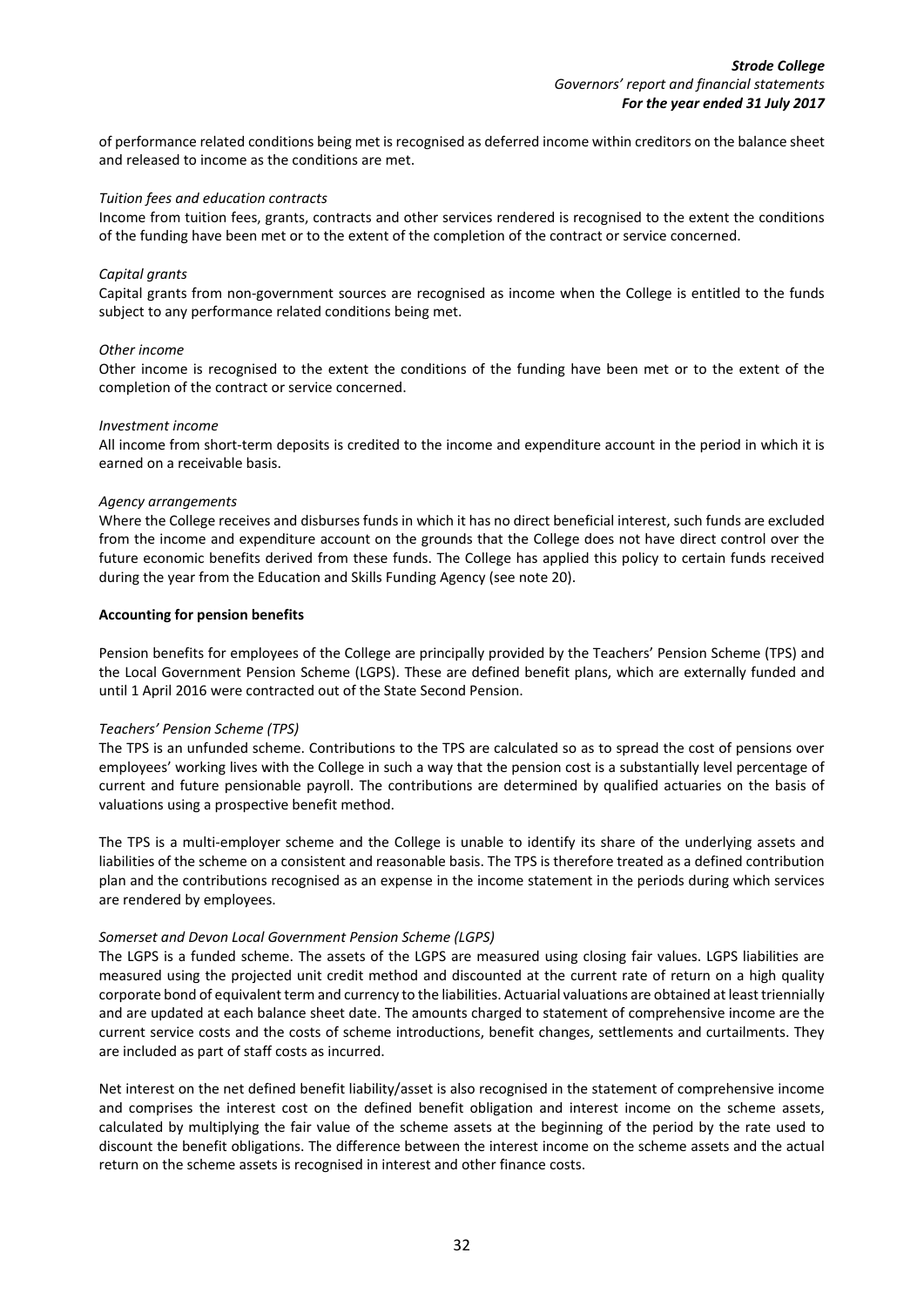Actuarial gains and losses are recognised immediately in actuarial gains and losses.

Further details of the pension schemes are given in note [18.](#page-42-0)

### **Holiday pay**

Holiday pay is recognised as an expense in the year in which the employees render service to the College. Any unused holiday is accrued and measured as the additional amount the College expects to pay as a result of the unused entitlement.

### **Non-current assets**

Tangible fixed assets are stated at cost or, where the assets were revalued to fair value prior to the date of transition to the 2015 FE HE SORP, the revalued amount less accumulated depreciation and accumulated impairment losses.

A review for impairment of a fixed asset is carried out if events or changes in circumstances indicate that the carrying amount of any fixed asset may not be recoverable.

### *Land and buildings*

On adoption of FRS 102, the College followed the transitional provision to retain the book value of land and buildings, which were revalued in 1994, as deemed cost but not to adopt a policy of revaluations of these properties in the future.

The College applies the following depreciation policy to land and buildings:

- Freehold land is not depreciated.
- Freehold buildings are depreciated over their expected useful economic life to the College of 50 years. Leasehold land and buildings are amortised over 50 years or, if shorter, the period of the lease.
- The College has a policy of depreciating major adaptations to buildings over the period of their useful economic life.

### *Finance costs*

Finance costs which are directly attributable to the construction of land and buildings are not capitalised as part of the cost of those assets.

### *Subsequent expenditure on existing fixed assets*

Where significant expenditure is incurred on tangible fixed assets it is charged to the income and expenditure account in the period it is incurred, unless it meets one of the following criteria, in which case it is capitalised and depreciated on the relevant basis:

- Market value of the fixed asset has subsequently improved
- Assets capacity increases
- Substantial improvement in the quality of output or reduction in operating costs
- Significant extension of the assets life beyond that conferred by repairs and maintenance

### *Buildings owned by third parties*

Where land and buildings are used, but the legal rights are held by a third party, they are only capitalised if the College has rights or access to ongoing future economic benefit. These assets are then depreciated over their expected useful economic life.

### *Assets under construction*

Assets under construction are accounted for at cost, based on the value of architects' certificates and other direct costs, incurred to 31 July. They are not depreciated until they are brought into use.

### *Equipment*

Equipment costing less than £1,000 is treated as expenditure in the period of acquisition. All other equipment is capitalised at cost.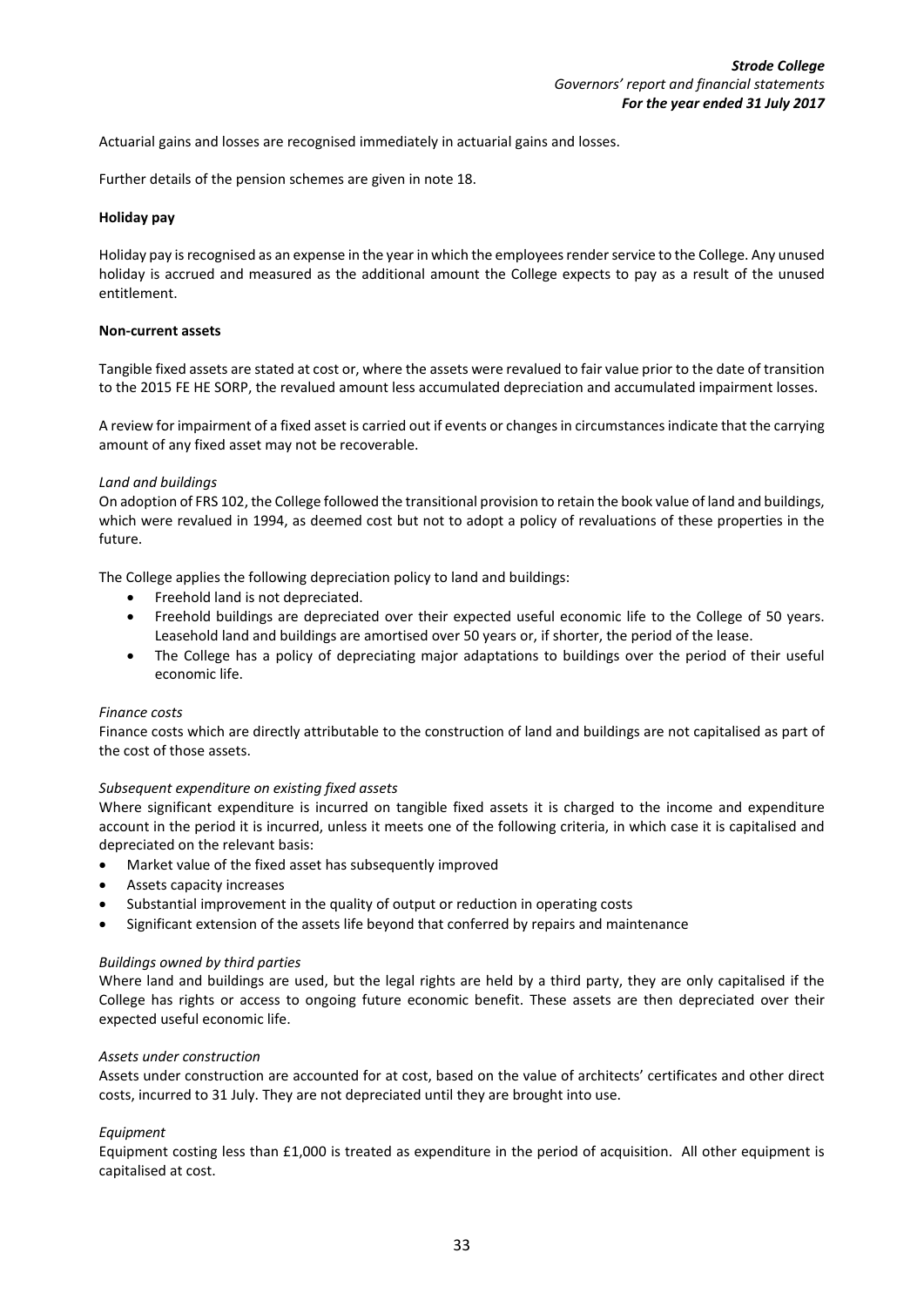Equipment is depreciated on a straight line basis over its remaining useful economic life as follows:

| Motor vehicles and general equipment | $\overline{\phantom{a}}$ | 5 years   |
|--------------------------------------|--------------------------|-----------|
| Computer equipment                   |                          | 3-5 years |
| Furniture and fittings               |                          | 5 years   |
| Longer life fixtures and fittings    | $\overline{\phantom{0}}$ | 10 years  |

### **Leased assets**

Costs in respect of operating leases are charged on a straight line basis over the lease term to the Statement of Comprehensive Income.

Leasing agreements which transfer to the College substantially all the benefits and risks of ownership of an asset are treated as finance leases.

Assets held under finance leases are recognised initially at the fair value of the leased asset (or, if lower, the present value of minimum lease payments) at the inception of the lease. The corresponding liability to the lessor is included in the balance sheet as a finance lease obligation. Assets held under finance leases are included in tangible fixed assets and depreciated and assessed for impairment losses in the same way as owned assets.

Minimum lease payments are apportioned between the finance charge and the reduction of the outstanding liability. The finance charges are allocated over the period of the lease in proportion to the capital element outstanding.

### **Inventory**

Inventory is stated at the lower of cost or net realisable value being selling price less costs to complete and sell. Where necessary, provision is made for obsolete, slow moving and defective inventory.

### **Cash and cash equivalents**

Cash includes cash in hand, deposits repayable on demand and overdrafts. Deposits are repayable on demand if they are in practice available within 24 hours without penalty.

Cash equivalents are short term, highly liquid investments that are readily convertible to known amounts of cash with insignificant risk of change in value. An investment qualifies as a cash equivalent when it has maturity of 3 months or less from the date of acquisition.

### **Financial liabilities**

Financial liabilities are classified according to the substance of the financial instrument's contractual obligations, rather than the financial instrument's legal form.

The loan held by the College is classified as a basic financial instrument in accordance with FRS 102. This instrument is initially recorded at the transaction price less any transaction costs (historical cost). FRS 102 requires that basic financial instruments are subsequently measured at amortised cost; however the College has calculated that the difference between the historical cost and amortised cost basis is not material and so these financial instruments are stated on the balance sheet at historical cost.

Loans and investments that are payable or receivable within one year are not discounted.

### **Foreign currency translation**

Transactions denominated in foreign currencies are recorded using the rate of exchange ruling at the date of the transaction. Monetary assets and liabilities denominated in foreign currencies are translated at the rates of exchange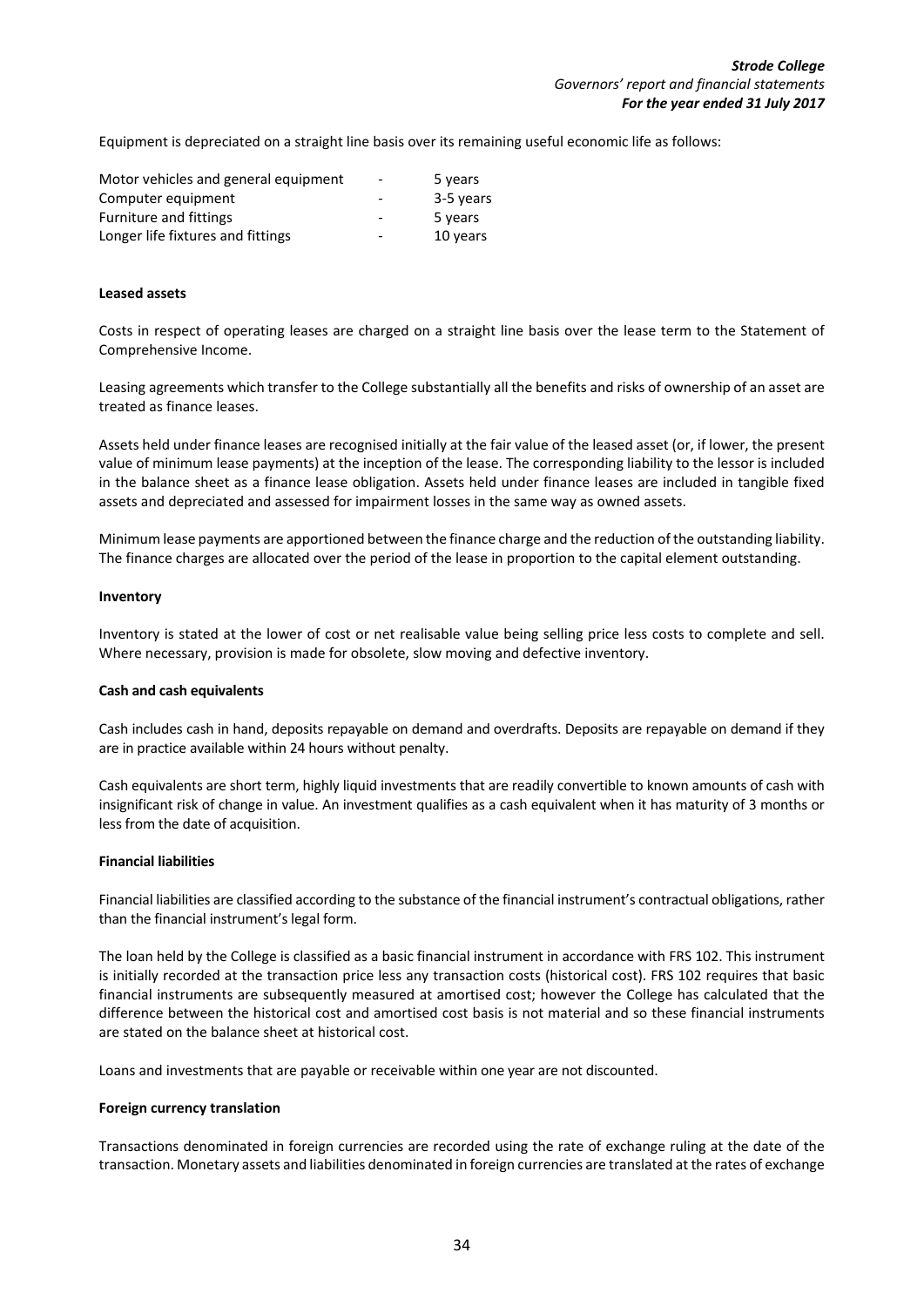ruling at the end of the financial year with all resulting exchange differences being taken to the income and expenditure account in the period in which they arise.

### **Taxation**

The College is considered to pass the tests set out in Paragraph 1 Schedule 6 of the Finance Act 2010 and therefore it meets the definition of a charitable company for UK corporation tax purposes. Accordingly, the College is potentially exempt from taxation in respect of income or capital gains received within categories covered by Chapter 3 Part 11 of the Corporation Tax Act 2010 or Section 256 of the Taxation of Chargeable Gains Act 1992, to the extent that such income or gains are applied exclusively to charitable purposes.

The College is partially exempt in respect of Value Added Tax (VAT), meaning it can only recover a small proportion of VAT charged on goods and services we purchase. Irrecoverable VAT is included in expenditure or added to the cost of tangible fixed assets as appropriate.

### **Provisions**

Provisions are recognised when the College has a present legal or constructive obligation as a result of a past event, it is probable that a transfer of economic benefit will be required to settle the obligation and a reliable estimate can be made of the amount of the obligation.

### **Agency arrangements**

The College acts as an agent in the collection and payment of discretionary support funds, bursary funds, grants for free school meals. Related payments received from the main funding body and subsequent disbursements to students are excluded from the statement of comprehensive income and are shown separately in note [20](#page-47-0) except for 5 per cent of the grants received which is available to the College to cover administration costs. The College employs one member of staff dedicated to the administration of Learner Support Fund applications and payments.

### **Judgements in applying accounting policies and key sources of estimation uncertainty**

In preparing these financial statements, the Accounting Officer has made the following judgements:

- Determining whether leases entered into by the College as a lessee are operating or finance leases. These decisions depend on an assessment of whether the risks and rewards of ownership have been transferred from the lessor to the lessee on a lease by lease basis.
- Determining whether there are indicators of impairment of the College's tangible assets. Factors taken into consideration in reaching such a decision include the economic viability and expected future financial performance of the asset and where it is a component of a larger cash-generating unit, the viability and expected future performance of that unit.

Other key sources of estimation uncertainty

• *Tangible fixed assets*

Tangible fixed assets are depreciated over their useful lives taking into account residual values, where appropriate. The actual lives of the assets and residual values are assessed annually and may vary depending on a number of factors. In re-assessing asset lives, factors such as technological innovation and maintenance programmes are taken into account. Residual value assessments consider issues such as future market conditions, the remaining life of the asset and projected disposal values.

### • *Local Government Pension Scheme*

The present value of the Local Government Pension Scheme defined benefit liability depends on a number of factors that are determined on an actuarial basis using a variety of assumptions. The assumptions used in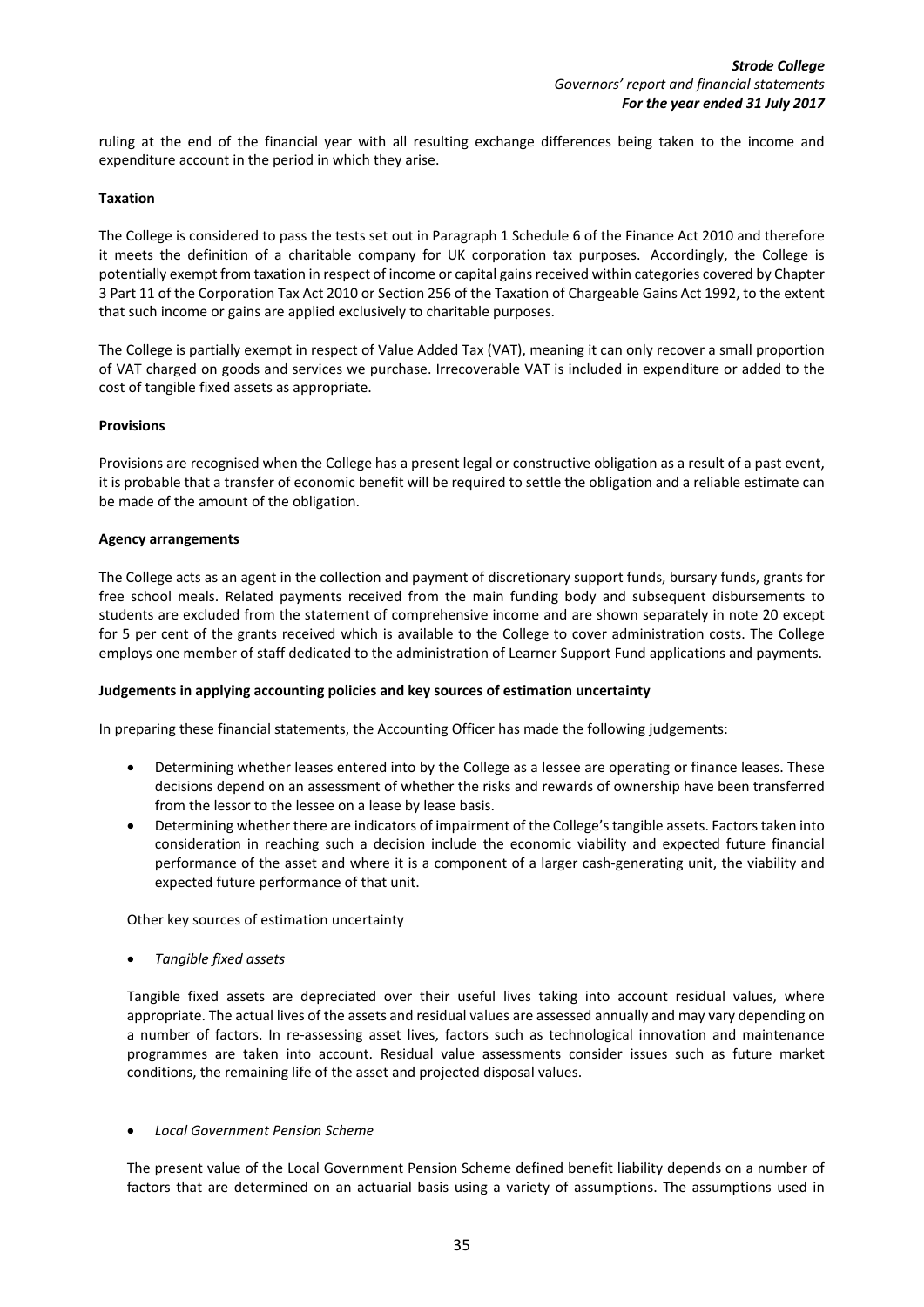### *Strode College Governors' report and financial statements For the year ended 31 July 2017*

determining the net cost (income) for pensions include the discount rate. Any changes in these assumptions, which are disclosed in note 18, will impact the carrying amount of the pension liability. Furthermore a roll forward approach which projects results from the latest full actuarial valuation performed at 31 March 2016 has been used by the actuary in valuing the pensions liability at 31 July 2017. Any differences between the figures derived from the roll forward approach and a full actuarial valuation would impact on the carrying amount of the pension liability.

### <span id="page-35-0"></span>**2. Funding body grants**

|                               | 2017<br>f'000 | 2016<br>f'000 |
|-------------------------------|---------------|---------------|
| <b>ESFA - Adult Education</b> | 2,130         | 1,712         |
| ESFA - 16-18 Education        | 6,298         | 6,471         |
| ESFA - Apprenticeships        | 881           | 420           |
| <b>Higher Education Grant</b> | 68            | 80            |
| Somerset County Council Grant | 62            | 76            |
|                               |               |               |
|                               | 9,439         | 8,759         |

### <span id="page-35-1"></span>**3. Tuition fees and education contracts**

|                               | 2017<br>£'000 | 2016<br>f'000 |
|-------------------------------|---------------|---------------|
| Enrichment course fees        | 106           | 95            |
| Apprenticeship fees           | 19            | 21            |
| <b>Further Education Fees</b> | 641           | 732           |
| <b>Higher Education Fees</b>  | 565           | 484           |
| <b>Education contracts</b>    | 33            | 34            |
|                               |               |               |
|                               | 1,364         | 1,366         |

### **Tuition fees funded by bursaries**

Included within the above amounts are tuition fees funded by bursaries of £45,000 (2016 - £45,000).

### <span id="page-35-2"></span>**4. Other income**

|                                        | 2017  | 2016  |
|----------------------------------------|-------|-------|
|                                        | £'000 | f'000 |
| Catering                               | 479   | 452   |
| Other income generating activities     | 583   | 463   |
| Other grant income                     | 14    | 13    |
| Non-government capital grants received | 24    | 78    |
| Other income                           | 384   | 458   |
|                                        | 1,484 | 1,464 |
|                                        |       |       |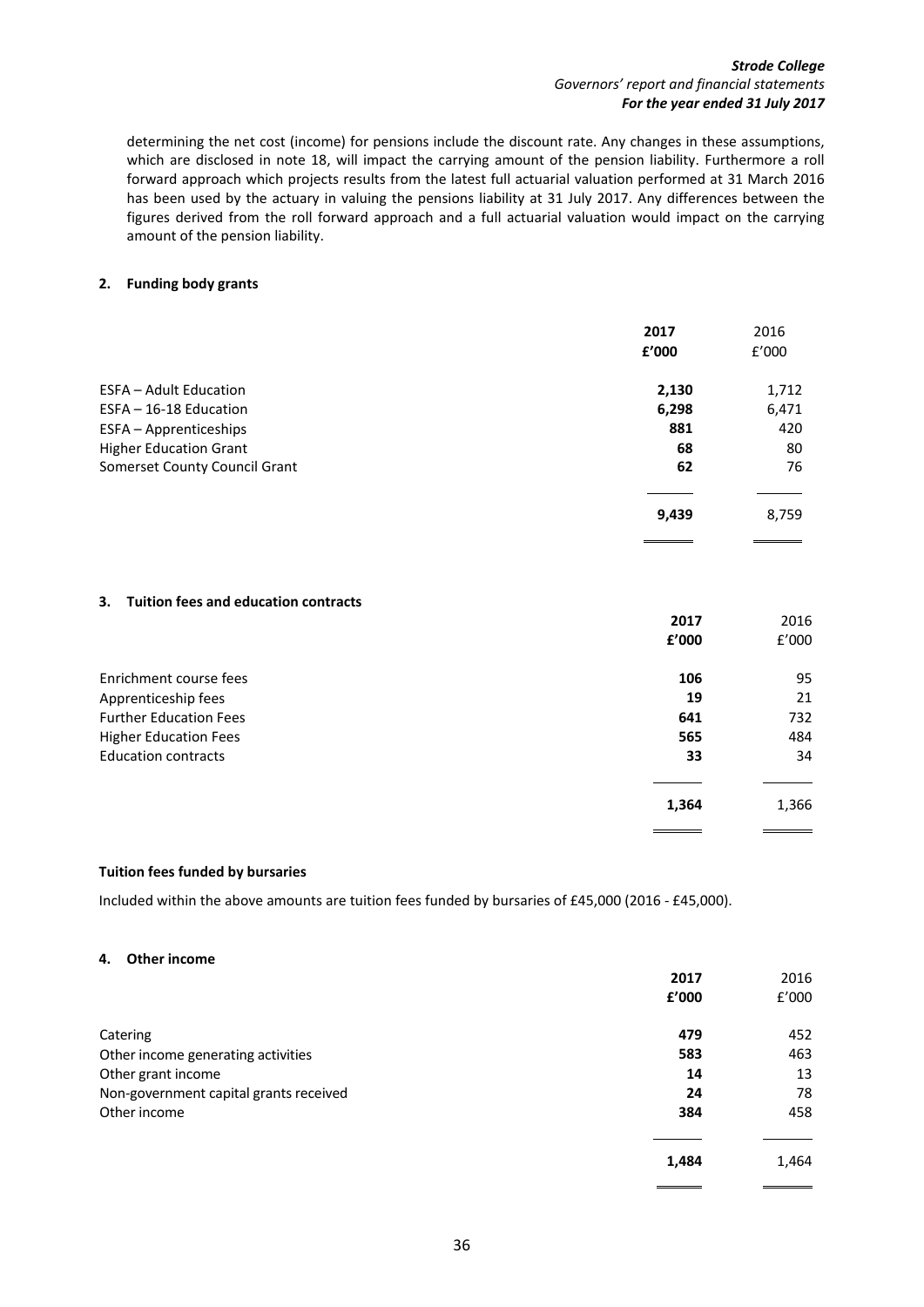### <span id="page-36-1"></span>**5. Investment income**

|                           | 2017<br>£'000  | 2016<br>f'000 |
|---------------------------|----------------|---------------|
| Other interest receivable | $\overline{2}$ | 6             |
|                           |                |               |

# <span id="page-36-0"></span>**6. Staff numbers and costs**

# 6.1. Staff numbers

The average number and the full time equivalent of persons employed by the College (including key management personnel) during the year, was as follows:

|                                      | <b>Average Number</b> |      | <b>Full Time Equivalent</b> |      |
|--------------------------------------|-----------------------|------|-----------------------------|------|
|                                      | 2017                  | 2016 | 2017                        | 2016 |
| Teaching staff                       | 147                   | 156  | 100                         | 106  |
| Teaching support staff               | 60                    | 69   | 35                          | 35   |
| Administration and operational staff | 132                   | 126  | 87                          | 85   |
|                                      |                       |      |                             |      |
|                                      | 339                   | 351  | 222                         | 226  |
|                                      |                       |      |                             |      |

# <span id="page-36-2"></span>6.2. Staff costs

Staff costs for the above persons were as follows:

|                                       | 2017  | 2016  |
|---------------------------------------|-------|-------|
|                                       | £000  | £000  |
| Wages and salaries                    | 6,180 | 6,253 |
| Social security costs                 | 519   | 442   |
| Other pension costs                   | 1,393 | 1,204 |
| Restructuring costs - non contractual | 27    |       |
| Total staff costs                     | 8,119 | 7,899 |

### 6.3. Key management personnel

Key management personnel are those persons having authority and responsibility for planning, directing and controlling the activities of the College. At the College this comprises the Executive Management Team which includes the Principal (who also holds the role of Accounting Officer), the Deputy Principal and the Finance Director.

|                                                                                 | 2017<br><b>Number</b> | 2016<br>Number |
|---------------------------------------------------------------------------------|-----------------------|----------------|
| The number of key management personnel including the Accounting Officer<br>was: | 4*                    | 4**            |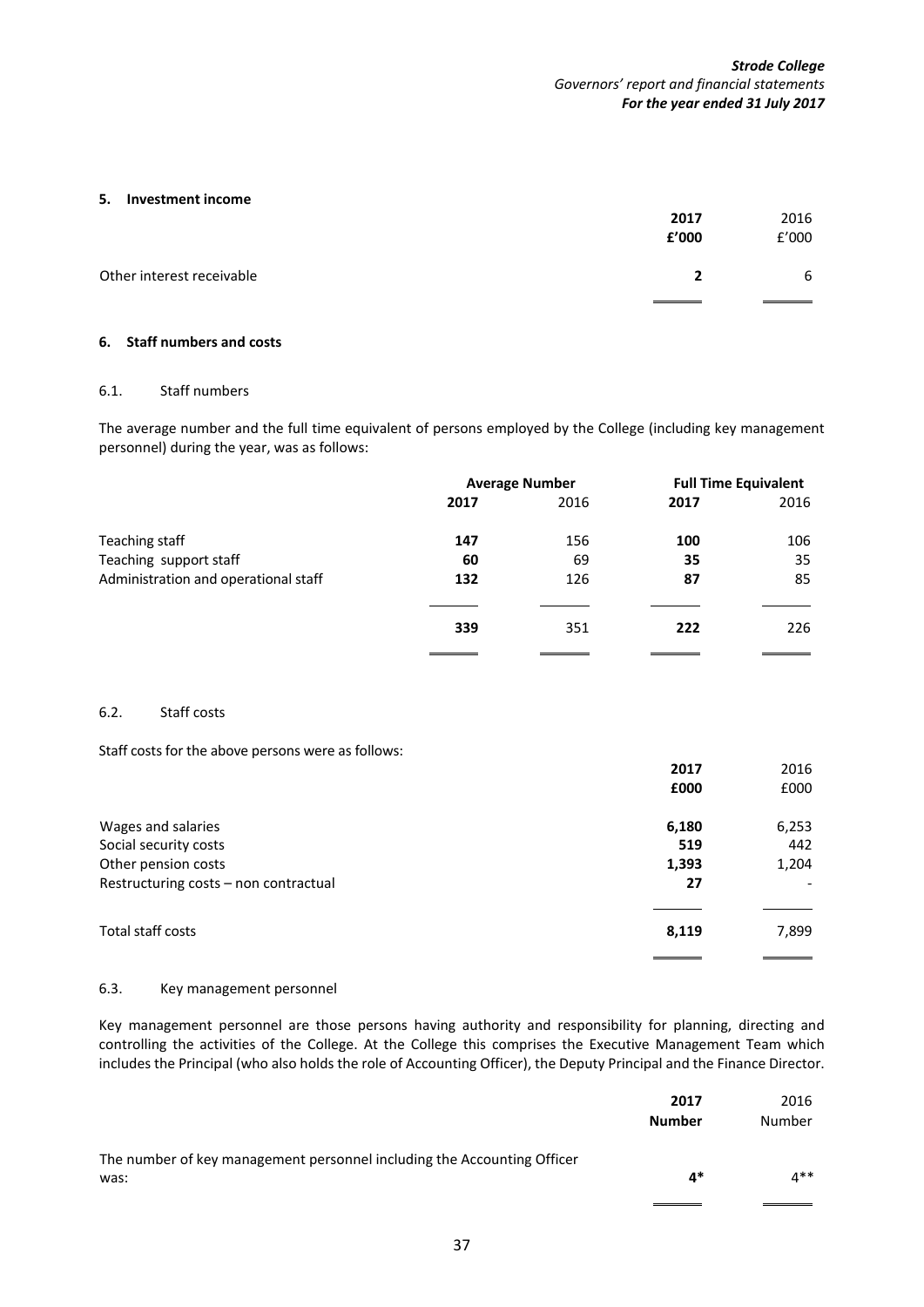In both 2016 and 2017 key management personnel left the college and were replaced. The College typically operates with 3 key managers and in both 2016 and 2017, with the exception of 2 weeks in 2016, only 3 key managers were in post at any time.

The table below indicates the ranges of the annual rate of emoluments of key management personnel. The annual rate of emoluments includes annual salary and benefits in kind but excludes pension contributions.

The annual rate of emoluments is the salary that would be paid and any benefits in kind that would be provided to key management personnel if they were in post throughout the whole financial year. This does not equate to the salary paid and any benefits in kind provided to key management personnel that left or joined the College during the year.

| 2017<br><b>Number</b> | 2016<br>Number |
|-----------------------|----------------|
|                       | $1**$          |
|                       |                |
|                       |                |
| ۰                     |                |
| -                     |                |
| 2*                    |                |
|                       |                |

\* James Staniforth, the College's Principal, CEO and Accounting Officer, left the College in April 2017 and was replaced by Katy Quinn in June 2017. \*\* Becky Edwards the College's Finance Director left the College in May 2016 and was replaced by David Healey.

1 other member of staff (2016 – nil) had annual emoluments excluding pension contributions but including benefits in kind in excess of £60,000.

Key management personnel compensation is made up as follows:

|                                             | 2017  | 2016  |
|---------------------------------------------|-------|-------|
|                                             | £'000 | f'000 |
| <b>Salaries</b>                             | 256   | 257   |
| Employers national insurance                | 32    | 30    |
| <b>Relocation costs</b>                     | 3     |       |
|                                             |       |       |
| Total excluding pension contributions       | 291   | 287   |
| Pension contributions                       | 40    | 39    |
| Total key management personnel compensation | 331   | 326   |
|                                             |       |       |

There were no amounts due to key management personnel that were waived in the year, nor any salary sacrifice arrangements in place.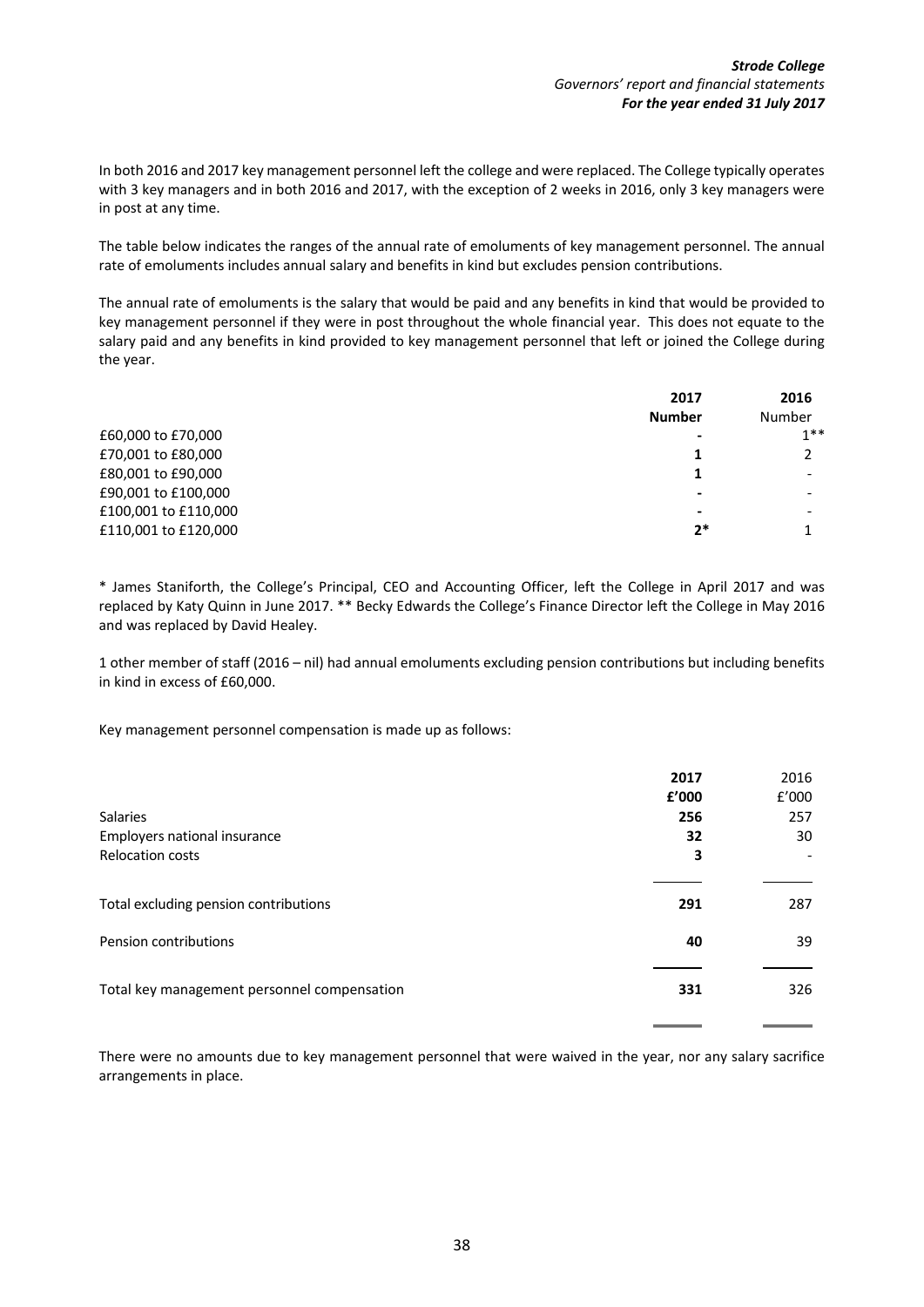$\equiv$ 

The above compensation includes amounts payable to both Accounting Officers during the year of:

| James Staniforth (until 17th April 2017) | 2017<br>£'000 | 2016<br>E'000 |
|------------------------------------------|---------------|---------------|
| Salaries<br>Benefits in kind             | 82<br>۰       | 111           |
|                                          | 82            | 111           |
| Pension contributions                    | 14            | 18            |
|                                          |               |               |

James Staniforth was the highest paid officer in 2017 and 2016.

| Katy Quinn - (from $6th$ June 2017) | 2017<br>£'000 | 2016<br>£'000 |
|-------------------------------------|---------------|---------------|
| Salaries                            | 17            |               |
| Relocation costs                    | З             |               |
|                                     | 20            |               |
|                                     |               |               |
| Pension contributions               | 3             |               |
|                                     |               |               |

No Governors, other than the Principal and the staff Governors, received any payment from the College other than the reimbursement of travel and subsistence expenses incurred in the course of their duties (2016 - £nil).

### <span id="page-38-0"></span>**7. Other operating expenses**

|                                                            | 2017  | 2016  |
|------------------------------------------------------------|-------|-------|
|                                                            | £'000 | f'000 |
|                                                            |       |       |
| Premises costs                                             | 402   | 389   |
| Subcontracted provision                                    | 1,515 | 843   |
| Direct and other costs                                     | 1,723 | 1,534 |
| Other staff related costs                                  | 115   | 83    |
| Overheads                                                  | 396   | 399   |
|                                                            |       |       |
|                                                            | 4,151 | 3,248 |
| Other operating expenses include:                          |       |       |
|                                                            | 50    |       |
| Loss on disposal of assets                                 |       |       |
| Asset useful life correction charge                        | 139   |       |
| External Auditors remuneration: Financial statements audit | 20    | 21    |
| Internal auditors remuneration: Internal audit             | 6     | 7     |
|                                                            |       |       |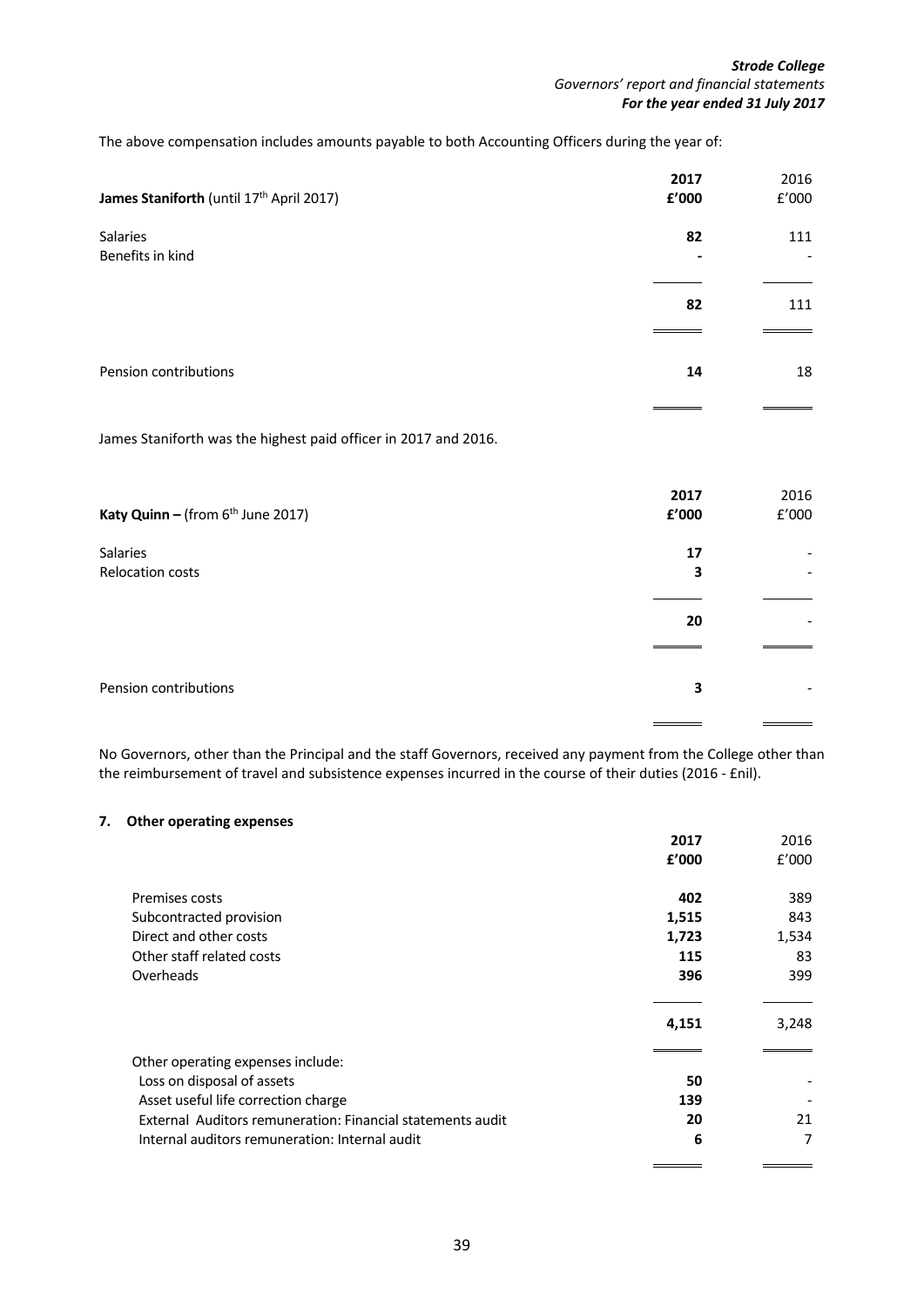### <span id="page-39-1"></span>**8. Interest and other finance costs**

|                                           | 2017  | 2016  |
|-------------------------------------------|-------|-------|
|                                           | £'000 | £'000 |
| On bank loans and overdrafts              | 111   | 126   |
| On finance leases                         | 10    | 9     |
| Net interest on defined pension liability | 304   | 314   |
|                                           | 425   | 449   |

### <span id="page-39-2"></span>**9. Taxation**

The Governors do not believe the College was liable for any corporation tax arising out of its activities during either period.

#### <span id="page-39-0"></span>**10. Tangible fixed assets**

|                                    | Land and<br><b>Buildings</b> | <b>Equipment</b> | <b>Total</b> |
|------------------------------------|------------------------------|------------------|--------------|
|                                    | £'000                        | £'000            | £'000        |
| <b>Cost or valuation</b>           |                              |                  |              |
| At 1 August 2016                   | 25,394                       | 1,805            | 27,199       |
| Additions                          |                              | 332              | 332          |
| Disposals                          | (283)                        | (84)             | (367)        |
| At 31 July 2017                    | 25,111                       | 2,053            | 27,164       |
| <b>Accumulated depreciation</b>    |                              |                  |              |
| At 1 August 2016                   | 9,498                        | 963              | 10,461       |
| Charge for year                    | 439                          | 260              | 699          |
| Eliminated in respect of disposals | (245)                        | (72)             | (317)        |
| Useful life corrections adjustment | 134                          | 5                | 139          |
| At 31 July 2017                    | 9,826                        | 1,156            | 10,982       |
| Net book value<br>At 31 July 2017  | 15,285                       | 897              | 16,182       |
|                                    |                              |                  |              |
| At 31 July 2016                    | 15,896                       | 842              | 16,738       |
|                                    |                              |                  |              |

Land and buildings were valued for the purpose of the 1994 financial statements at depreciated replacement cost by a firm of independent chartered surveyors, in accordance with the RICS Statement of Asset Valuation Practice and Guidance notes. Other tangible fixed assets inherited from the local education authority at incorporation have been valued by the College on a depreciated replacement cost basis with the assistance of independent professional advice.

During the year a review of fixed assets was undertaken and a number of assets were removed from the College's asset register. This resulted in a loss on disposal of £50,000 of which £36,000 related to an asset that had been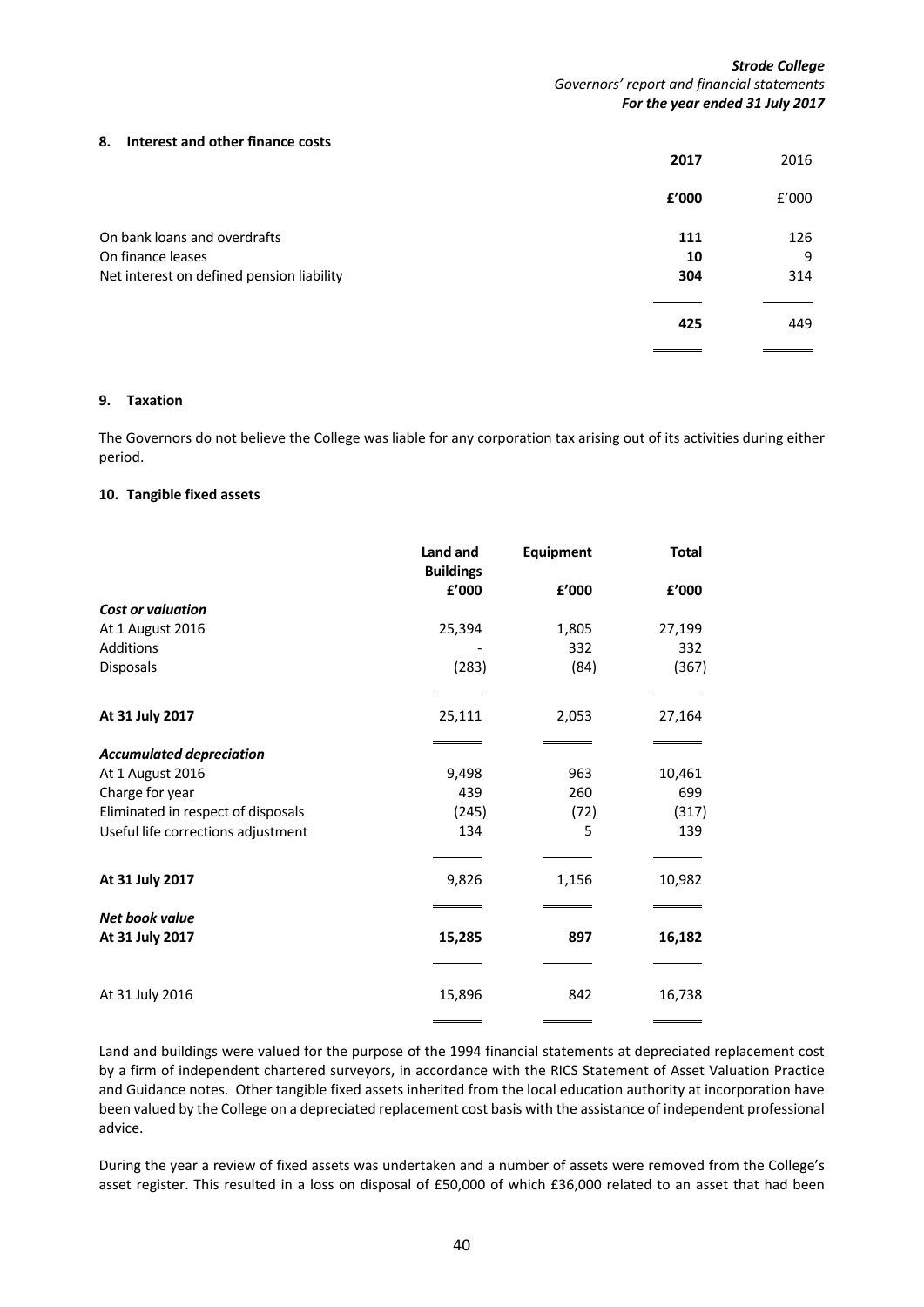replaced by a new building, £8,000 related to costs associated with asset disposals or finance lease extensions with the balance relating to minor items that College had previously ceased using or disposed of.

At the same time misclassifications in the useful lives of a number of assets were identified and these were corrected by recalculating and recognising the additional depreciation. This resulted in a charge of £139,000 relating to previously under recognised depreciation.

Land and buildings with a net book value of £5,297,000 (2016 - £5,297,000) have been partly financed from exchequer funds, through for example the receipt of capital grants. Should these assets be sold, the College may be liable, under the terms of the Financial Memorandum with the Skills Funding Agency, to surrender the proceeds.

Equipment cost includes an amount of £402,000 (2016 - £305,000) in respect of assets held under finance leases.

### **11. Trade and other receivables**

|                                                         | 2017           | 2016  |
|---------------------------------------------------------|----------------|-------|
|                                                         | £'000          | f'000 |
| Amounts falling due within one year:                    |                |       |
| Trade receivables                                       | 88             | 128   |
| Prepayments and accrued income                          | 101            | 129   |
| Amounts owed by the Education and Skills Funding Agency | 69             | 38    |
| Amounts owed by non-Agency funders                      | $\blacksquare$ | 36    |
|                                                         |                |       |
|                                                         | 258            | 331   |
|                                                         |                |       |

### <span id="page-40-0"></span>**12. Cash and cash equivalents**

|                           | At 1 August<br>2016<br>£'000 | <b>Cash flows</b><br>£'000 | At 31 July<br>2017<br>£'000 |
|---------------------------|------------------------------|----------------------------|-----------------------------|
| Cash and cash equivalents | 812                          | 234                        | 1,046                       |
|                           |                              |                            |                             |

### <span id="page-40-1"></span>**13. Creditors: amounts falling due within one year**

|                                               | 2017  | 2016  |
|-----------------------------------------------|-------|-------|
|                                               | £'000 | E'000 |
| Bank loans and overdrafts                     | 248   | 241   |
| Obligations under finance leases              | 96    | 82    |
| Trade payables                                | 8     | 9     |
| Other taxation and social security            | 127   | 130   |
| Accruals and deferred income                  | 692   | 659   |
| Staff holiday pay accrual (FRS102 adjustment) | 447   | 435   |
| Amounts owed to ESFA                          | 123   |       |
| Lennartz Vat claim                            |       | 15    |
| Other creditors                               | 220   | 139   |
|                                               | 1,961 | 1,710 |
|                                               |       |       |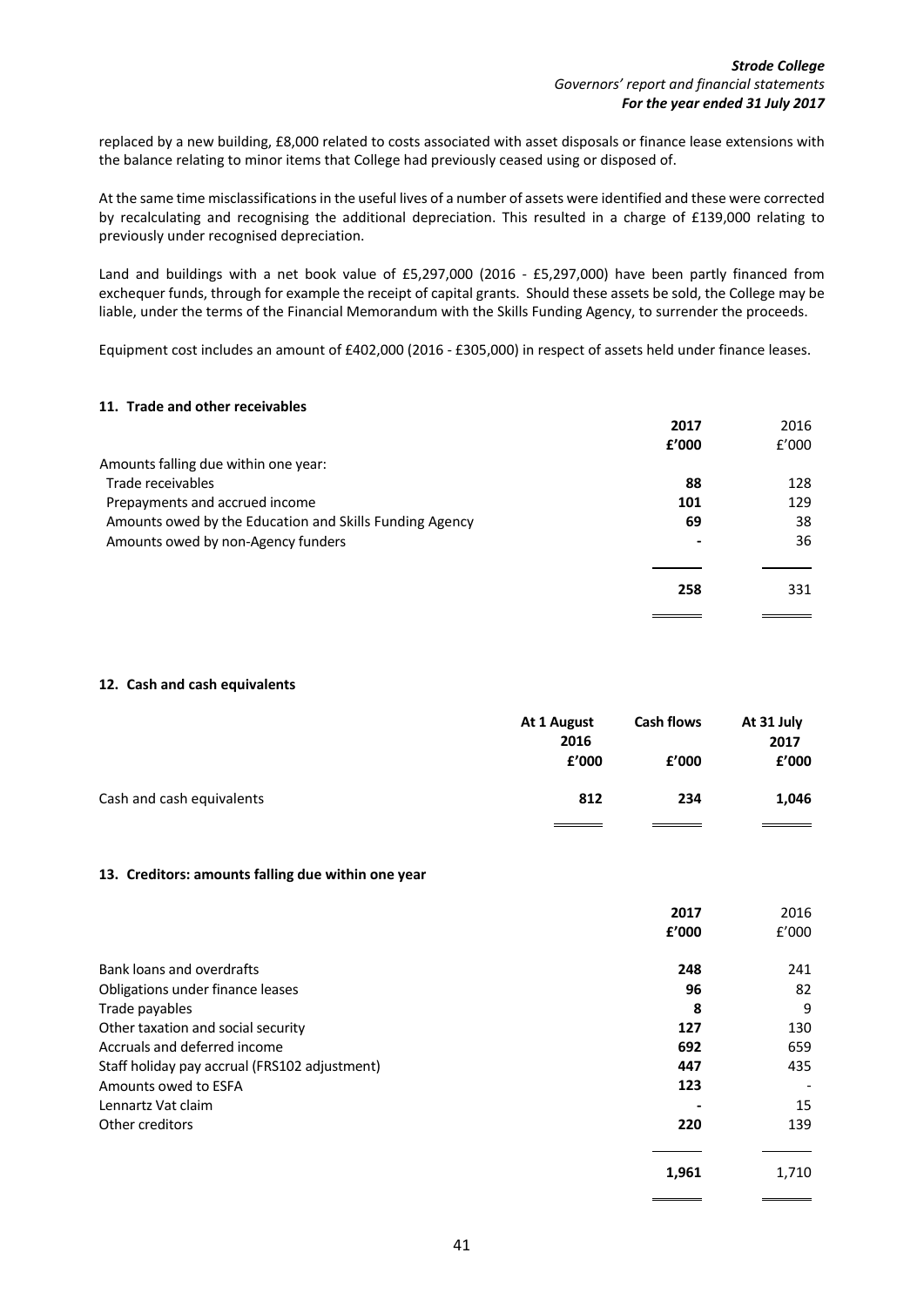### <span id="page-41-0"></span>**14. Creditors: amounts falling due after more than one year**

|                                                     | 2017  | 2016  |
|-----------------------------------------------------|-------|-------|
|                                                     | £'000 | f'000 |
| <b>Bank loans</b>                                   | 3,910 | 4,163 |
| Obligations under finance leases                    | 77    | 107   |
|                                                     | 3,987 | 4,270 |
| 15. Analysis of borrowings                          |       |       |
| <b>Bank loans and overdrafts</b>                    |       |       |
|                                                     | 2017  | 2016  |
|                                                     | £'000 | f'000 |
| Bank loans and overdrafts are repayable as follows: |       |       |
| In the next year                                    | 248   | 241   |
| Between one and two years                           | 255   | 248   |
| Between two and five years                          | 807   | 770   |
| In five years or more                               | 2,848 | 3,145 |
|                                                     | 4,158 | 4,404 |
|                                                     |       |       |

The borrowing of the College has been used to fund its capital investment programme. The borrowing comprises a term loan of £4,158,000 repayable in quarterly instalments until 2031.

On the 10<sup>th</sup> October 2016 the College entered into a fixed interest rate agreement in respect of the amount owed to Lloyds Bank, at that date, of £4,276,000 for a period of 4.75 years at an interest rate to 2.69%. The final repayment date of 2031 remains unchanged.

The loan is secured only via a negative pledge.

### **Finance leases**

The net finance lease obligations to which the College is committed are:

|                            | 2017  | 2016  |
|----------------------------|-------|-------|
|                            | £'000 | f'000 |
| In the next year           | 96    | 81    |
| Between one and five years | 77    | 107   |
|                            |       |       |
|                            | 173   | 188   |
|                            |       |       |

Finance lease obligations are secured on the assets to which they relate and are all repayable within 5 years.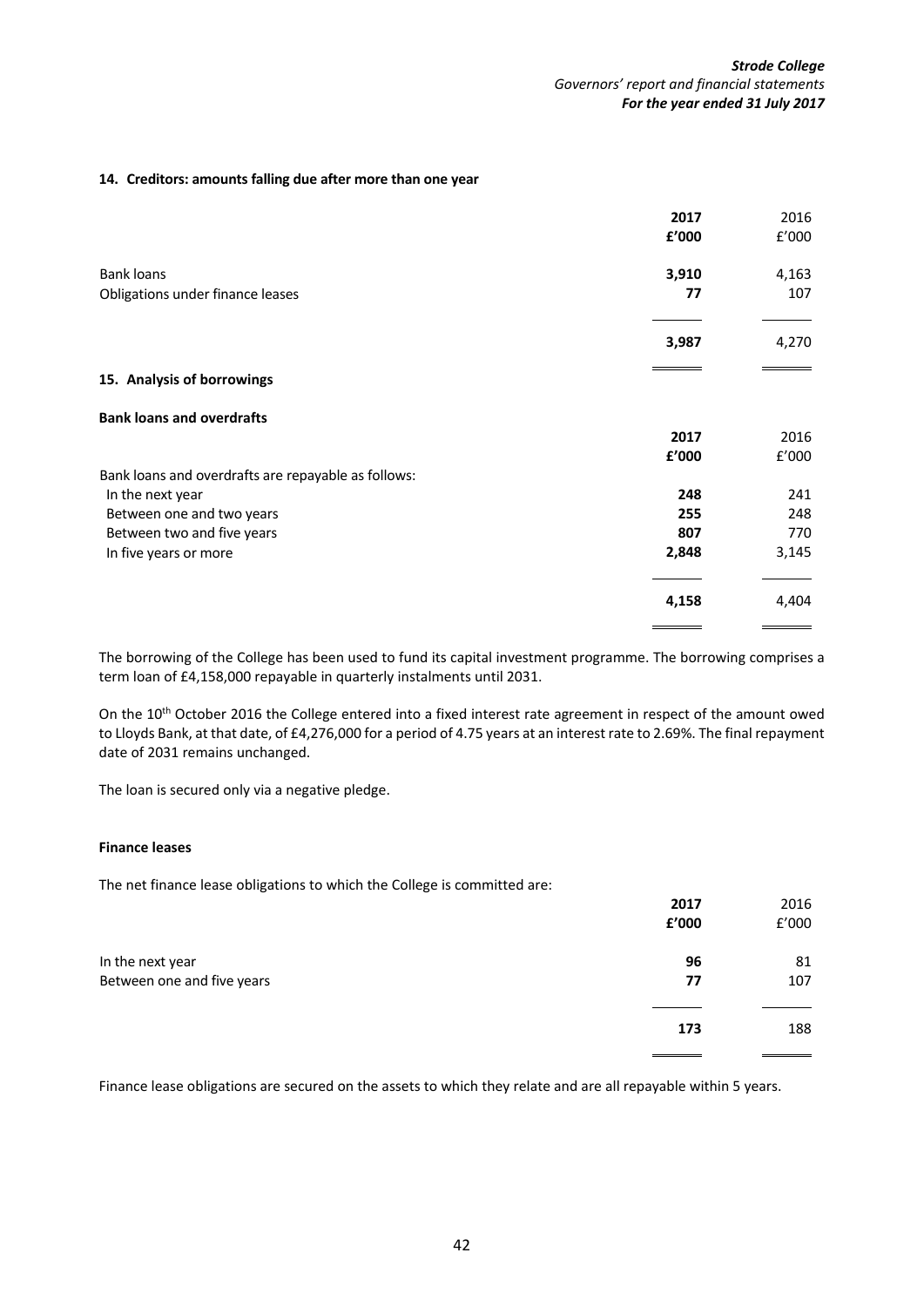### **16. Capital commitments**

|                                       | 2017<br>£'000  | 2016<br>f'000 |
|---------------------------------------|----------------|---------------|
| Commitments contracted for at 31 July | $\blacksquare$ | 23            |
|                                       |                |               |

### **17. Lease Obligations**

At 31 July the College had future minimum lease payments due under non-cancellable operating leases as follows:

|                                                   | 2017  | 2016  |
|---------------------------------------------------|-------|-------|
|                                                   | £'000 | £'000 |
| <b>Land and buildings</b>                         |       |       |
| In the next year                                  | 5     | 5     |
| Later than one year and not later than five years | 6     | 6     |
|                                                   | 11    | 11    |
| Other                                             |       |       |
| In the next year                                  | 6     | 6     |
| Later than one year and not later than five years | 5     | 11    |
|                                                   | 11    | 17    |
|                                                   |       |       |

The minimum term of all operating leases end within 5 years.

# <span id="page-42-0"></span>**18. Defined benefit pension obligations**

The College's employees belong to two principal pension plans: the Teachers' Pension Scheme England and Wales (TPS) for academic and related staff; and the Devon and Somerset Local Government Pension Scheme (LGPS) for non-teaching staff, which is managed by Peninsular Pensions. Both are multi-employer defined-benefit plans.

### **18.1. Total pension cost for the year**

|                                                    |     | 2017<br>f'000 |     | 2016<br>f'000 |
|----------------------------------------------------|-----|---------------|-----|---------------|
| Teachers' Pension Scheme contributions paid        |     | 551           |     | 560           |
| Local Government Pension Scheme:                   |     |               |     |               |
| Contributions paid                                 | 416 |               | 357 |               |
| Service cost excluding contributions paid          | 423 |               | 291 |               |
| Net interest on the defined liability              | 304 |               | 314 |               |
| Administration expenses                            | 11  |               | 11  |               |
| Charged to the statement of comprehensive income   |     | 1,154         |     | 973           |
| Total pension cost for the year within staff costs |     | 1,705         |     | 1,533         |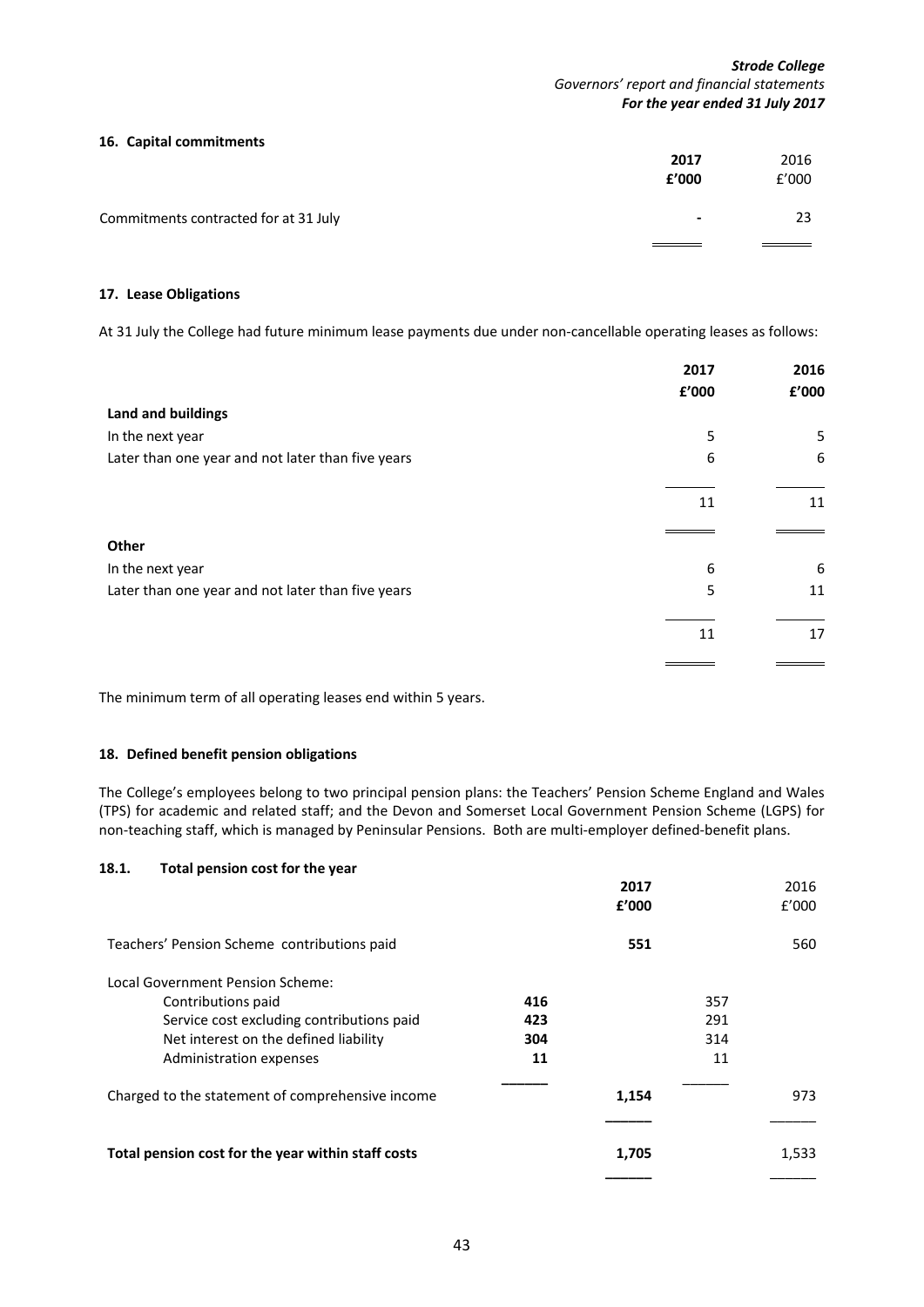The pension costs are assessed in accordance with the advice of independent qualified actuaries. The latest formal actuarial valuation of the TPS was 31 March 2012 and of the LGPS 31 March 2016.

Contributions amounting to £117,000 (2016 - £107,000) were payable to the two schemes at 31<sup>st</sup> July and are included within creditors.

### **18.2. Teachers' Pension Scheme**

The Teachers' Pension Scheme (TPS) is a statutory, contributory, defined benefit scheme, governed by the Teachers' Pensions Regulations 2010, and by the Teachers' Pension Scheme Regulations 2014. These regulations apply to teachers in schools and other educational establishments, including academies, in England and Wales that are maintained by local authorities. In addition, teachers in many independent and voluntary-aided schools and teachers and lecturers in some establishments of further and higher education may be eligible for membership. Membership is automatic for full-time teachers and lecturers and, from 1 January 2007, automatic too for teachers and lecturers in part-time employment following appointment or a change of contract. Teachers and lecturers are able to opt out of the TPS.

# **The Teachers' Pension Budgeting and Valuation Account**

Although members may be employed by various bodies, their retirement and other pension benefits are set out in regulations made under the Superannuation Act 1972 and are paid by public funds provided by Parliament. The TPS is an unfunded scheme and members contribute on a 'pay as you go' basis – these contributions, along with those made by employers, are credited to the Exchequer under arrangements governed by the above Act. Retirement and other pension benefits are paid by public funds provided by Parliament.

The Teachers' Pensions Regulations 2010 require an annual account, the Teachers' Pension Budgeting and Valuation Account, to be kept of receipts and expenditure (including the cost of pension increases). From 1 April 2001, the Account has been credited with a real rate of return, which is equivalent to assuming that the balance in the Account is invested in notional investments that produce that real rate of return.

# **Valuation of the Teachers' Pension Scheme**

The latest actuarial review of the TPS was carried out as at 31 March 2012 and in accordance with The Public Service Pensions (Valuations and Employer Cost Cap) Directions 2014. The valuation report was published by the Department for Education (the Department) on 9 June 2014. The key results of the valuation are:

- employer contribution rates were set at 16.48% of pensionable pay;
- total scheme liabilities for service to the effective date of £191.5 billion, and notional assets of £176.6 billion, giving a notional past service deficit of £14.9 billion;
- an employer cost cap of 10.9% of pensionable pay;
- the assumed real rate of return is 3.0% in excess of prices and 2% in excess of earnings. The rate of real earnings growth is assumed to be 2.75%. The assumed nominal rate of return is 5.06%.

The new employer contribution rate for the TPS was implemented in September 2015. The next valuation of the TPS is currently underway based on April 2016 data, whereupon the employer contribution rate is expected to be reassessed and will be payable from 1 April 2019.

A full copy of the valuation report and supporting documentation can be found on the Teachers' Pension Scheme website at the following location: [https://www.teacherspensions.co.uk/news/employers/2016/06/publication](https://www.teacherspensions.co.uk/news/employers/2014/06/publication-of-the-valuation-report.aspx)**[of-the-valuation-report.aspx](https://www.teacherspensions.co.uk/news/employers/2014/06/publication-of-the-valuation-report.aspx)** 

# **FRS 102 (28)**

Under the definitions set out in FRS 102 (28.11), the TPS is a multi-employer pension plan. The College is unable to identify its share of the underlying assets and liabilities of the plan.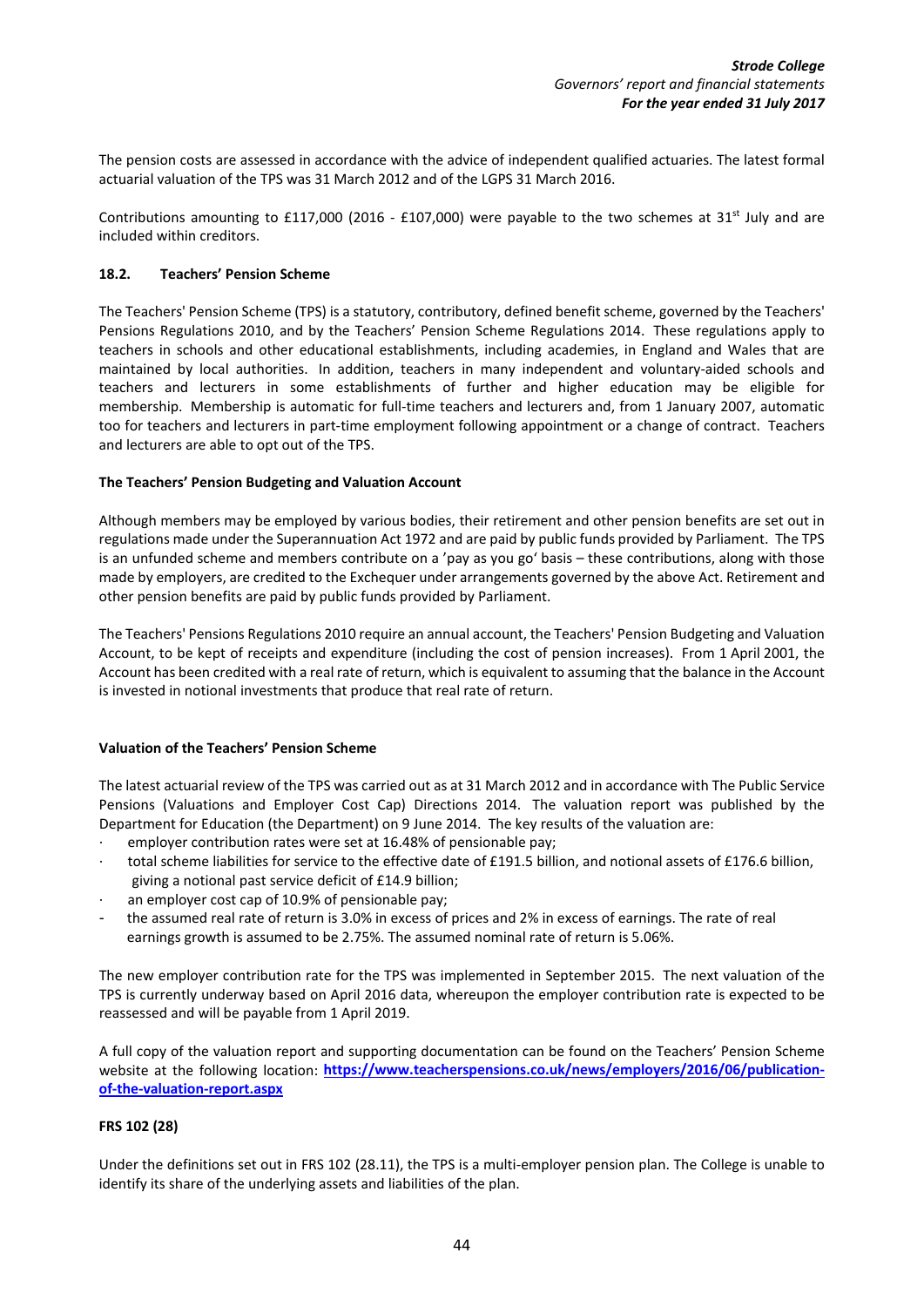Accordingly, the College has taken advantage of the exemption in FRS 102 and has accounted for its contributions to the scheme as if it were a defined-contribution plan. The College has set out above the information available on the plan and the implications for the College in terms of the anticipated contribution rates.

The pension costs paid to TPS in the year amounted to £848,000 (2016 - £871,000)

### **18.3. Local Government Pension Scheme**

The LGPS is a funded defined-benefit scheme, with the assets held in separate funds administered by Peninsular Pensions (part of Devon and Somerset County Councils). The total contribution made for the year ended 31 July 2017 was £482,000 (2016 - £422,000) of which employer's contributions totalled £148,000 (2016 – £137,000) and employees' contributions totalled £335,000 (2016 – £285,000). The agreed employer contribution rate for future years is 16.2%.

# **18.3.1. Principal Actuarial Assumptions**

The following information is based on a full actuarial valuation of the fund as at 31<sup>st</sup> March 2013 updated to 31<sup>st</sup> July 2017 by a qualified independent actuary.

|                                      | 2017 | 2016          |
|--------------------------------------|------|---------------|
| Inflation assumption (CPI)           | 2.7  | 2.2           |
| Rate of increase in salaries         | 3.6  | 3.1           |
| Rate of increase in pensions         | 2.7  | $2.2^{\circ}$ |
| Discount rate for scheme liabilities | 2.7  | 2.6           |
| Commutation of pensions to lump sums | 50%  | 50%           |

The current mortality assumptions include sufficient allowance for future improvements in mortality rates. The assumed life expectations on retirement age 65 are:

|                      | At 31 July | At 31 July |
|----------------------|------------|------------|
|                      | 2017       | 2016       |
| Retiring today       |            |            |
| Males                | 23.9       | 23.8       |
| Females              | 25.1       | 26.2       |
| Retiring in 20 years |            |            |
| Males                | 26.1       | 26.1       |
| Females              | 27.4       | 28.5       |

### **18.3.2. LGPS assets and liabilities**

The assets and liabilities in the scheme and the expected rates of return were:

|                                 | Value at     | Value at     |
|---------------------------------|--------------|--------------|
|                                 | 31 July 2017 | 31 July 2016 |
|                                 | £'000        | f'000        |
| <b>Equity instruments</b>       | 10,514       | 7,501        |
| Debt instruments                | 1,472        | 1,163        |
| Property                        | 1,315        | 1,236        |
| Cash                            | 677          | 176          |
| Gilts                           | 835          | 734          |
|                                 |              |              |
| Total fair value of plan assets | 14,813       | 10,810       |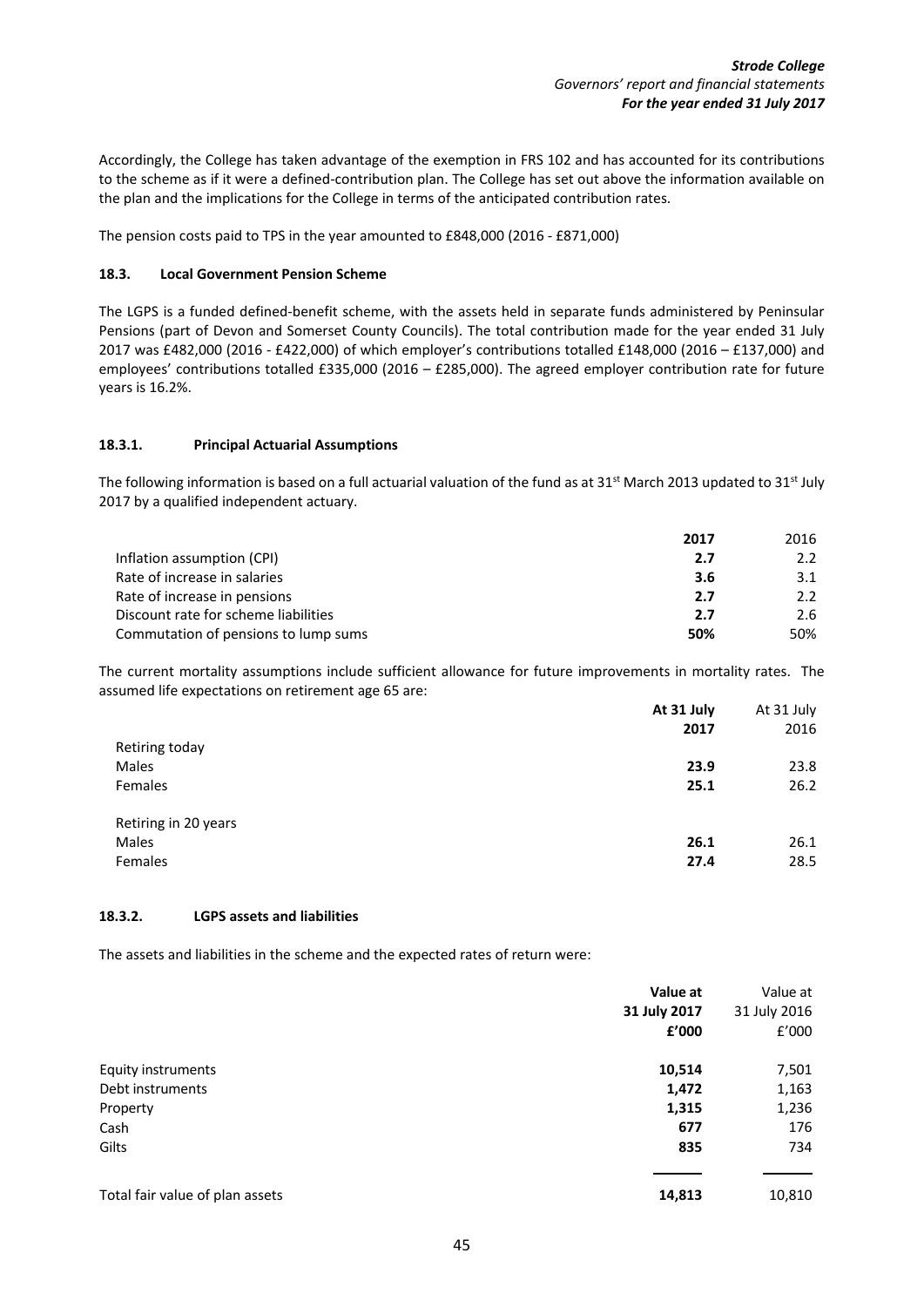### *Strode College Governors' report and financial statements For the year ended 31 July 2017*

 $\equiv$ 

| Actual return on plan assets | 1,641 | 809  |
|------------------------------|-------|------|
| Expected rate of return      | 2.7%  | 2.6% |

The amount included in the balance sheet in respect of the defined benefit pension plan is as follows:

|                                                                | 2017<br>£'000       | 2016<br>£'000       |
|----------------------------------------------------------------|---------------------|---------------------|
| Fair value of plan assets<br>Present value of plan liabilities | 14,813<br>(24, 269) | 10,810<br>(22, 704) |
| <b>Net pensions (liability)</b>                                | (9, 456)            | (11,894)            |

# **18.3.3. Amounts included in staff costs**

Amounts recognised in the Statement of Comprehensive Income in respect of the plan are as follows:

|                                                             | 2017<br>£'000 | 2016<br>£'000 |
|-------------------------------------------------------------|---------------|---------------|
| Current service cost                                        | 839           | 648           |
| 18.3.4.<br>Amounts included in investment income            |               |               |
|                                                             | 2017<br>£'000 | 2016<br>£'000 |
| Net interest income                                         | (315)         | (325)         |
| Amounts recognised in Other Comprehensive Income<br>18.3.5. |               |               |
|                                                             | 2017<br>£'000 | 2016<br>f'000 |

<span id="page-45-0"></span>

| Return on pension plan assets                                               | 1,359    | 429      |
|-----------------------------------------------------------------------------|----------|----------|
| Other actuarial gains/(losses) on assets*                                   | 2,272    |          |
| Experience losses arising on defined benefit obligations                    | 898      |          |
| Changes in assumptions underlying the present value of the plan liabilities | (1, 353) | (3, 263) |
|                                                                             |          |          |
| Amount recognised in Other Comprehensive Income                             | 3,176    | (2,834)  |
|                                                                             |          |          |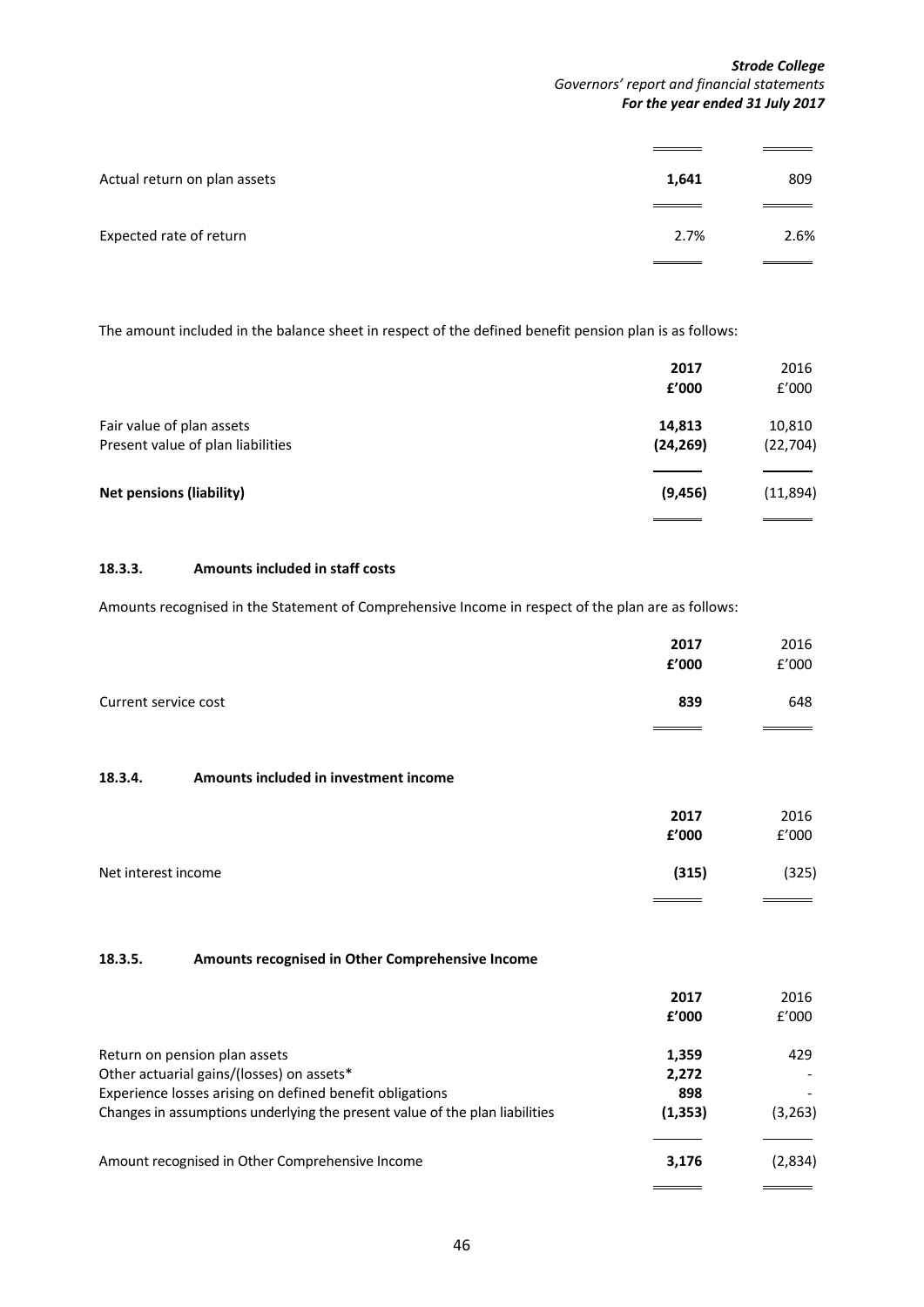\*This year, the accounting results have been updated to be rolled forward from the results of the 2016 valuation of the Fund rather than continuing a roll forward from the results of the 2013 valuation. The Other actuarial gains/(losses) figure shown in the table above includes the effect of this change in approach. Strode College was previously pooled with other college employers in the Fund in order to share experience of risks they were exposed to in the Fund. At the 2016 valuation, it was agreed that the colleges pool would be disbanded, and each college employer would be responsible for their own pensions liabilities and risks. The pool was disbanded in a way such that each college employer would be paying a similar level of deficit contribution. As a result of the disbandment, Strode College was allocated a bigger share of the pool's assets than it had been given previously in order to maintain a similar level of deficit contribution to the other colleges and this is the main source of the Other actuarial gains/(losses) figure shown above. Other effecting factors includes updates to the estimated cash flows and asset returns that were used in previous roll forwards but the effect of these is less significant.

# <span id="page-46-0"></span>**18.3.6. Movement in defined benefit (liability) during year**

|                                                             | 2017     | 2016     |
|-------------------------------------------------------------|----------|----------|
|                                                             | f'000    | f'000    |
| Net defined benefit (liability) in scheme at 1 August       | (11,894) | (8, 444) |
| Movement in year:                                           |          |          |
| Current service cost                                        | (839)    | (648)    |
| <b>Employer contributions</b>                               | 416      | 357      |
| Net interest on defined benefit (liability)                 | (304)    | (314)    |
| Administration expenses                                     | (11)     | (11)     |
| Actuarial gain or loss                                      | 3,176    | (2,834)  |
| Net defined benefit (liability) in scheme at 31 July        | (9, 456) | (11,894) |
|                                                             |          |          |
| 18.3.7.<br>Asset and liability reconciliation               |          |          |
| Changes in the present value of defined benefit obligations | 2017     | 2016     |
|                                                             | £'000    | f'000    |
| Defined benefit obligations at start of period              | 22,704   | 18,408   |
| Service cost                                                | 839      | 648      |
| Interest cost                                               | 586      | 694      |
| Contributions by scheme participants                        | 147      | 137      |
| Experience (losses) on defined benefit obligations          | (898)    |          |
| Changes in financial assumptions                            | 1,816    | 3,263    |
| Changes in demographic assumptions                          | (463)    |          |
| Estimated benefits paid                                     | (462)    | (446)    |
| Defined benefit obligations at end of period                | 24,269   | 22,704   |
|                                                             |          |          |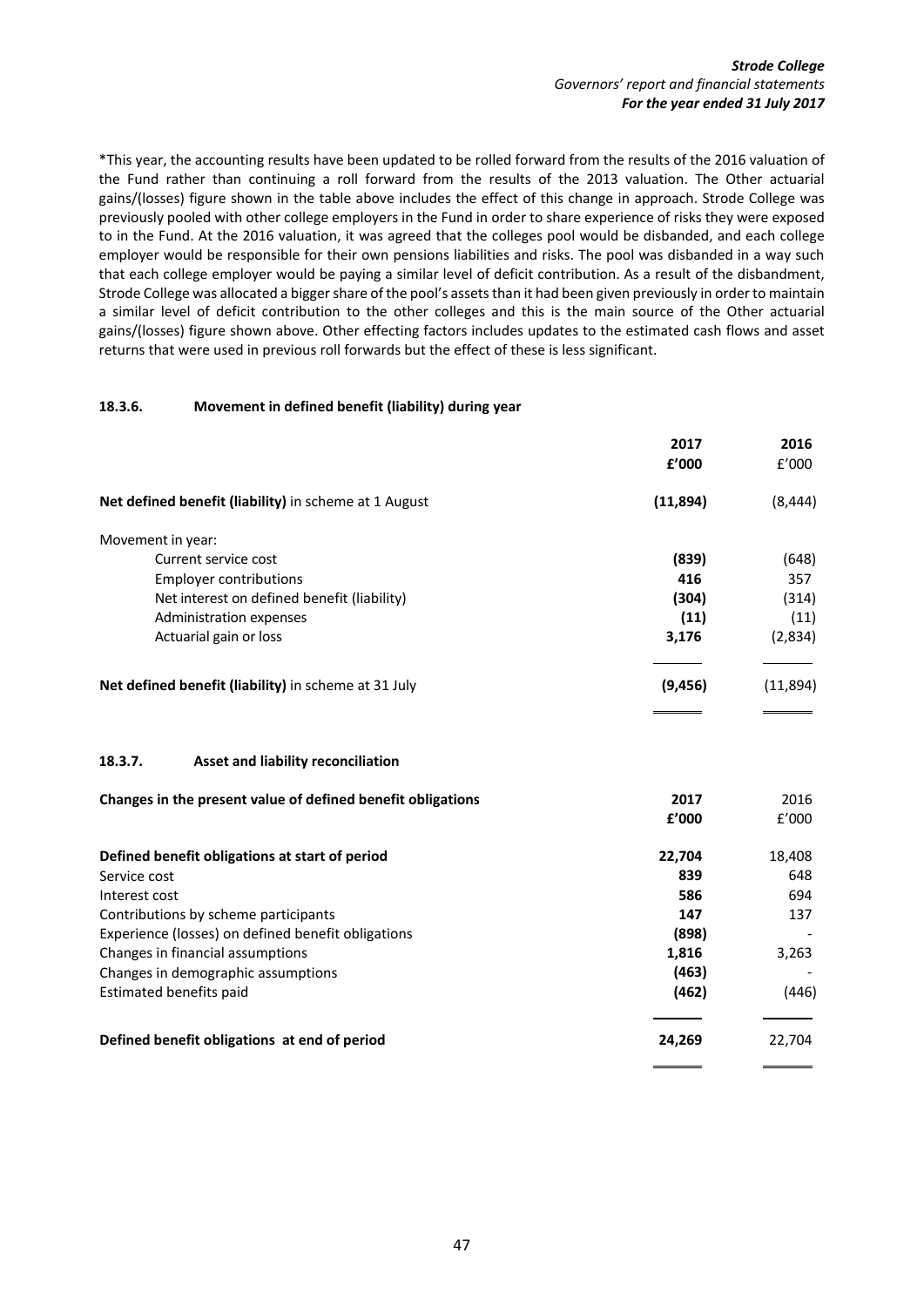*Strode College Governors' report and financial statements For the year ended 31 July 2017*

| Changes in fair value of plan assets         | 2017   | 2016   |
|----------------------------------------------|--------|--------|
|                                              | f'000  | f'000  |
| Fair value of plan assets at start of period | 10,810 | 9,964  |
| Interest on plan assets                      | 282    | 380    |
| Return on plan assets                        | 1,359  | 429    |
| Other actuarial gains/(losses)               | 2,272  |        |
| <b>Employer contributions</b>                | 416    | 357    |
| Contributions by scheme participants         | 147    | 137    |
| Estimated benefits paid                      | (462)  | (446)  |
| Administration expenses                      | (11)   | (11)   |
| Fair value of plan assets at end of period   | 14,813 | 10,810 |
|                                              |        |        |

### **18.3.8. Deficit contributions**

The College has entered into an agreement with the LGPS to make additional contributions. Contributions started at £43,000 per annum in 2011-12, and have risen annually. 2016-17 contributions were £76,000. This is in addition to normal funding levels. At the next full valuation the situation will be reviewed again.

### **19. Related Party Transactions**

Due to the nature of the College's operations and the composition of the Board of Governors (being drawn from local public and private sector organisations) it is inevitable that transactions will take place with organisations in which a member of the Board of Governors may have an interest. All transactions involving organisations in which a member of the Board of Governors may have an interest are conducted at arm's length and in accordance with the College's financial regulations and normal procurement procedures.

The total expenses paid to or on behalf of the Governors during the year was £nil (2016 - £nil). This represents travel and subsistence expenses and other out of pocket expenses incurred in attending Governor meetings and charity events in their official capacity.

No Governor has received any remuneration or waived payments from the College during the year (2016 - None).

### <span id="page-47-0"></span>**20. Amounts Disbursed as Agent**

### **Learner support funds**

|                                                                                        | 2017<br>£'000        | 2016<br>f'000        |
|----------------------------------------------------------------------------------------|----------------------|----------------------|
| Funding body grants – bursary support<br>Disbursed to students<br>Administration costs | 235<br>(221)<br>(11) | 256<br>(241)<br>(10) |
| Balance unspent at 31 July, included in creditors                                      | 3                    | 5.                   |